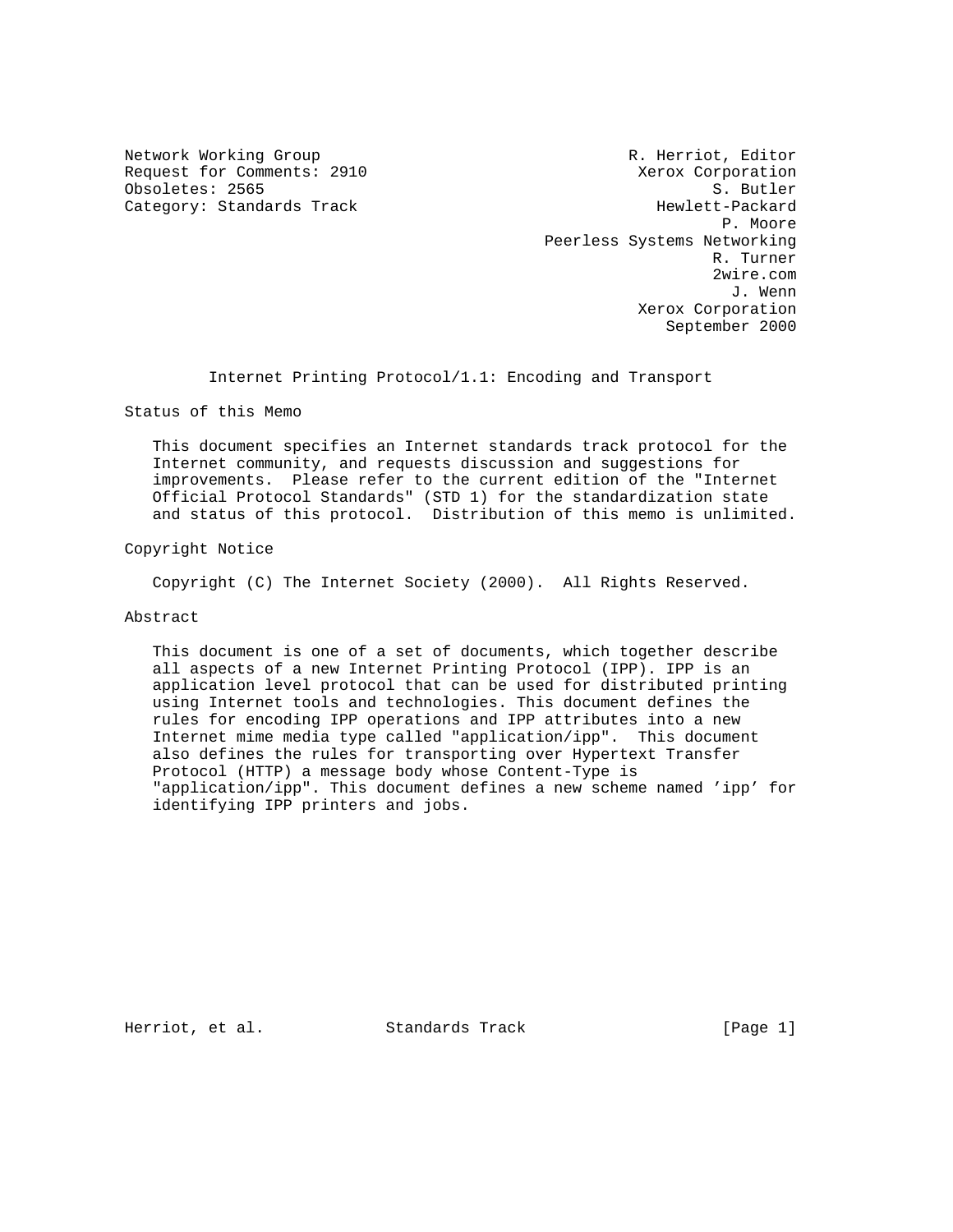The full set of IPP documents includes:

 Design Goals for an Internet Printing Protocol [RFC2567] Rationale for the Structure and Model and Protocol for the Internet Printing Protocol [RFC2568] Internet Printing Protocol/1.1: Model and Semantics [RFC2911] Internet Printing Protocol/1.1: Encoding and Transport (this document) Internet Printing Protocol/1.1: Implementer's Guide [ipp-iig] Mapping between LPD and IPP Protocols [RFC2569]

 The document, "Design Goals for an Internet Printing Protocol", takes a broad look at distributed printing functionality, and it enumerates real-life scenarios that help to clarify the features that need to be included in a printing protocol for the Internet. It identifies requirements for three types of users: end users, operators, and administrators. It calls out a subset of end user requirements that are satisfied in IPP/1.1. A few OPTIONAL operator operations have been added to IPP/1.1.

 The document, "Rationale for the Structure and Model and Protocol for the Internet Printing Protocol", describes IPP from a high level view, defines a roadmap for the various documents that form the suite of IPP specification documents, and gives background and rationale for the IETF working group's major decisions.

 The document, "Internet Printing Protocol/1.1: Model and Semantics", describes a simplified model with abstract objects, their attributes, and their operations that are independent of encoding and transport. It introduces a Printer and a Job object. The Job object optionally supports multiple documents per Job. It also addresses security, internationalization, and directory issues.

 The document "Internet Printing Protocol/1.1: Implementer's Guide", gives advice to implementers of IPP clients and IPP objects.

 The document "Mapping between LPD and IPP Protocols", gives some advice to implementers of gateways between IPP and LPD (Line Printer Daemon) implementations.

Herriot, et al. Standards Track [Page 2]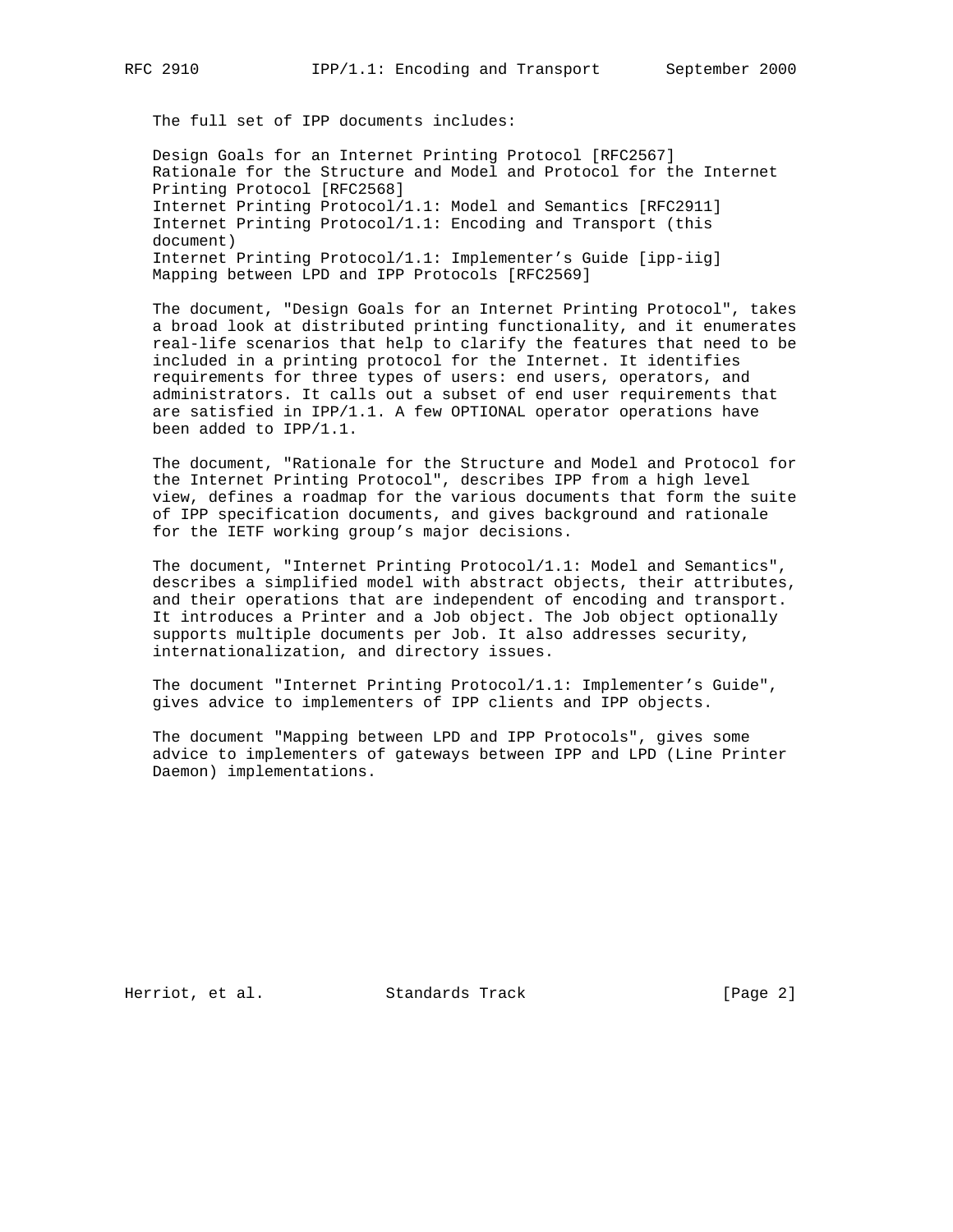Table of Contents

| 3. Encoding of the Operation Layer 4                           |  |
|----------------------------------------------------------------|--|
|                                                                |  |
|                                                                |  |
|                                                                |  |
|                                                                |  |
| 3.1.4 Picture of the Encoding of an Attribute-with-one-value.7 |  |
|                                                                |  |
| 3.1.6 Alternative Picture of the Encoding of a Request Or a    |  |
|                                                                |  |
| 3.2                                                            |  |
| 3.3                                                            |  |
| 3.4                                                            |  |
|                                                                |  |
|                                                                |  |
|                                                                |  |
|                                                                |  |
| 3.5                                                            |  |
|                                                                |  |
|                                                                |  |
| 3.6                                                            |  |
| 3.7                                                            |  |
| 3.8                                                            |  |
| 3.9                                                            |  |
|                                                                |  |
|                                                                |  |
| 4.1                                                            |  |
|                                                                |  |
|                                                                |  |
| 7. Internationalization Considerations 23                      |  |
|                                                                |  |
| 8.1 Security Conformance Requirements 23                       |  |
|                                                                |  |
| 8.1.2 Transport Layer Security (TLS)24                         |  |
| 9. Interoperability with IPP/1.0 Implementations 25            |  |
| The "version-number" Parameter 25<br>9.1                       |  |
| 9.2                                                            |  |
|                                                                |  |
|                                                                |  |
|                                                                |  |
| 13. Appendix A: Protocol Examples 33                           |  |
|                                                                |  |
| 13.2 Print-Job Response (successful) 34                        |  |
| 13.3 Print-Job Response (failure) 35                           |  |
|                                                                |  |

Herriot, et al. Standards Track [Page 3]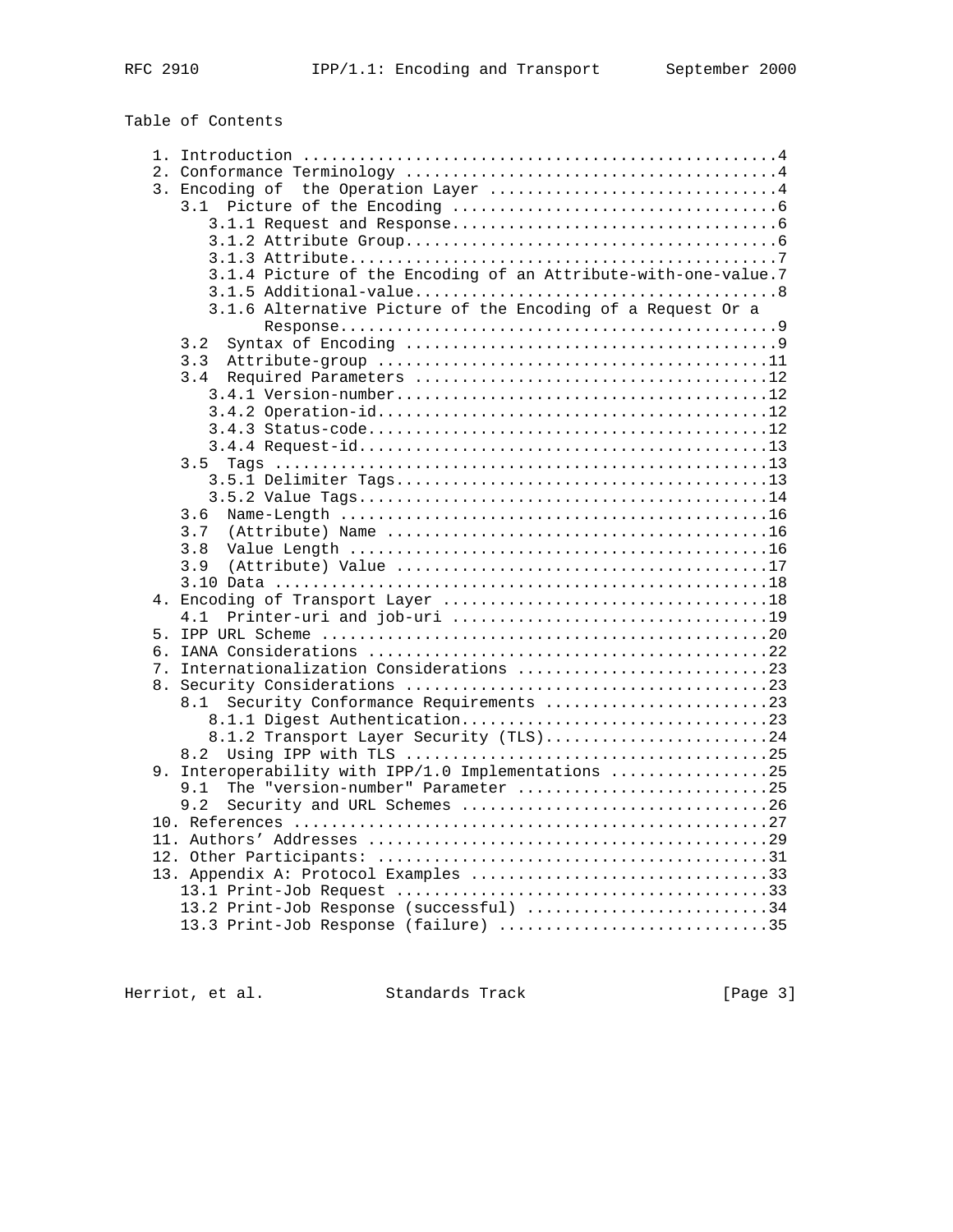| 13.4 Print-Job Response (success with attributes ignored) 36    |
|-----------------------------------------------------------------|
|                                                                 |
|                                                                 |
|                                                                 |
|                                                                 |
| 14. Appendix B: Registration of MIME Media Type Information for |
|                                                                 |
| 15. Appendix C: Changes from IPP/1.0 44                         |
|                                                                 |

1. Introduction

 This document contains the rules for encoding IPP operations and describes two layers: the transport layer and the operation layer.

 The transport layer consists of an HTTP/1.1 request or response. RFC 2616 [RFC2616] describes HTTP/1.1. This document specifies the HTTP headers that an IPP implementation supports.

 The operation layer consists of a message body in an HTTP request or response. The document "Internet Printing Protocol/1.1: Model and Semantics" [RFC2911] defines the semantics of such a message body and the supported values. This document specifies the encoding of an IPP operation. The aforementioned document [RFC2911] is henceforth referred to as the "IPP model document" or simply "model document".

 Note: the version number of IPP (1.1) and HTTP (1.1) are not linked. They both just happen to be 1.1.

2. Conformance Terminology

 The key words "MUST", "MUST NOT", "REQUIRED", "SHOULD", "SHOULD NOT", "RECOMMENDED", "MAY", and "OPTIONAL" in this document are to be interpreted as described in RFC 2119 [RFC2119].

3. Encoding of the Operation Layer

 The operation layer is the message body part of the HTTP request or response and it MUST contain a single IPP operation request or IPP operation response. Each request or response consists of a sequence of values and attribute groups. Attribute groups consist of a sequence of attributes each of which is a name and value. Names and values are ultimately sequences of octets.

 The encoding consists of octets as the most primitive type. There are several types built from octets, but three important types are integers, character strings and octet strings, on which most other data types are built. Every character string in this encoding MUST be

Herriot, et al. Standards Track [Page 4]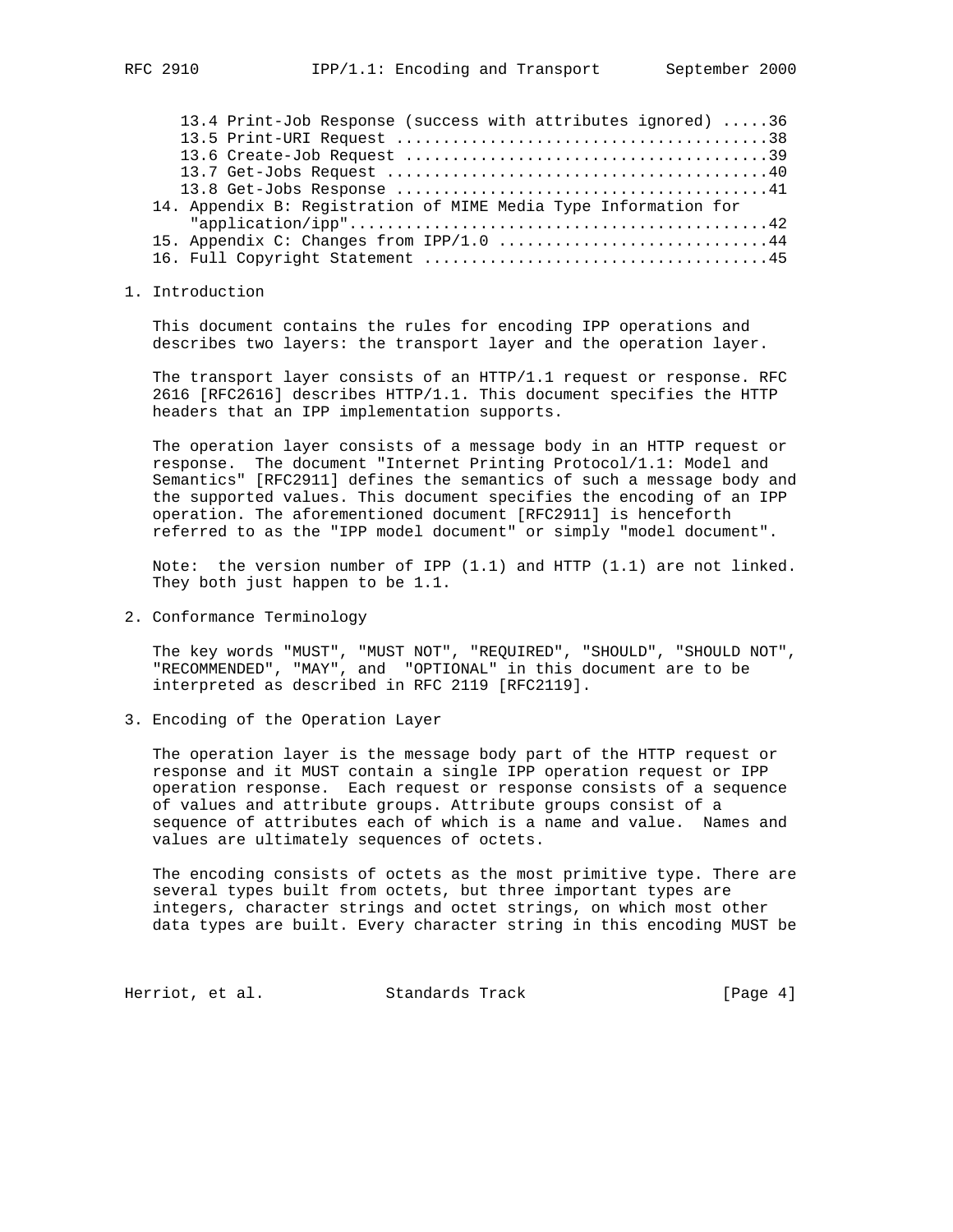a sequence of characters where the characters are associated with some charset and some natural language. A character string MUST be in "reading order" with the first character in the value (according to reading order) being the first character in the encoding. A character string whose associated charset is US-ASCII whose associated natural language is US English is henceforth called a US-ASCII-STRING. A character string whose associated charset and natural language are specified in a request or response as described in the model document is henceforth called a LOCALIZED-STRING. An octet string MUST be in "IPP model document order" with the first octet in the value (according to the IPP model document order) being the first octet in the encoding. Every integer in this encoding MUST be encoded as a signed integer using two's-complement binary encoding with big-endian format (also known as "network order" and "most significant byte first"). The number of octets for an integer MUST be 1, 2 or 4, depending on usage in the protocol. Such one-octet integers, henceforth called SIGNED-BYTE, are used for the version-number and tag fields. Such two-byte integers, henceforth called SIGNED-SHORT are used for the operation-id, status-code and length fields. Four byte integers, henceforth called SIGNED-INTEGER, are used for value fields and the request-id.

 The following two sections present the encoding of the operation layer in two ways:

- informally through pictures and description
- formally through Augmented Backus-Naur Form (ABNF), as specified by RFC 2234 [RFC2234]

 An operation request or response MUST use the encoding described in these two sections.

Herriot, et al. Standards Track [Page 5]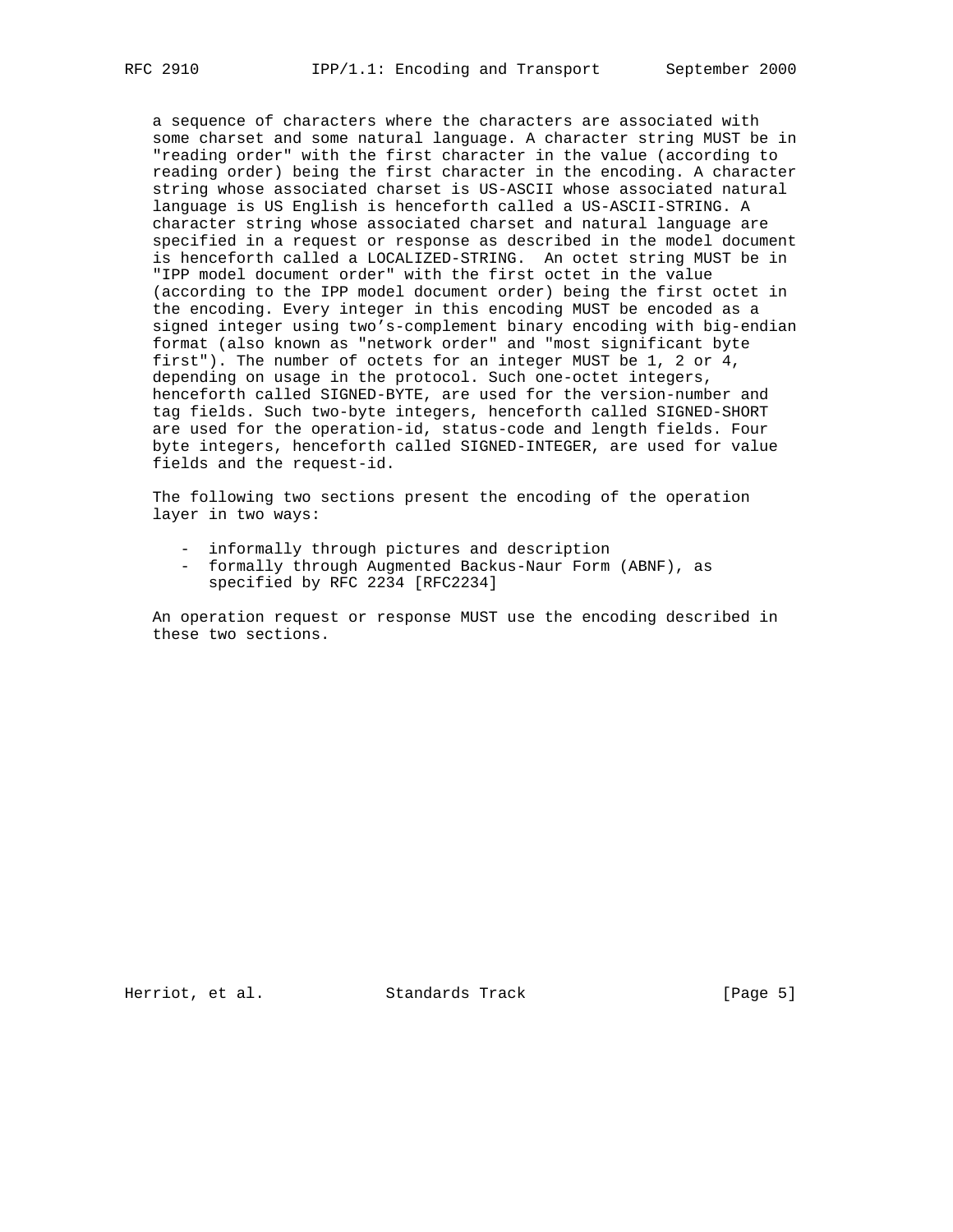# 3.1 Picture of the Encoding

#### 3.1.1 Request and Response

An operation request or response is encoded as follows:

| version-number                                         | 2 bytes - required  |
|--------------------------------------------------------|---------------------|
| operation-id (request)<br>or<br>status-code (response) | 2 bytes - required  |
| request-id                                             | 4 bytes - required  |
| attribute-group                                        | n bytes - 0 or more |
| end-of-attributes-tag                                  | 1 byte - required   |
| data                                                   | q bytes - optional  |
|                                                        |                     |

 The first three fields in the above diagram contain the value of attributes described in section 3.1.1 of the Model document.

 The fourth field is the "attribute-group" field, and it occurs 0 or more times. Each "attribute-group" field represents a single group of attributes, such as an Operation Attributes group or a Job Attributes group (see the Model document). The IPP model document specifies the required attribute groups and their order for each operation request and response.

 The "end-of-attributes-tag" field is always present, even when the "data" is not present. The Model document specifies for each operation request and response whether the "data" field is present or absent.

## 3.1.2 Attribute Group

Each "attribute-group" field is encoded as follows:

 ----------------------------------------------- | begin-attribute-group-tag | 1 byte ---------------------------------------------------------- | attribute | p bytes |- 0 or more ----------------------------------------------------------

Herriot, et al. Standards Track [Page 6]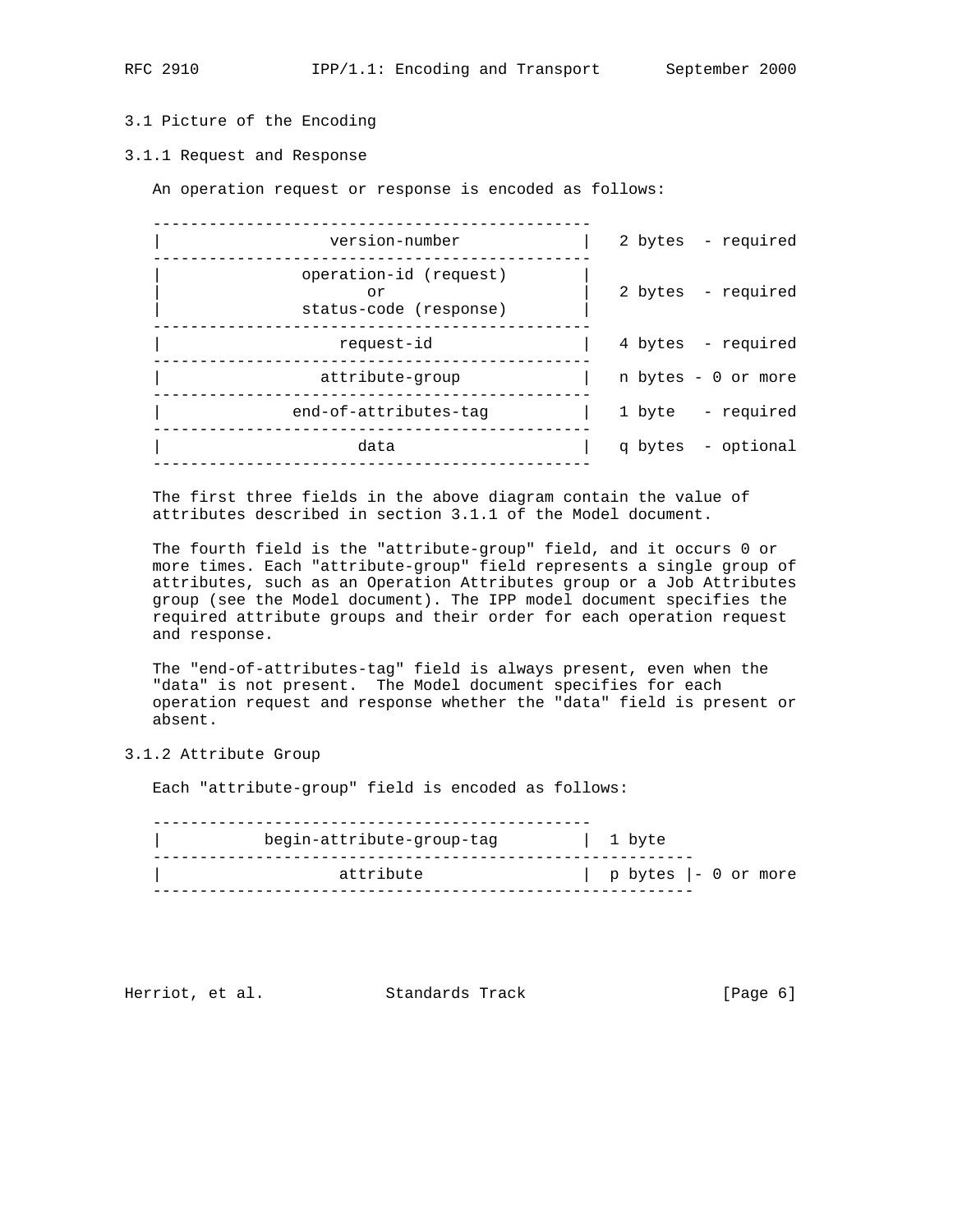The "begin-attribute-group-tag" field marks the beginning of an "attribute-group" field and its value identifies the type of attribute group, e.g. Operations Attributes group versus a Job Attributes group. The "begin-attribute-group-tag" field also marks the end of the previous attribute group except for the "begin attribute-group-tag" field in the first "attribute-group" field of a request or response. The "begin-attribute-group-tag" field acts as an "attribute-group" terminator because an "attribute-group" field cannot nest inside another "attribute-group" field.

An "attribute-group" field contains zero or more "attribute" fields.

 Note, the values of the "begin-attribute-group-tag" field and the "end-of-attributes-tag" field are called "delimiter-tags".

3.1.3 Attribute

An "attribute" field is encoded as follows:

| attribute-with-one-value | g bytes              |
|--------------------------|----------------------|
| additional-value         | r bytes  - 0 or more |

 When an attribute is single valued (e.g. "copies" with value of 10) or multi-valued with one value (e.g. "sides-supported" with just the value 'one-sided') it is encoded with just an "attribute-with-one value" field. When an attribute is multi-valued with n values (e.g. "sides-supported" with the values 'one-sided' and 'two-sided-long edge'), it is encoded with an "attribute-with-one-value" field followed by n-1 "additional-value" fields.

#### 3.1.4 Picture of the Encoding of an Attribute-with-one-value

Each "attribute-with-one-value" field is encoded as follows:

| value-tag |                           | 1 byte  |
|-----------|---------------------------|---------|
|           | name-length (value is u)  | 2 bytes |
| name      |                           | u bytes |
|           | value-length (value is v) | 2 bytes |
| value     |                           | v bytes |
|           |                           |         |

Herriot, et al. Standards Track [Page 7]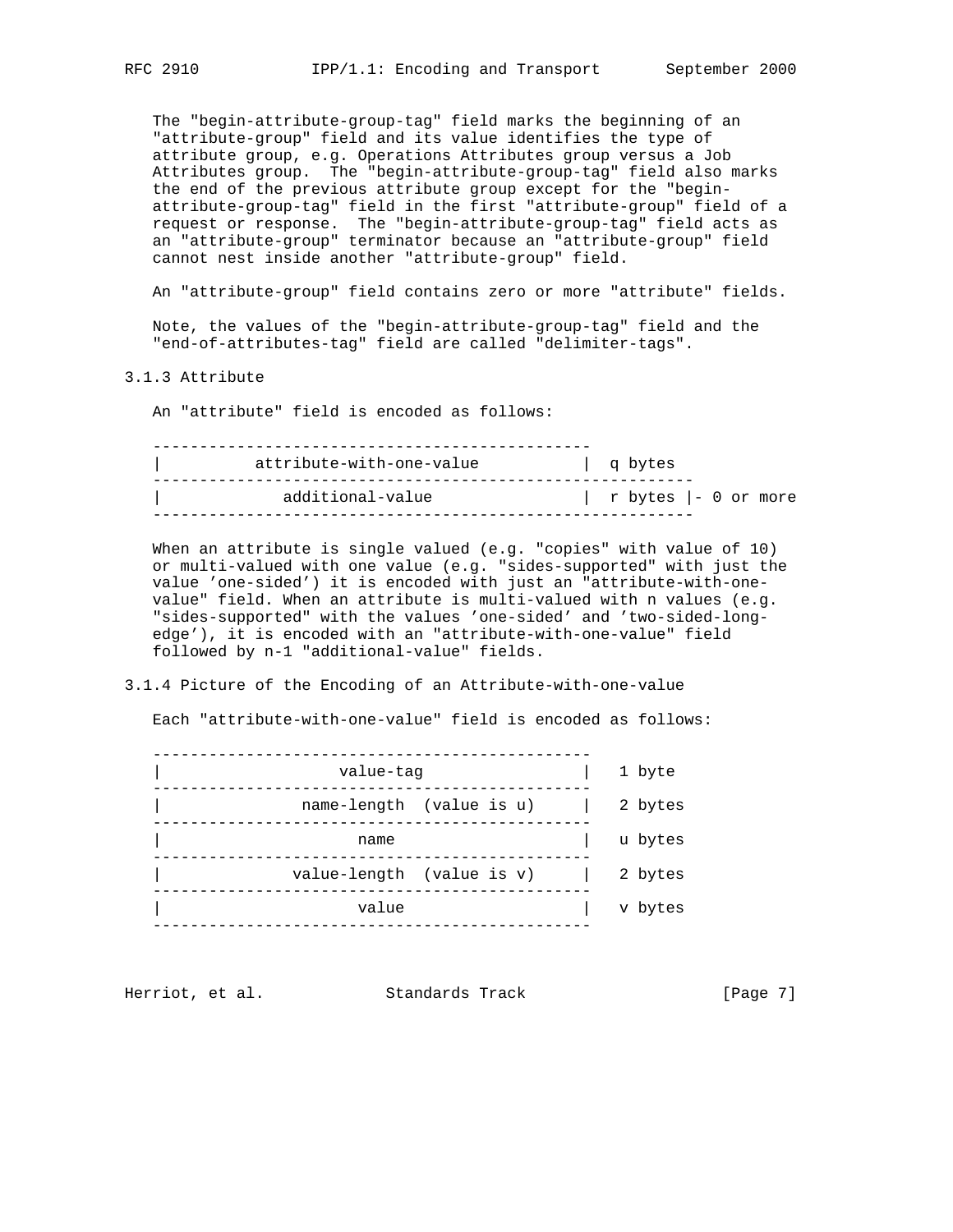An "attribute-with-one-value" field is encoded with five subfields:

 The "value-tag" field specifies the attribute syntax, e.g. 0x44 for the attribute syntax 'keyword'.

 The "name-length" field specifies the length of the "name" field in bytes, e.g. u in the above diagram or 15 for the name "sides supported".

 The "name" field contains the textual name of the attribute, e.g. "sides-supported".

 The "value-length" field specifies the length of the "value" field in bytes, e.g. v in the above diagram or 9 for the (keyword) value 'one-sided'.

 The "value" field contains the value of the attribute, e.g. the textual value 'one-sided'.

## 3.1.5 Additional-value

Each "additional-value" field is encoded as follows:

| value-tag                               | 1 byte  |
|-----------------------------------------|---------|
| name-length (value is 0x0000)   2 bytes |         |
| value-length (value is w)               | 2 bytes |
| value                                   | w bytes |
|                                         |         |

An "additional-value" is encoded with four subfields:

 The "value-tag" field specifies the attribute syntax, e.g. 0x44 for the attribute syntax 'keyword'.

 The "name-length" field has the value of 0 in order to signify that it is an "additional-value". The value of the "name-length" field distinguishes an "additional-value" field ("name-length" is 0) from an "attribute-with-one-value" field ("name-length" is not 0).

 The "value-length" field specifies the length of the "value" field in bytes, e.g. w in the above diagram or 19 for the (keyword) value 'two-sided-long-edge'.

Herriot, et al. Standards Track [Page 8]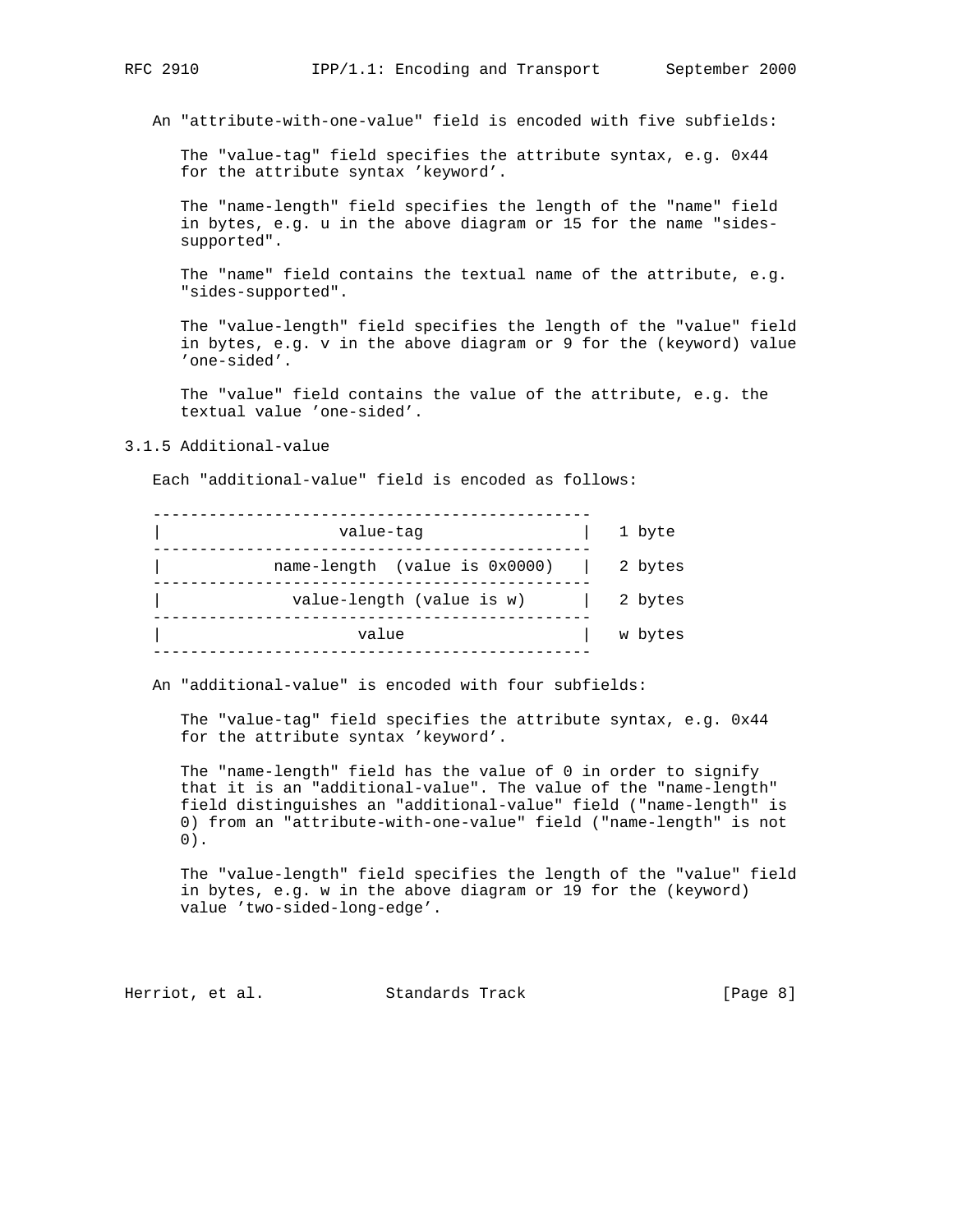The "value" field contains the value of the attribute, e.g. the textual value 'two-sided-long-edge'.

3.1.6 Alternative Picture of the Encoding of a Request Or a Response

 From the standpoint of a parser that performs an action based on a "tag" value, the encoding consists of:

| version-number                                         |         | 2 bytes - required |
|--------------------------------------------------------|---------|--------------------|
| operation-id (request)<br>Ωr<br>status-code (response) |         | 2 bytes - required |
| request-id                                             |         | 4 bytes - required |
| tag (delimiter-tag or value-tag)                       | 1 byte  | $-0$ or more       |
| empty or rest of attribute                             | x bytes |                    |
| end-of-attributes-tag                                  |         | 1 byte - required  |
| data                                                   |         | y bytes - optional |
|                                                        |         |                    |

 The following show what fields the parser would expect after each type of "tag":

- "begin-attribute-group-tag": expect zero or more "attribute" fields
- "value-tag": expect the remainder of an "attribute-with-one value" or an "additional-value".
- "end-of-attributes-tag": expect that "attribute" fields are complete and there is optional "data"

# 3.2 Syntax of Encoding

 The syntax below is ABNF [RFC2234] except 'strings of literals' MUST be case sensitive. For example 'a' means lower case 'a' and not upper case 'A'. In addition, SIGNED-BYTE and SIGNED-SHORT fields are represented as '%x' values which show their range of values.

 ipp-message = ipp-request / ipp-response ipp-request = version-number operation-id request-id \*attribute-group end-of-attributes-tag data ipp-response = version-number status-code request-id \*attribute-group end-of-attributes-tag data

Herriot, et al. Standards Track [Page 9]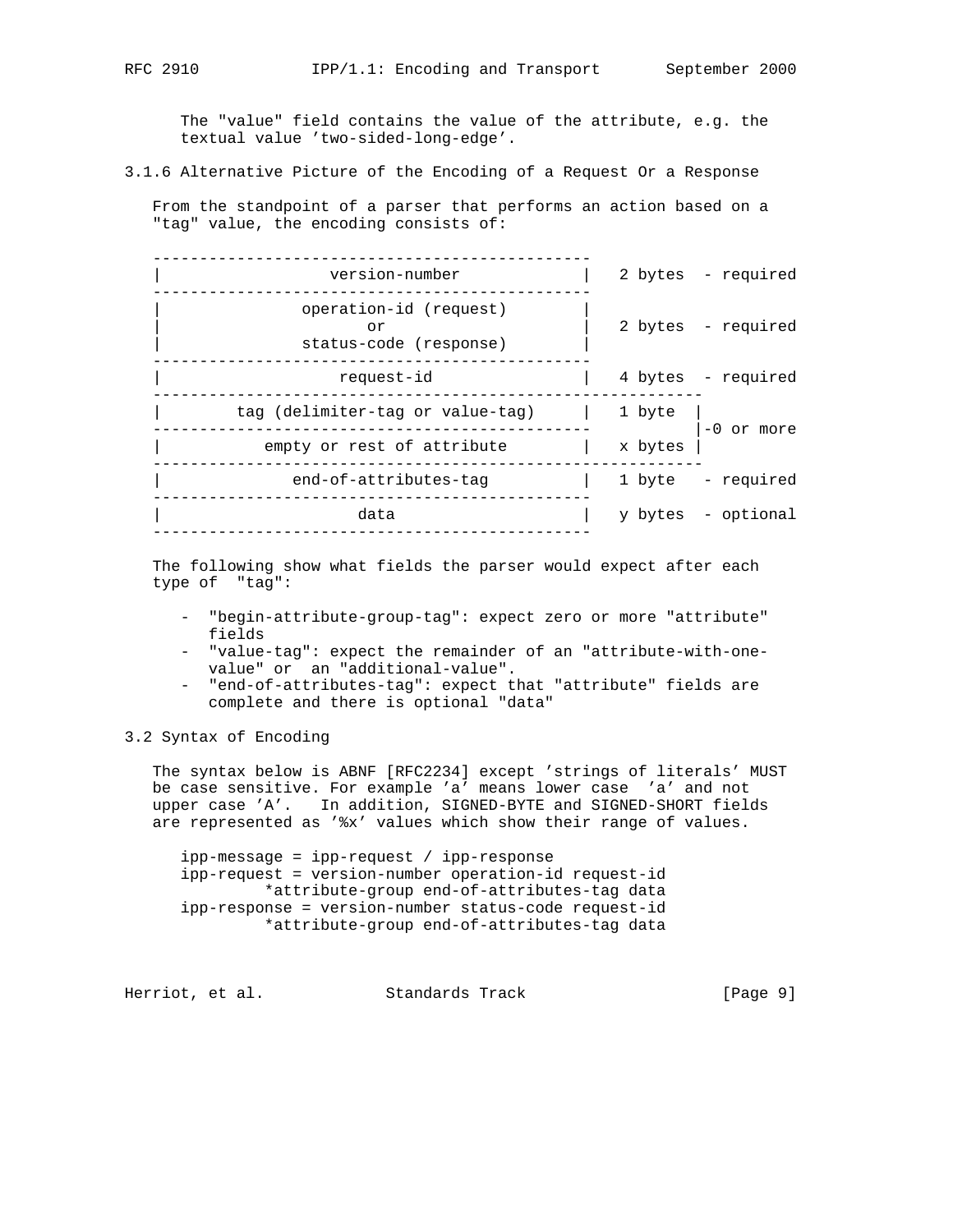```
 attribute-group = begin-attribute-group-tag *attribute
      version-number = major-version-number minor-version-number
      major-version-number = SIGNED-BYTE
      minor-version-number = SIGNED-BYTE
      operation-id = SIGNED-SHORT ; mapping from model defined below
      status-code = SIGNED-SHORT ; mapping from model defined below
      request-id = SIGNED-INTEGER ; whose value is > 0
      attribute = attribute-with-one-value *additional-value
      attribute-with-one-value = value-tag name-length name
         value-length value
      additional-value = value-tag zero-name-length value-length value
     name-length = SIGNED-SHORT ; number of octets of 'name'
     name = LALPHA *( LALPHA / DIGIT / "-" / "_" / "." )
      value-length = SIGNED-SHORT ; number of octets of 'value'
      value = OCTET-STRING
      data = OCTET-STRING
zero-name-length = x00.00 ; name-length of 0
value-tag = x10-FF x ; see section 3.7.2
      begin-attribute-group-tag = %x00-02 / %04-0F ; see section 3.7.1
     end-of-attributes-tag = <math>*x03</math> ; tag of 3 ; see section 3.7.1
      SIGNED-BYTE = BYTE
      SIGNED-SHORT = 2BYTE
      SIGNED-INTEGER = 4BYTE
      DIGIT = %x30-39 ; "0" to "9"
     LALPHA = 8x61-7A ; "a" to "z"
     BYTE = <math>$x00-FF</math> OCTET-STRING = *BYTE
   The syntax below defines additional terms that are referenced in this
   document. This syntax provides an alternate grouping of the delimiter
   tags.
```
 delimiter-tag = begin-attribute-group-tag / ; see section 3.7.1 end-of-attributes-tag delimiter-tag =  $x00-0F$  ; see section 3.7.1 begin-attribute-group-tag = %x00 / operation-attributes-tag / job-attributes-tag / printer-attributes-tag / unsupported-attributes-tag / %x06-0F operation-attributes-tag =  $\sqrt[3]{8}x01$  ; tag of 1

Herriot, et al. Standards Track [Page 10]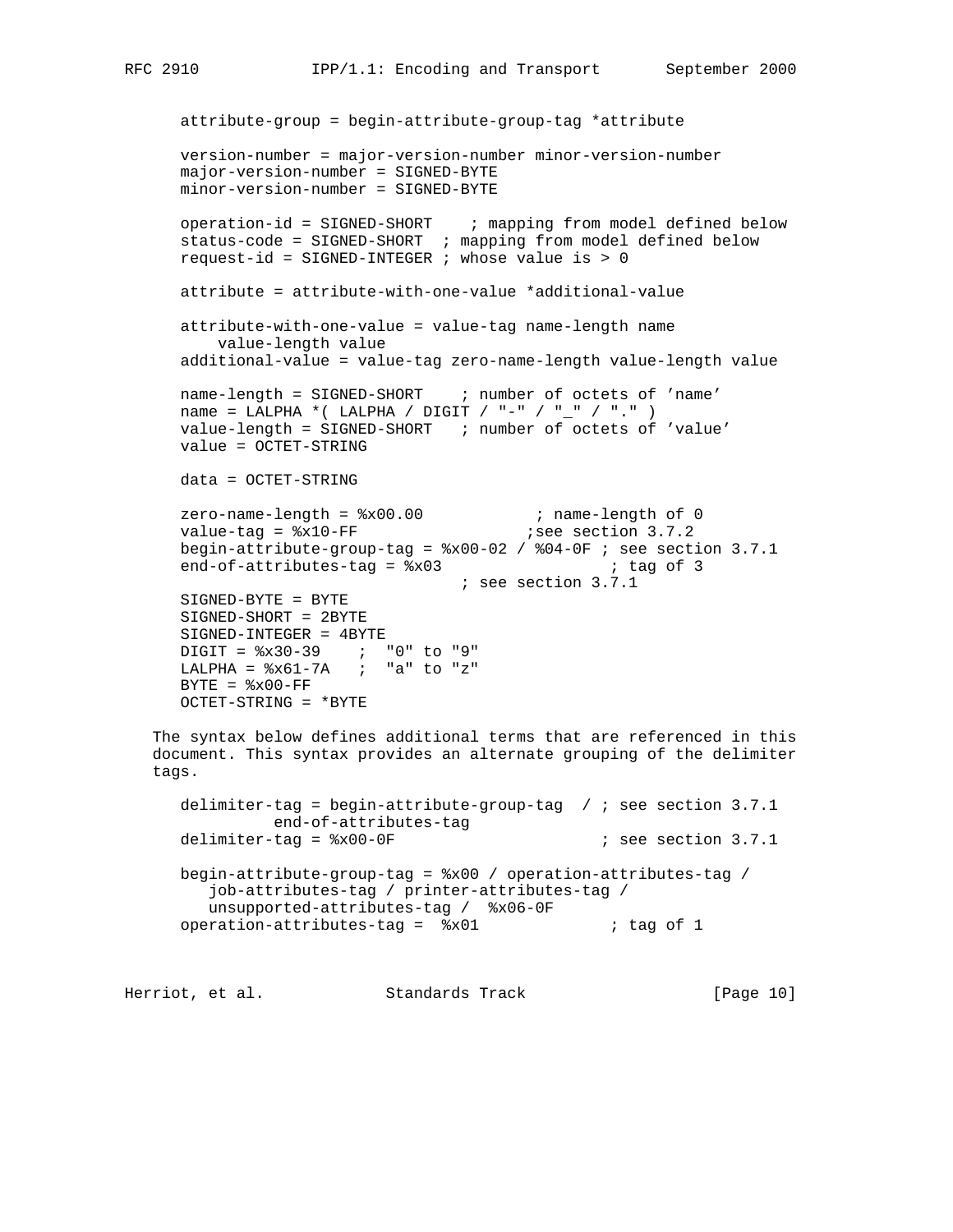| iob-attributes-tag<br>$=$ $\,8x02$ | ; tag of 2 |  |
|------------------------------------|------------|--|
| printer-attributes-tag = %x04      | ; tag of 4 |  |
| unsupported-attributes-tag = $%5$  | ; tag of 5 |  |

#### 3.3 Attribute-group

 Each "attribute-group" field MUST be encoded with the "begin attribute-group-tag" field followed by zero or more "attribute" sub fields.

 The table below maps the model document group name to value of the "begin-attribute-group-tag" field:

| Model Document Group                             | "begin-attribute-group-tag" field<br>values |
|--------------------------------------------------|---------------------------------------------|
| Operation Attributes                             | "operations-attributes-tag"                 |
| Job Template Attributes                          | "job-attributes-taq"                        |
| Job Object Attributes                            | "job-attributes-tag"                        |
| Unsupported Attributes                           | "unsupported-attributes-tag"                |
| Requested Attributes<br>(Get-Job-Attributes)     | "job-attributes-tag"                        |
| Requested Attributes<br>(Get-Printer-Attributes) | "printer-attributes-tag"                    |
| Document Content                                 | in a special position as<br>described above |
|                                                  |                                             |

 For each operation request and response, the model document prescribes the required and optional attribute groups, along with their order. Within each attribute group, the model document prescribes the required and optional attributes, along with their order.

 When the Model document requires an attribute group in a request or response and the attribute group contains zero attributes, a request or response SHOULD encode the attribute group with the "begin attribute-group-tag" field followed by zero "attribute" fields. For example, if the client requests a single unsupported attribute with the Get-Printer-Attributes operation, the Printer MUST return no "attribute" fields, and it SHOULD return a "begin-attribute-group tag" field for the Printer Attributes Group. The Unsupported Attributes group is not such an example. According to the model document, the Unsupported Attributes Group SHOULD be present only if the unsupported attributes group contains at least one attribute.

 A receiver of a request MUST be able to process the following as equivalent empty attribute groups:

Herriot, et al. Standards Track [Page 11]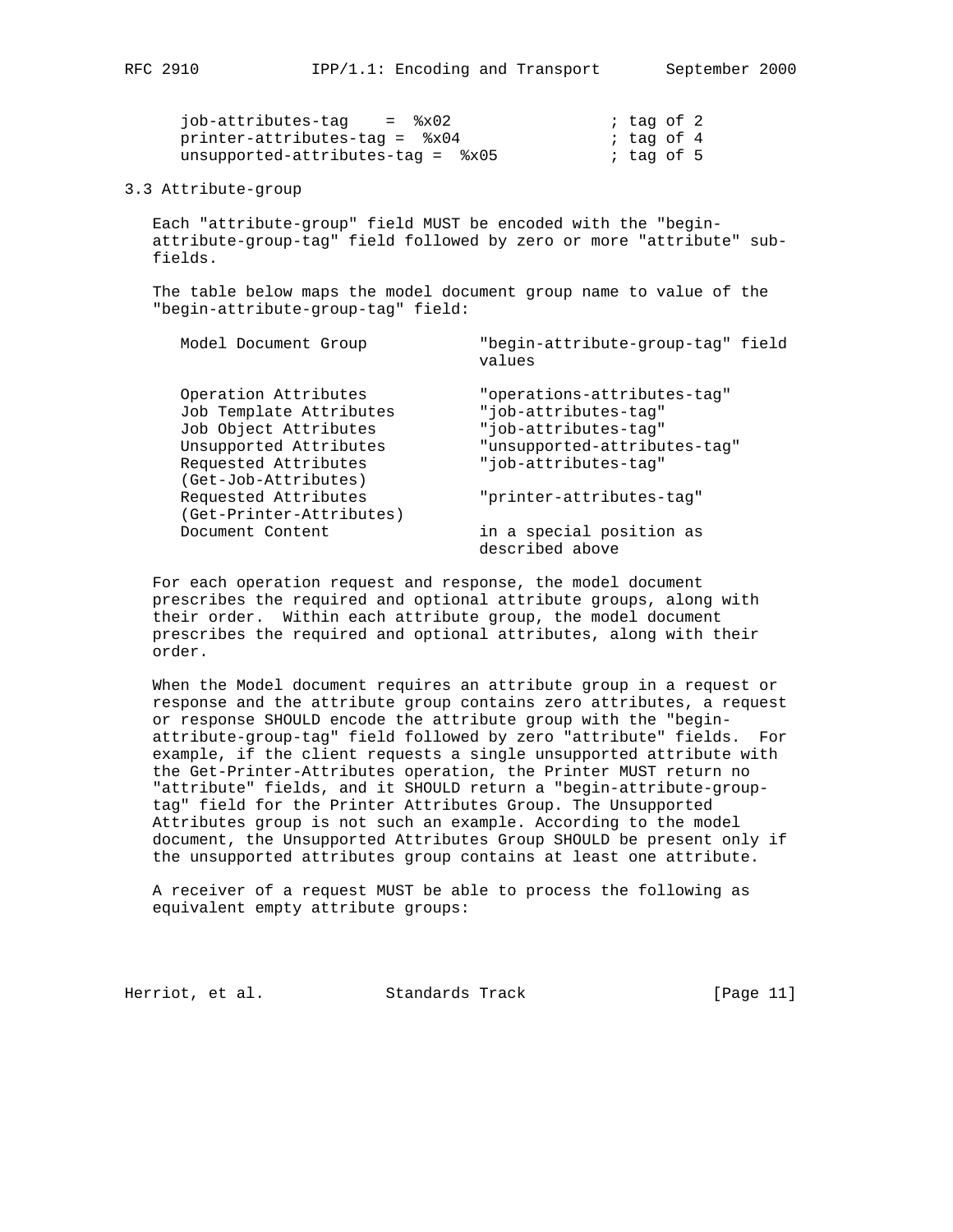- a) A "begin-attribute-group-tag" field with zero following "attribute" fields.
- b) An expected but missing "begin-attribute-group-tag" field.

 When the Model document requires a sequence of an unknown number of attribute groups, each of the same type, the encoding MUST contain one "begin-attribute-group-tag" field for each attribute group even when an "attribute-group" field contains zero "attribute" sub-fields. For example, for the Get-Jobs operation may return zero attributes for some jobs and not others. The "begin-attribute-group-tag" field followed by zero "attribute" fields tells the recipient that there is a job in queue for which no information is available except that it is in the queue.

3.4 Required Parameters

 Some operation elements are called parameters in the model document [RFC2911]. They MUST be encoded in a special position and they MUST NOT appear as operation attributes. These parameters are described in the subsections below.

3.4.1 Version-number

 The "version-number" field MUST consist of a major and minor version-number, each of which MUST be represented by a SIGNED-BYTE. The major version-number MUST be the first byte of the encoding and the minor version-number MUST be the second byte of the encoding. The protocol described in this document MUST have a major version-number of  $1$  (0x01) and a minor version-number of  $1$  (0x01). The ABNF for these two bytes MUST be %x01.01.

3.4.2 Operation-id

 The "operation-id" field MUST contain an operation-id value defined in the model document. The value MUST be encoded as a SIGNED-SHORT and it MUST be in the third and fourth bytes of the encoding of an operation request.

### 3.4.3 Status-code

 The "status-code" field MUST contain a status-code value defined in the model document. The value MUST be encoded as a SIGNED-SHORT and it MUST be in the third and fourth bytes of the encoding of an operation response.

Herriot, et al. Standards Track [Page 12]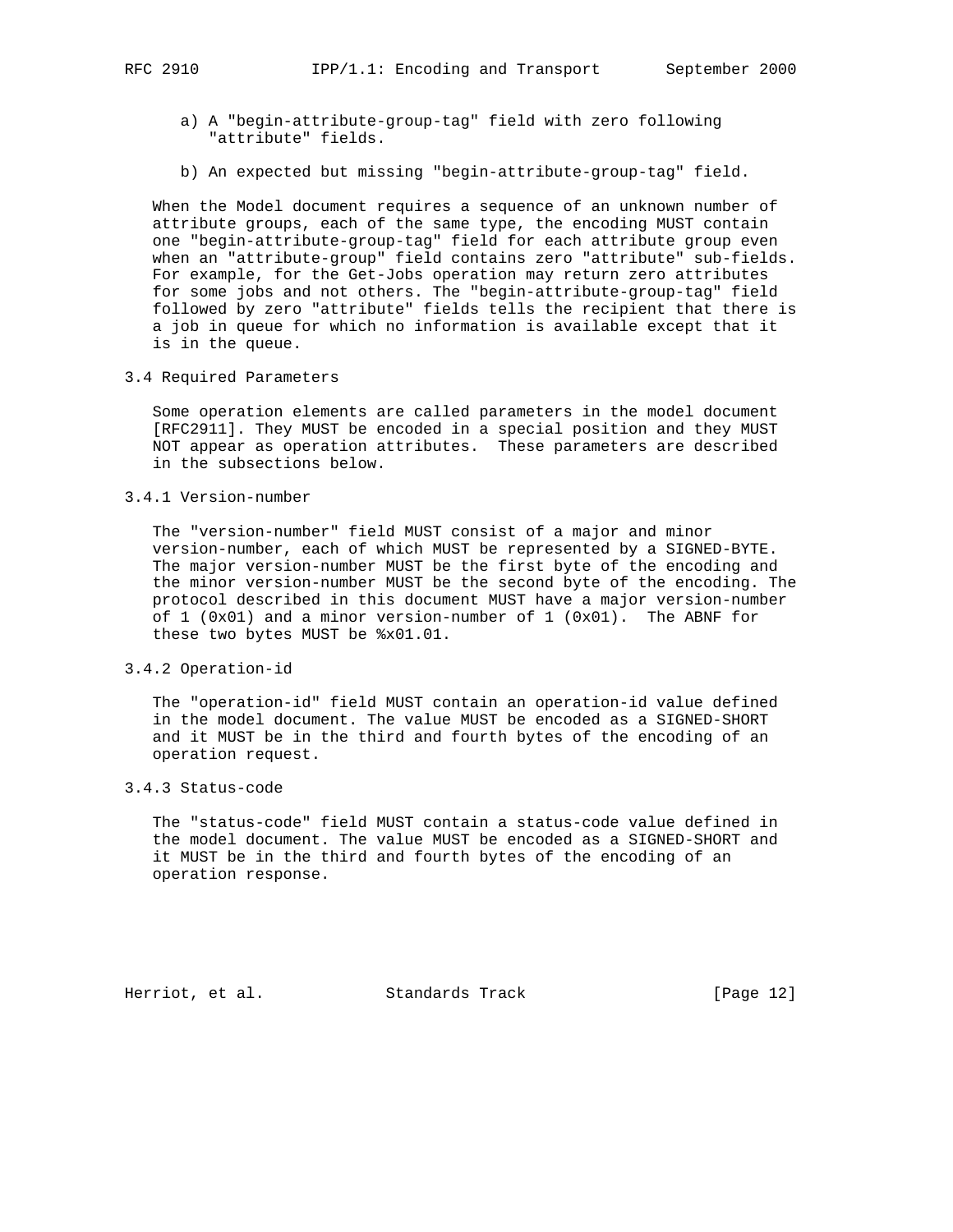The status-code is an operation attribute in the model document. In the protocol, the status-code is in a special position, outside of the operation attributes.

 If an IPP status-code is returned, then the HTTP Status-Code MUST be 200 (successful-ok). With any other HTTP Status-Code value, the HTTP response MUST NOT contain an IPP message-body, and thus no IPP status-code is returned.

3.4.4 Request-id

 The "request-id" field MUST contain a request-id value as defined in the model document. The value MUST be encoded as a SIGNED-INTEGER and it MUST be in the fifth through eighth bytes of the encoding.

#### 3.5 Tags

There are two kinds of tags:

- delimiter tags: delimit major sections of the protocol, namely attributes and data
- value tags: specify the type of each attribute value

## 3.5.1 Delimiter Tags

The following table specifies the values for the delimiter tags:

| Tag Value (Hex) | Meaning                                                              |
|-----------------|----------------------------------------------------------------------|
| $0 \times 00$   | reserved for definition in a future IETF<br>standards track document |
| $0 \times 01$   | "operation-attributes-tag"                                           |
| $0 \times 02$   | "job-attributes-tag"                                                 |
| $0 \times 03$   | "end-of-attributes-tag"                                              |
| $0 \times 04$   | "printer-attributes-tag"                                             |
| $0 \times 0.5$  | "unsupported-attributes-taq"                                         |
| $0x06-0x0f$     | reserved for future delimiters in IETF<br>standards track documents  |

 When a "begin-attribute-group-tag" field occurs in the protocol, it means that zero or more following attributes up to the next delimiter tag MUST be attributes belonging to the attribute group specified by the value of the "begin-attribute-group-tag". For example, if the value of "begin-attribute-group-tag" is 0x01, the following attributes MUST be members of the Operations Attributes group.

Herriot, et al. Standards Track [Page 13]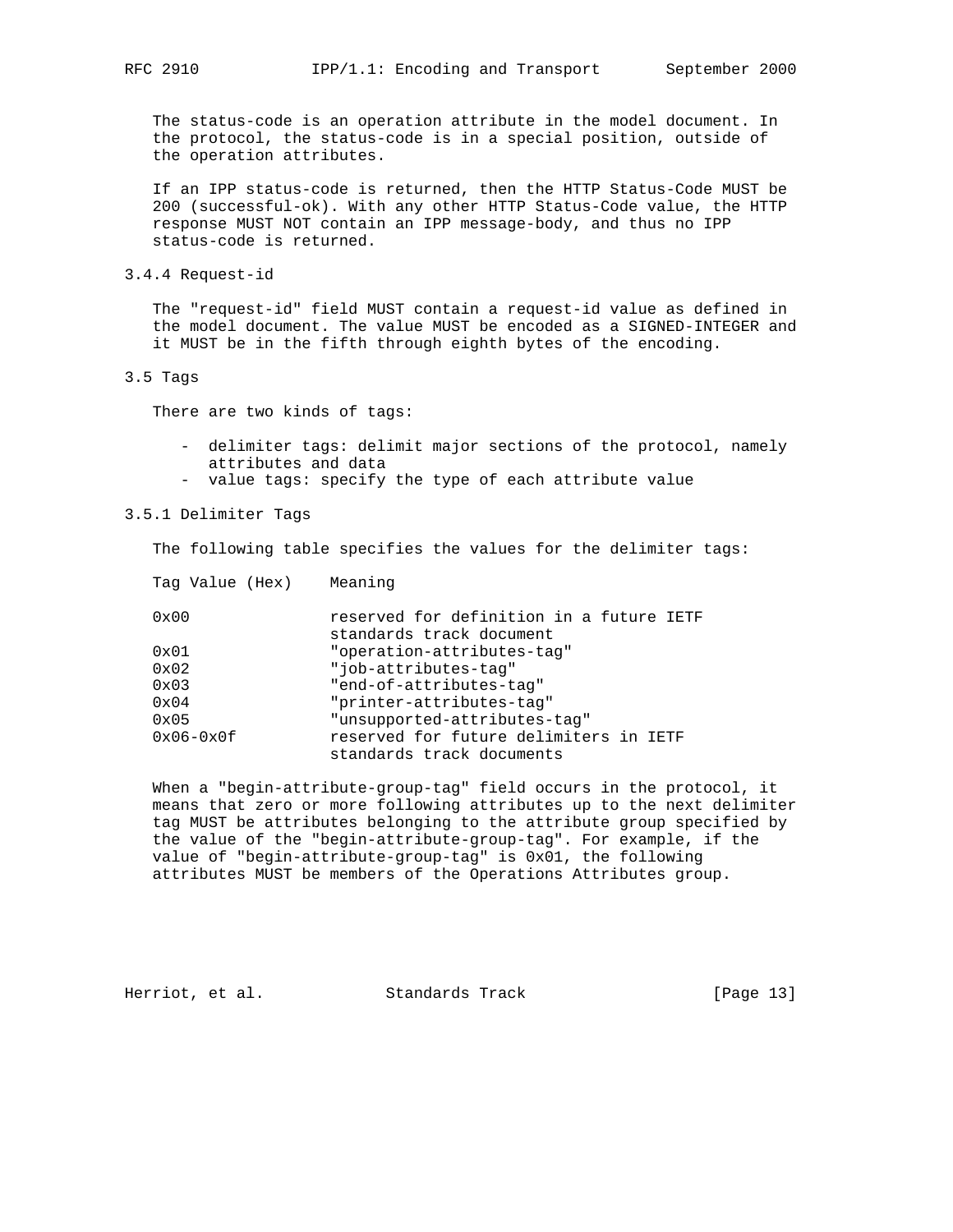The "end-of-attributes-tag" (value 0x03) MUST occur exactly once in an operation. It MUST be the last "delimiter-tag". If the operation has a document-content group, the document data in that group MUST follow the "end-of-attributes-tag".

 The order and presence of "attribute-group" fields (whose beginning is marked by the "begin-attribute-group-tag" subfield) for each operation request and each operation response MUST be that defined in the model document. For further details, see section 3.7 "(Attribute) Name" and 13 "Appendix A: Protocol Examples".

 A Printer MUST treat a "delimiter-tag" (values from 0x00 through 0x0F) differently from a "value-tag" (values from 0x10 through 0xFF) so that the Printer knows that there is an entire attribute group that it doesn't understand as opposed to a single value that it doesn't understand.

#### 3.5.2 Value Tags

 The remaining tables show values for the "value-tag" field, which is the first octet of an attribute. The "value-tag" field specifies the type of the value of the attribute.

 The following table specifies the "out-of-band" values for the "value-tag" field.

Tag Value (Hex) Meaning

| 0x10          | unsupported                                                                    |
|---------------|--------------------------------------------------------------------------------|
| $0 \times 11$ | reserved for 'default' for definition in a future                              |
|               | IETF standards track document                                                  |
| $0 \times 12$ | unknown                                                                        |
| 0x13          | no-value                                                                       |
| $0x14-0x1F$   | reserved for "out-of-band" values in future IETF<br>standards track documents. |

 The following table specifies the integer values for the "value-tag" field:

 Tag Value (Hex) Meaning 0x20 reserved for definition in a future IETF standards track document 0x21 integer 0x22 boolean 0x23 enum 0x24-0x2F reserved for integer types for definition in

future IETF standards track documents

| [Page $14$ ]<br>Herriot, et al.<br>Standards Track |  |  |  |  |  |
|----------------------------------------------------|--|--|--|--|--|
|----------------------------------------------------|--|--|--|--|--|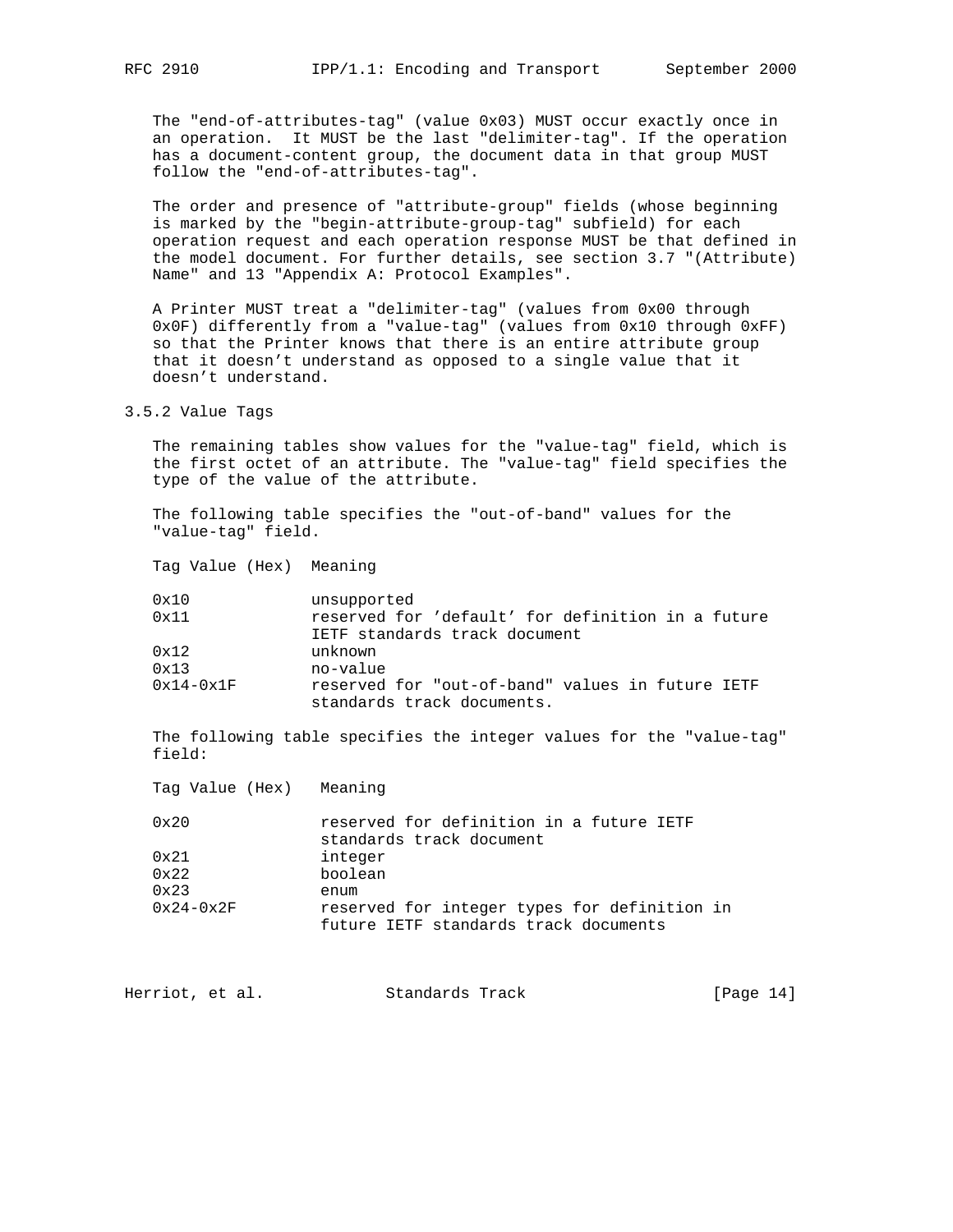NOTE: 0x20 is reserved for "generic integer" if it should ever be needed.

 The following table specifies the octetString values for the "value tag" field:

Tag Value (Hex) Meaning

| 0x30          | octetString with an unspecified format       |  |
|---------------|----------------------------------------------|--|
| 0x31          | dateTime                                     |  |
| 0x32          | resolution                                   |  |
| 0x33          | rangeOfInteger                               |  |
| $0 \times 34$ | reserved for definition in a future IETF     |  |
|               | standards track document                     |  |
| $0 \times 35$ | textWithLanguage                             |  |
| 0x36          | nameWithLanquaqe                             |  |
| $0x37-0x3F$   | reserved for octetString type definitions in |  |
|               | future IETF standards track documents        |  |

 The following table specifies the character-string values for the "value-tag" field:

| Tag Value (Hex) | Meaning                                                                                    |
|-----------------|--------------------------------------------------------------------------------------------|
| 0x40            | reserved for definition in a future IETF<br>standards track document                       |
| 0x41            | textWithoutLanguage                                                                        |
| 0x42            | nameWithoutLanquage                                                                        |
| 0x43            | reserved for definition in a future IETF<br>standards track document                       |
| $0 \times 44$   | keyword                                                                                    |
| $0 \times 45$   | uri                                                                                        |
| 0x46            | uriScheme                                                                                  |
| 0x47            | charset                                                                                    |
| 0x48            | naturalLanquaqe                                                                            |
| $0 \times 49$   | mimeMediaType                                                                              |
| $0x4A-0x5F$     | reserved for character string type definitions<br>in future IETF standards track documents |

 NOTE: 0x40 is reserved for "generic character-string" if it should ever be needed.

 NOTE: an attribute value always has a type, which is explicitly specified by its tag; one such tag value is "nameWithoutLanguage". An attribute's name has an implicit type, which is keyword.

 The values 0x60-0xFF are reserved for future type definitions in IETF standards track documents.

Herriot, et al. Standards Track [Page 15]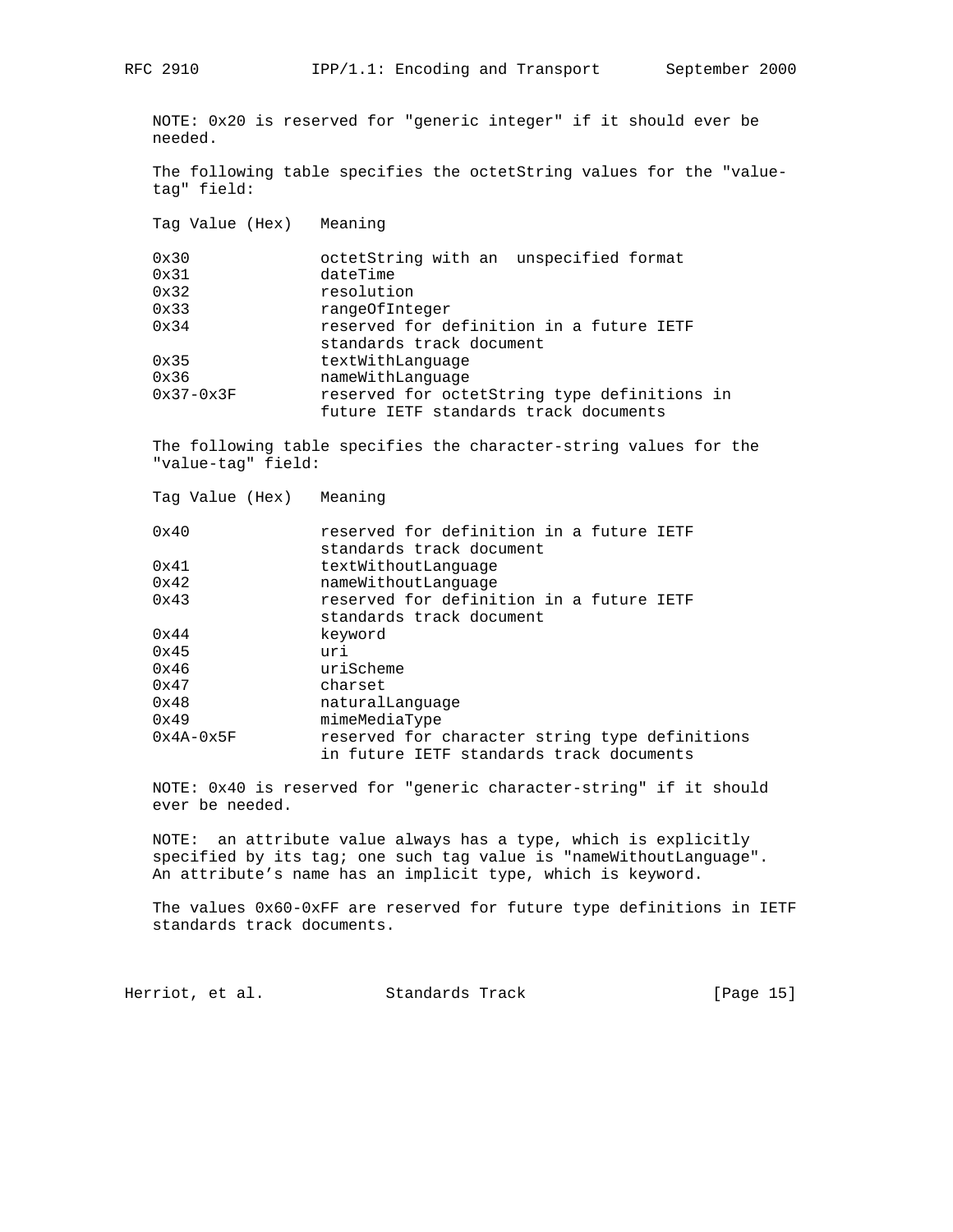The tag 0x7F is reserved for extending types beyond the 255 values available with a single byte. A tag value of 0x7F MUST signify that the first 4 bytes of the value field are interpreted as the tag value. Note this future extension doesn't affect parsers that are unaware of this special tag. The tag is like any other unknown tag, and the value length specifies the length of a value, which contains a value that the parser treats atomically. Values from 0x00 to 0x37777777 are reserved for definition in future IETF standard track documents. The values 0x40000000 to 0x7FFFFFFF are reserved for vendor extensions.

## 3.6 Name-Length

 The "name-length" field MUST consist of a SIGNED-SHORT. This field MUST specify the number of octets in the immediately following "name" field. The value of this field excludes the two bytes of the "name length" field. For example, if the "name" field contains "sides", the value of this field is 5.

 If a "name-length" field has a value of zero, the following "name" field MUST be empty, and the following value MUST be treated as an additional value for the attribute encoded in the nearest preceding "attribute-with-one-value" field. Within an attribute group, if two or more attributes have the same name, the attribute group is mal formed (see [RFC2911] section 3.1.3). The zero-length name is the only mechanism for multi-valued attributes.

3.7 (Attribute) Name

 The "name" field MUST contain the name of an attribute. The model document [RFC2911] specifies such names.

3.8 Value Length

 The "value-length" field MUST consist of a SIGNED-SHORT. This field MUST specify the number of octets in the immediately following "value" field. The value of this field excludes the two bytes of the "value-length" field. For example, if the "value" field contains the keyword (text) value 'one-sided', the value of this field is 9.

 For any of the types represented by binary signed integers, the sender MUST encode the value in exactly four octets.

 For any of the types represented by character-strings, the sender MUST encode the value with all the characters of the string and without any padding characters.

Herriot, et al. Standards Track [Page 16]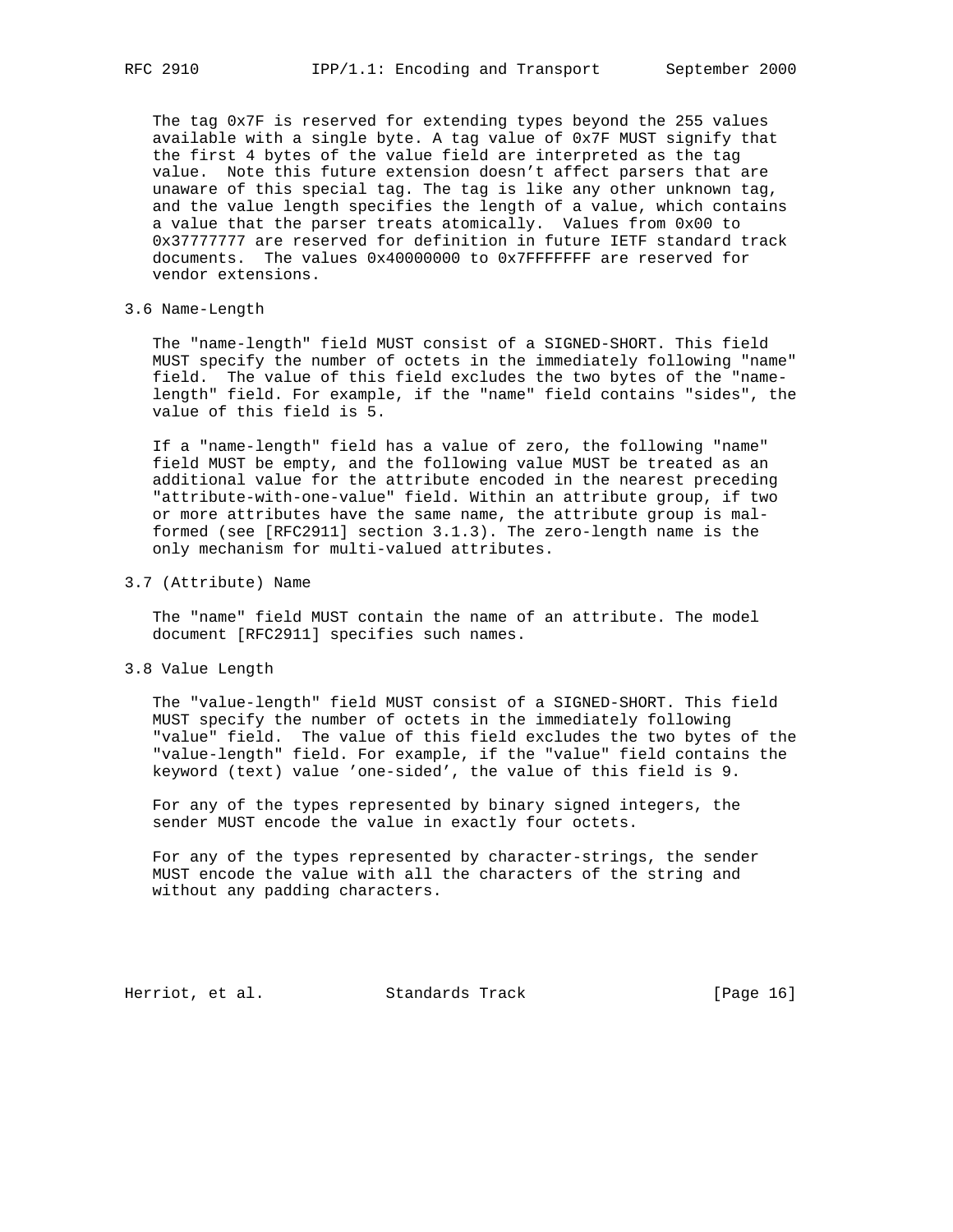For "out-of-band" "value-tag" fields defined in this document, such as "unsupported", the "value-length" MUST be 0 and the "value" empty; the "value" has no meaning when the "value-tag" has one of these "out-of-band" values. For future "out-of-band" "value-tag" fields, the same rule holds unless the definition explicitly states that the "value-length" MAY be non-zero and the "value" non-empty.

3.9 (Attribute) Value

 The syntax types (specified by the "value-tag" field) and most of the details of the representation of attribute values are defined in the IPP model document. The table below augments the information in the model document, and defines the syntax types from the model document in terms of the 5 basic types defined in section 3, "Encoding of the Operation Layer". The 5 types are US-ASCII-STRING, LOCALIZED-STRING, SIGNED-INTEGER, SIGNED-SHORT, SIGNED-BYTE, and OCTET-STRING.

 Syntax of Attribute Encoding Value

 textWithoutLanguage, LOCALIZED-STRING. nameWithoutLanguage

| textWithLanguage                                                                 | OCTET-STRING consisting of 4 fields:<br>a, a SIGNED-SHORT which is the number of<br>octets in the following field<br>b. a value of type natural-language,<br>c. a SIGNED-SHORT which is the number of<br>octets in the following field,<br>d. a value of type textWithoutLanguage.<br>The length of a textWithLanguage value MUST be<br>$4 +$ the value of field a + the value of field c. |
|----------------------------------------------------------------------------------|--------------------------------------------------------------------------------------------------------------------------------------------------------------------------------------------------------------------------------------------------------------------------------------------------------------------------------------------------------------------------------------------|
| nameWithLanguage                                                                 | OCTET-STRING consisting of 4 fields:<br>a. a SIGNED-SHORT which is the number of<br>octets in the following field<br>b. a value of type natural-language,<br>c. a SIGNED-SHORT which is the number of<br>octets in the following field<br>d. a value of type nameWithoutLanguage.<br>The length of a nameWithLanguage value MUST be<br>$4 +$ the value of field a + the value of field c.  |
| charset,<br>naturalLanguage,<br>mimeMediaType,<br>keyword, uri, and<br>uriScheme | US-ASCII-STRING.                                                                                                                                                                                                                                                                                                                                                                           |

Herriot, et al. Standards Track [Page 17]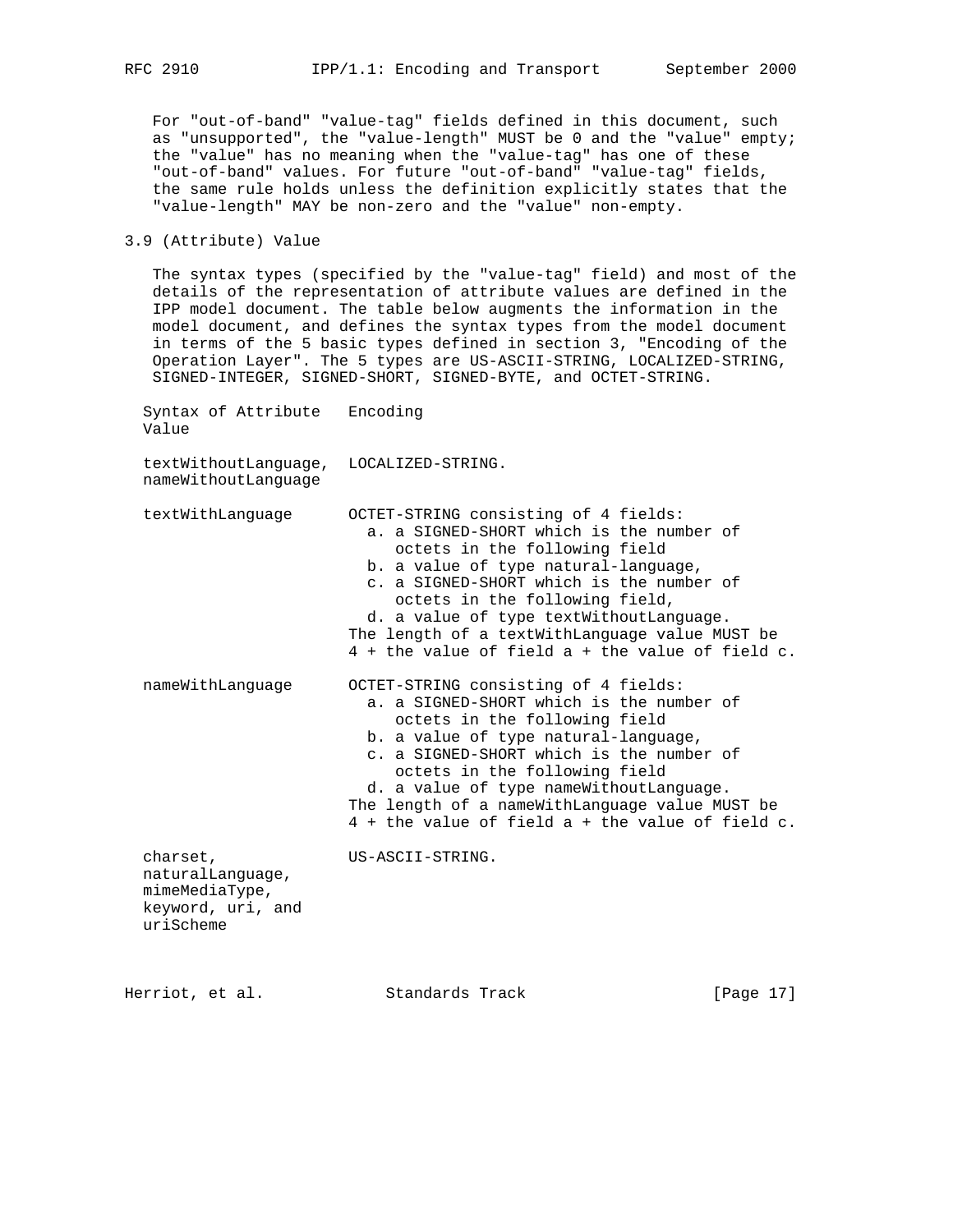Syntax of Attribute Encoding Value boolean SIGNED-BYTE where 0x00 is 'false' and 0x01 is 'true'. integer and enum a SIGNED-INTEGER.

- dateTime OCTET-STRING consisting of eleven octets whose contents are defined by "DateAndTime" in RFC 1903 [RFC1903].
- resolution OCTET-STRING consisting of nine octets of 2 SIGNED-INTEGERs followed by a SIGNED-BYTE. The first SIGNED-INTEGER contains the value of cross feed direction resolution. The second SIGNED-INTEGER contains the value of feed direction resolution. The SIGNED-BYTE contains the units
- rangeOfInteger Eight octets consisting of 2 SIGNED-INTEGERs. The first SIGNED-INTEGER contains the lower bound and the second SIGNED-INTEGER contains the upper bound.
- 1setOf X Encoding according to the rules for an attribute with more than 1 value. Each value X is encoded according to the rules for encoding its type.
- octetString OCTET-STRING

 The attribute syntax type of the value determines its encoding and the value of its "value-tag".

3.10 Data

The "data" field MUST include any data required by the operation

4. Encoding of Transport Layer

HTTP/1.1 [RFC2616] is the transport layer for this protocol.

 The operation layer has been designed with the assumption that the transport layer contains the following information:

Herriot, et al. Standards Track [Page 18]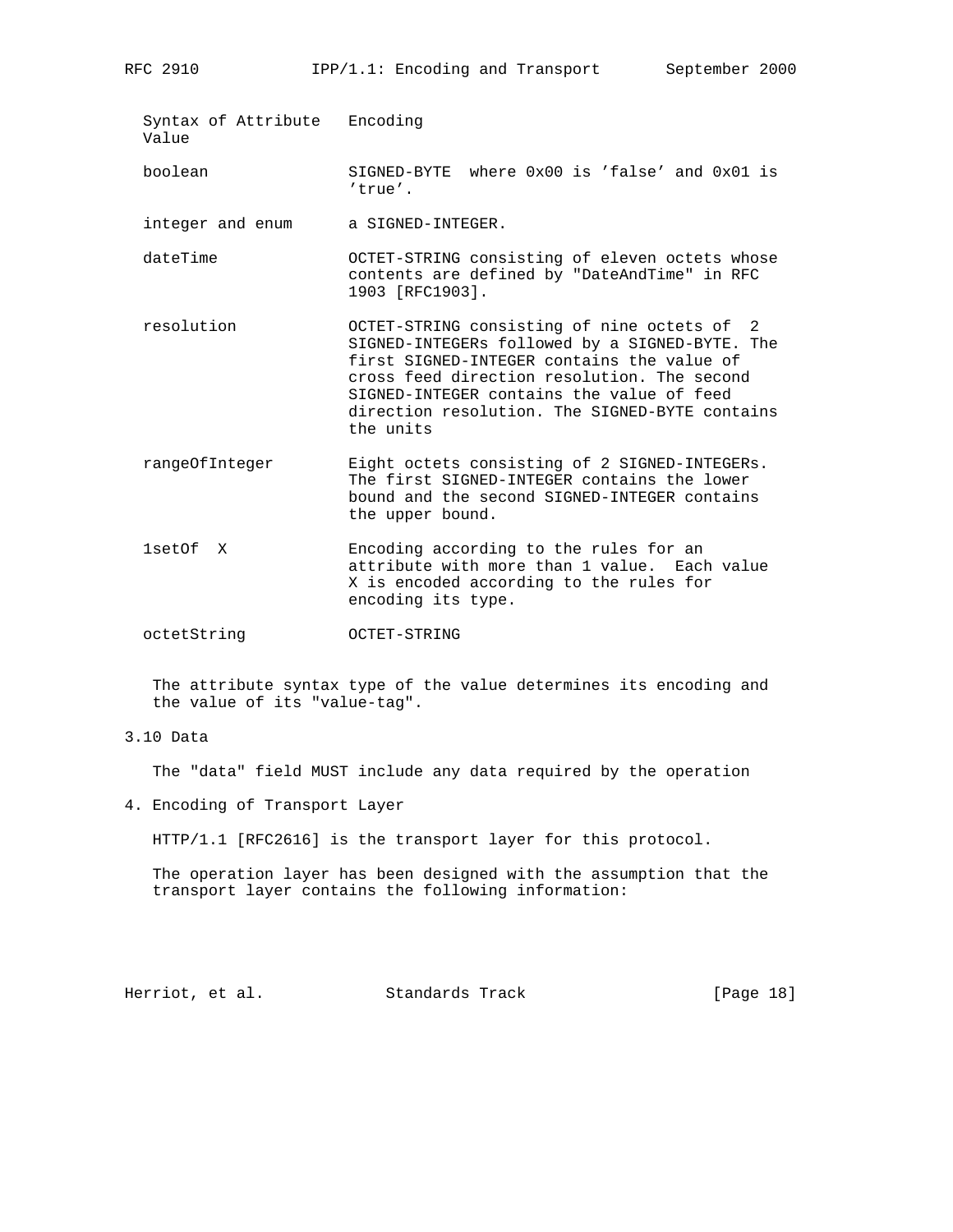- the URI of the target job or printer operation
- the total length of the data in the operation layer, either as a single length or as a sequence of chunks each with a length.

 It is REQUIRED that a printer implementation support HTTP over the IANA assigned Well Known Port 631 (the IPP default port), though a printer implementation may support HTTP over some other port as well.

 Each HTTP operation MUST use the POST method where the request-URI is the object target of the operation, and where the "Content-Type" of the message-body in each request and response MUST be "application/ipp". The message-body MUST contain the operation layer and MUST have the syntax described in section 3.2 "Syntax of Encoding". A client implementation MUST adhere to the rules for a client described for HTTP1.1 [RFC2616]. A printer (server) implementation MUST adhere the rules for an origin server described for HTTP1.1 [RFC2616].

 An IPP server sends a response for each request that it receives. If an IPP server detects an error, it MAY send a response before it has read the entire request. If the HTTP layer of the IPP server completes processing the HTTP headers successfully, it MAY send an intermediate response, such as "100 Continue", with no IPP data before sending the IPP response. A client MUST expect such a variety of responses from an IPP server. For further information on HTTP/1.1, consult the HTTP documents [RFC2616].

 An HTTP server MUST support chunking for IPP requests, and an IPP client MUST support chunking for IPP responses according to HTTP/1.1 [RFC2616]. Note: this rule causes a conflict with non-compliant implementations of HTTP/1.1 that don't support chunking for POST methods, and this rule may cause a conflict with non-compliant implementations of HTTP/1.1 that don't support chunking for CGI scripts.

4.1 Printer-uri and job-uri

 All Printer and Job objects are identified by a Uniform Resource Identifier (URI) [RFC2396] so that they can be persistently and unambiguously referenced. Since every URL is a specialized form of a URI, even though the more generic term URI is used throughout the rest of this document, its usage is intended to cover the more specific notion of URL as well.

Herriot, et al. Standards Track [Page 19]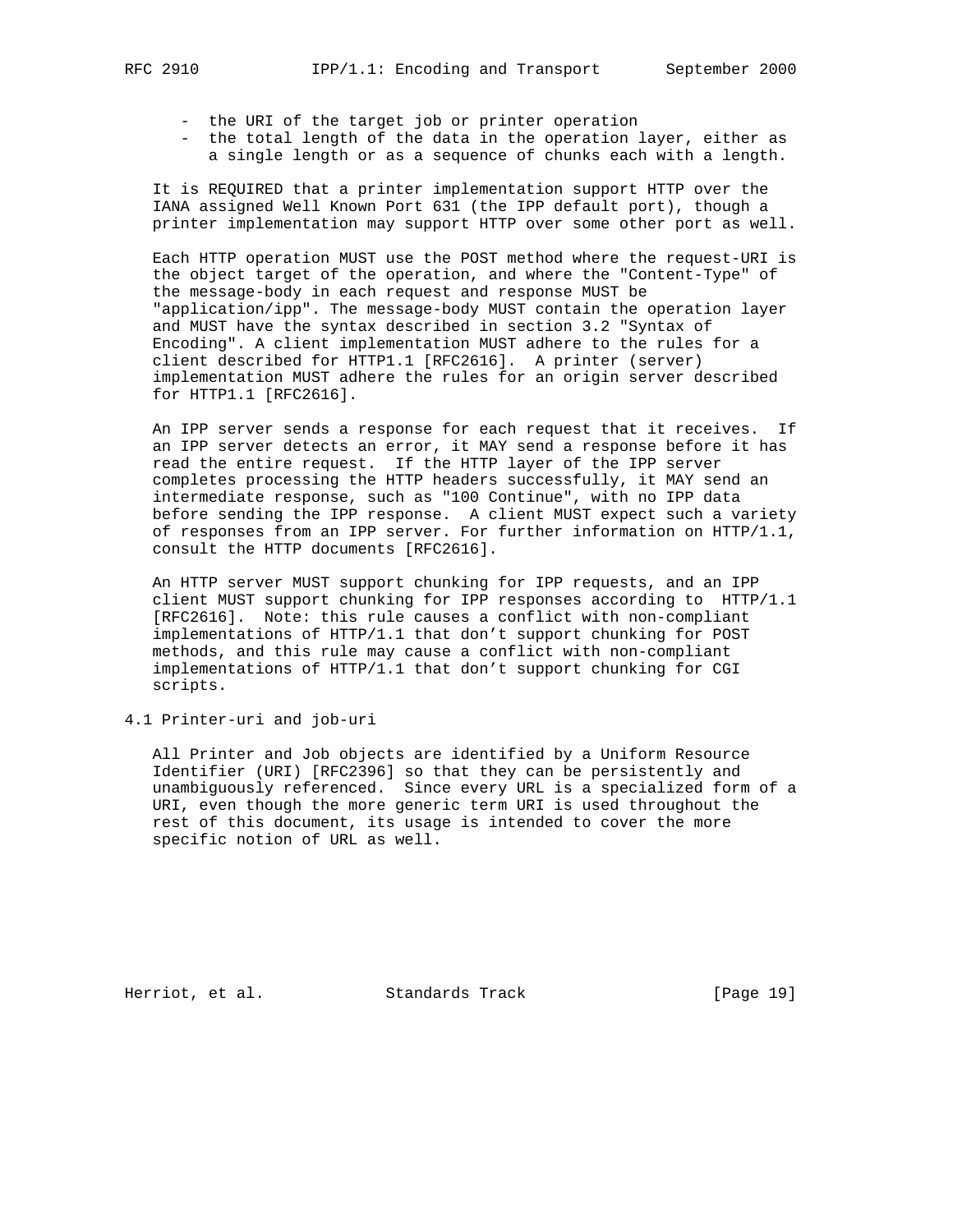Some operation elements are encoded twice, once as the request-URI on the HTTP Request-Line and a second time as a REQUIRED operation attribute in the application/ipp entity. These attributes are the target URI for the operation and are called printer-uri and job-uri. Note: The target URI is included twice in an operation referencing the same IPP object, but the two URIs NEED NOT be literally identical. One can be a relative URI and the other can be an absolute URI. HTTP/1.1 allows clients to generate and send a relative URI rather than an absolute URI. A relative URI identifies a resource with the scope of the HTTP server, but does not include scheme, host or port. The following statements characterize how URLs should be used in the mapping of IPP onto HTTP/1.1:

- 1. Although potentially redundant, a client MUST supply the target of the operation both as an operation attribute and as a URI at the HTTP layer. The rationale for this decision is to maintain a consistent set of rules for mapping application/ipp to possibly many communication layers, even where URLs are not used as the addressing mechanism in the transport layer.
- 2. Even though these two URLs might not be literally identical (one being relative and the other being absolute), they MUST both reference the same IPP object. However, a Printer NEED NOT verify that the two URLs reference the same IPP object, and NEED NOT take any action if it determines the two URLs to be different.
- 3. The URI in the HTTP layer is either relative or absolute and is used by the HTTP server to route the HTTP request to the correct resource relative to that HTTP server. The HTTP server need not be aware of the URI within the operation request.
- 4. Once the HTTP server resource begins to process the HTTP request, it might get the reference to the appropriate IPP Printer object from either the HTTP URI (using to the context of the HTTP server for relative URLs) or from the URI within the operation request; the choice is up to the implementation. 5. HTTP URIs can be relative or absolute, but the target URI in
- the operation MUST be an absolute URI.

## 5. IPP URL Scheme

 The IPP/1.1 document defines a new scheme 'ipp' as the value of a URL that identifies either an IPP printer object or an IPP job object. The IPP attributes using the 'ipp' scheme are specified below. Because the HTTP layer does not support the 'ipp' scheme, a client MUST map 'ipp' URLs to 'http' URLs, and then follows the HTTP [RFC2616][RFC2617] rules for constructing a Request-Line and HTTP headers. The mapping is simple because the 'ipp' scheme implies all of the same protocol semantics as that of the 'http' scheme

Herriot, et al. Standards Track [Page 20]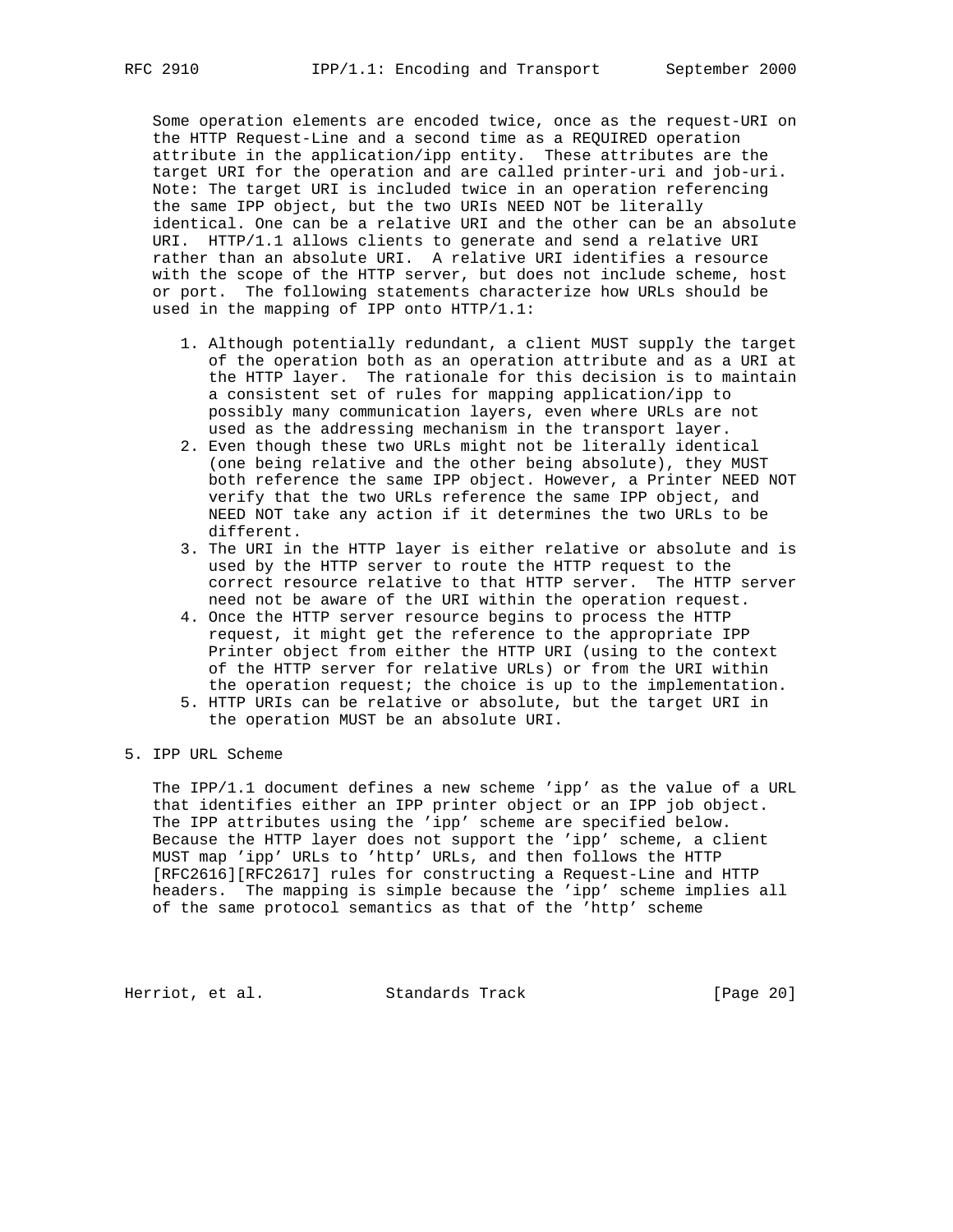[RFC2616], except that it represents a print service and the implicit (default) port number that clients use to connect to a server is port 631.

 In the remainder of this section the term 'ipp-URL' means a URL whose scheme is 'ipp' and whose implicit (default) port is 631. The term 'http-URL' means a URL whose scheme is 'http', and the term 'https-URL' means a URL whose scheme is 'https',

 A client and an IPP object (i.e. the server) MUST support the ipp-URL value in the following IPP attributes.

```
 job attributes:
     job-uri
     job-printer-uri
 printer attributes:
     printer-uri-supported
 operation attributes:
    job-uri
     printer-uri
```
 Each of the above attributes identifies a printer or job object. The ipp-URL is intended as the value of the attributes in this list, and for no other attributes. All of these attributes have a syntax type of 'uri', but there are attributes with a syntax type of 'uri' that do not use the 'ipp' scheme, e.g. 'job-more-info'.

 If a printer registers its URL with a directory service, the printer MUST register an ipp-URL.

 User interfaces are beyond the scope of this document. But if software exposes the ipp-URL values of any of the above five attributes to a human user, it is REQUIRED that the human see the ipp-URL as is.

 When a client sends a request, it MUST convert a target ipp-URL to a target http-URL for the HTTP layer according to the following rules:

- 1. change the 'ipp' scheme to 'http'
- 2. add an explicit port 631 if the URL does not contain an explicit port. Note: port 631 is the IANA assigned Well Known Port for the 'ipp' scheme.

 The client MUST use the target http-URL in both the HTTP Request- Line and HTTP headers, as specified by HTTP [RFC2616] [RFC2617] . However, the client MUST use the target ipp-URL for the value of the "printer-uri" or "job-uri" operation attribute within the application/ipp body of the request. The server MUST use the ipp-URL

Herriot, et al. Standards Track [Page 21]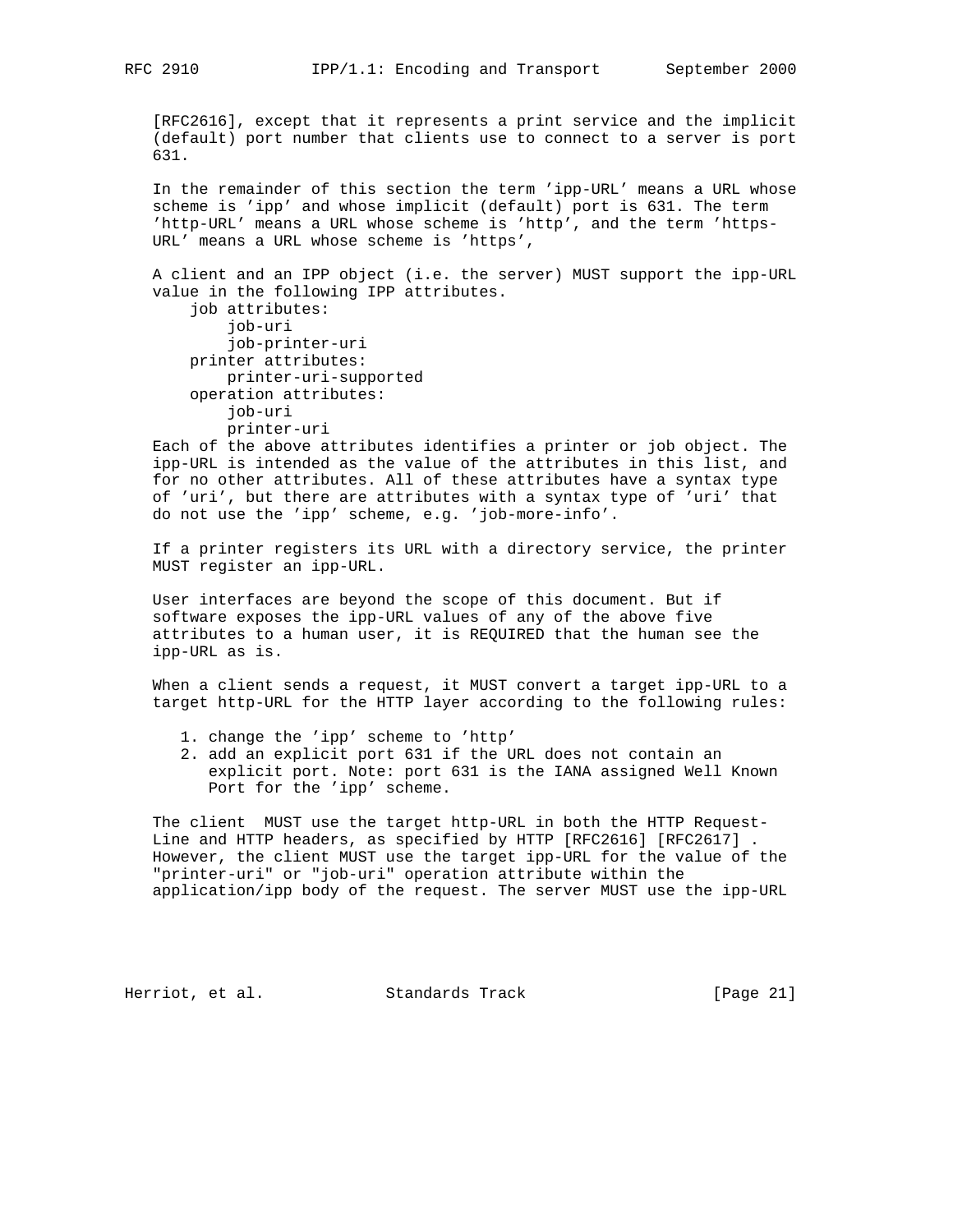for the value of the "printer-uri", "job-uri" or "printer-uri supported" attributes within the application/ipp body of the response.

 For example, when an IPP client sends a request directly (i.e. no proxy) to an ipp-URL "ipp://myhost.com/myprinter/myqueue", it opens a TCP connection to port 631 (the ipp implicit port) on the host "myhost.com" and sends the following data:

 POST /myprinter/myqueue HTTP/1.1 Host: myhost.com:631 Content-type: application/ipp Transfer-Encoding: chunked ... "printer-uri" "ipp://myhost.com/myprinter/myqueue" (encoded in application/ipp message body)

...

 As another example, when an IPP client sends the same request as above via a proxy "myproxy.com", it opens a TCP connection to the proxy port 8080 on the proxy host "myproxy.com" and sends the following data:

 POST http://myhost.com:631/myprinter/myqueue HTTP/1.1 Host: myhost.com:631 ... "printer-uri" "ipp://myhost.com/myprinter/myqueue" (encoded in application/ipp message body)

...

 The proxy then connects to the IPP origin server with headers that are the same as the "no-proxy" example above.

## 6. IANA Considerations

 This section describes the procedures for allocating encoding for the following IETF standards track extensions and vendor extensions to the IPP/1.1 Encoding and Transport document:

1. attribute syntaxes - see [RFC2911] section 6.3

- 2. attribute groups see [RFC2911] section 6.5
- 3. out-of-band attribute values see [RFC2911] section 6.7

 Content-type: application/ipp Transfer-Encoding: chunked

Herriot, et al. Standards Track [Page 22]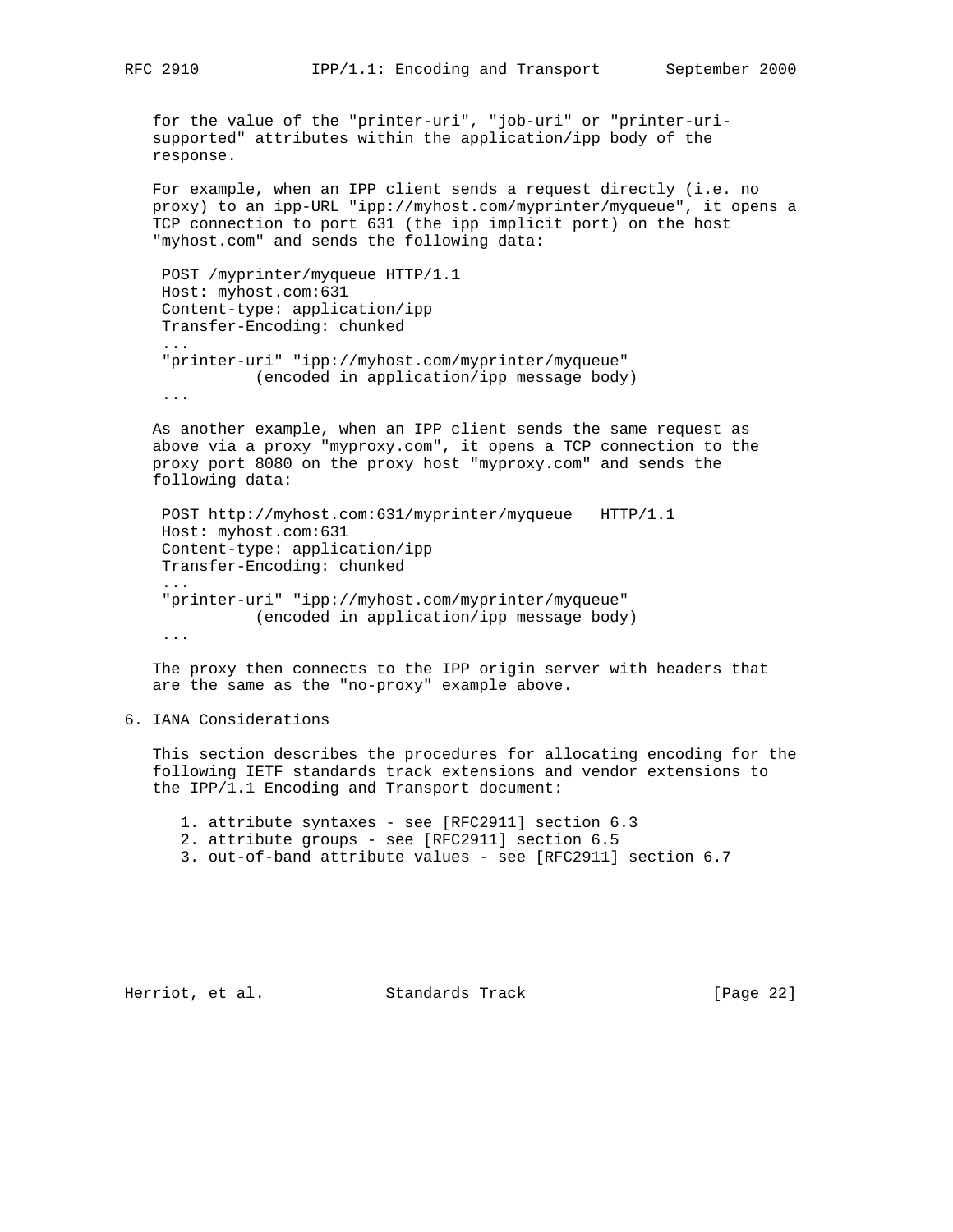These extensions follow the "type2" registration procedures defined in [RFC2911] section 6. Extensions registered for use with IPP/1.1 are OPTIONAL for client and IPP object conformance to the IPP/1.1 Encoding and Transport document.

 These extension procedures are aligned with the guidelines as set forth by the IESG [IANA-CON]. The [RFC2911] Section 11 describes how to propose new registrations for consideration. IANA will reject registration proposals that leave out required information or do not follow the appropriate format described in [RFC2911] Section 11. The IPP/1.1 Encoding and Transport document may also be extended by an appropriate RFC that specifies any of the above extensions.

7. Internationalization Considerations

 See the section on "Internationalization Considerations" in the document "Internet Printing Protocol/1.1: Model and Semantics" [RFC2911] for information on internationalization. This document adds no additional issues.

8. Security Considerations

 The IPP Model and Semantics document [RFC2911] discusses high level security requirements (Client Authentication, Server Authentication and Operation Privacy). Client Authentication is the mechanism by which the client proves its identity to the server in a secure manner. Server Authentication is the mechanism by which the server proves its identity to the client in a secure manner. Operation Privacy is defined as a mechanism for protecting operations from eavesdropping.

8.1 Security Conformance Requirements

 This section defines the security requirements for IPP clients and IPP objects.

8.1.1 Digest Authentication

IPP clients MUST support:

Digest Authentication [RFC2617].

MD5 and MD5-sess MUST be implemented and supported.

The Message Integrity feature NEED NOT be used.

Herriot, et al. Standards Track [Page 23]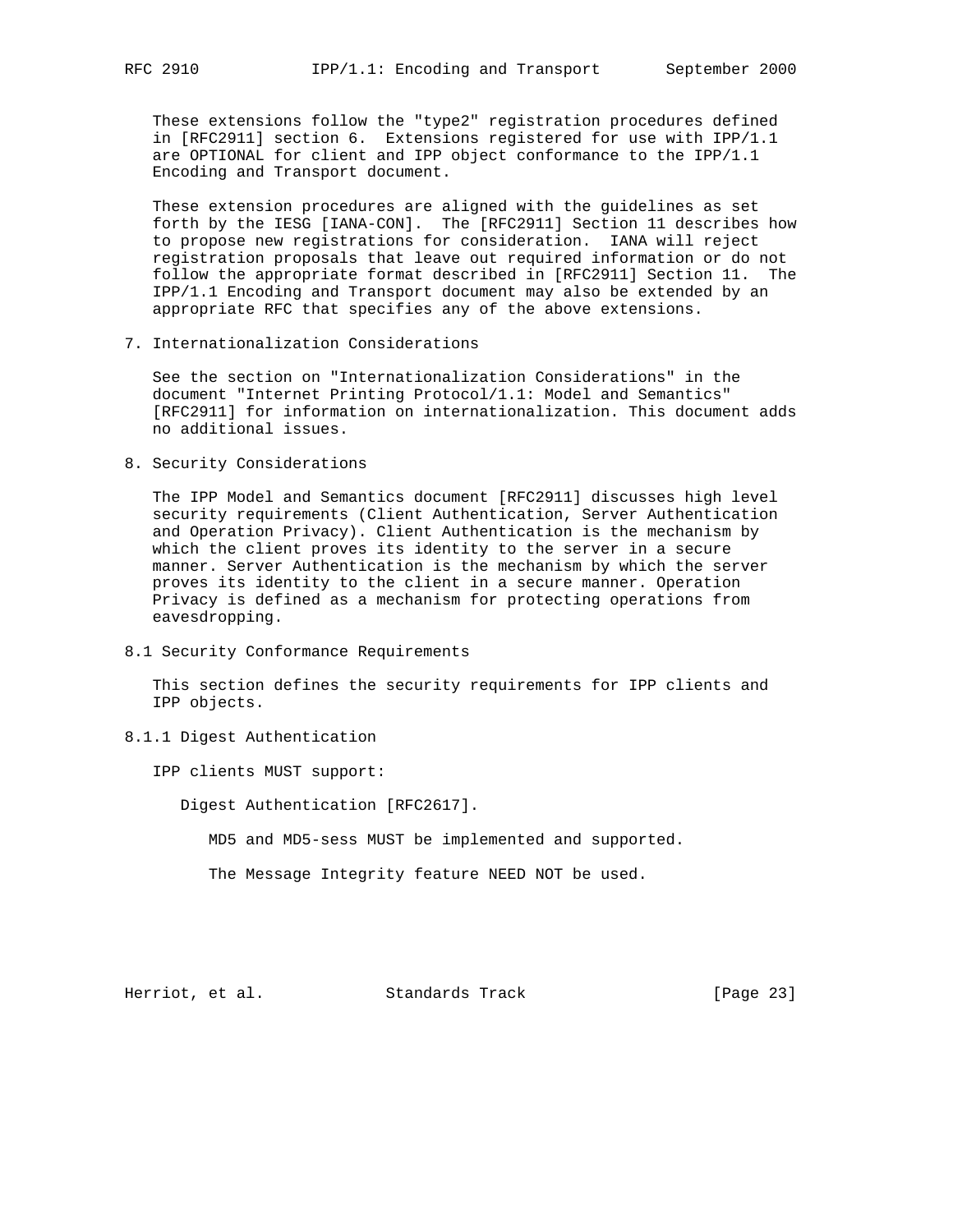IPP Printers SHOULD support:

Digest Authentication [RFC2617].

MD5 and MD5-sess MUST be implemented and supported.

The Message Integrity feature NEED NOT be used.

 The reasons that IPP Printers SHOULD (rather than MUST) support Digest Authentication are:

- 1. While Client Authentication is important, there is a certain class of printer devices where it does not make sense. Specifically, a low-end device with limited ROM space and low paper throughput may not need Client Authentication. This class of device typically requires firmware designers to make trade-offs between protocols and functionality to arrive at the lowest-cost solution possible. Factored into the designer's decisions is not just the size of the code, but also the testing, maintenance, usefulness, and time-to market impact for each feature delivered to the customer. Forcing such low-end devices to provide security in order to claim IPP/1.1 conformance would not make business sense and could potentially stall the adoption of the standard.
- 2. Print devices that have high-volume throughput and have available ROM space have a compelling argument to provide support for Client Authentication that safeguards the device from unauthorized access. These devices are prone to a high loss of consumables and paper if unauthorized access should occur.
- 8.1.2 Transport Layer Security (TLS)

 IPP Printers SHOULD support Transport Layer Security (TLS) [RFC2246] for Server Authentication and Operation Privacy. IPP Printers MAY also support TLS for Client Authentication. If an IPP Printer supports TLS, it MUST support the TLS\_DHE\_DSS\_WITH\_3DES\_EDE\_CBC\_SHA cipher suite as mandated by RFC 2246 [RFC2246]. All other cipher suites are OPTIONAL. An IPP Printer MAY support Basic Authentication (described in HTTP/1.1 [RFC2617]) for Client Authentication if the channel is secure. TLS with the above mandated cipher suite can provide such a secure channel.

 If a IPP client supports TLS, it MUST support the TLS\_DHE\_DSS\_WITH\_3DES\_EDE\_CBC\_SHA cipher suite as mandated by RFC 2246 [RFC2246]. All other cipher suites are OPTIONAL.

Herriot, et al. Standards Track [Page 24]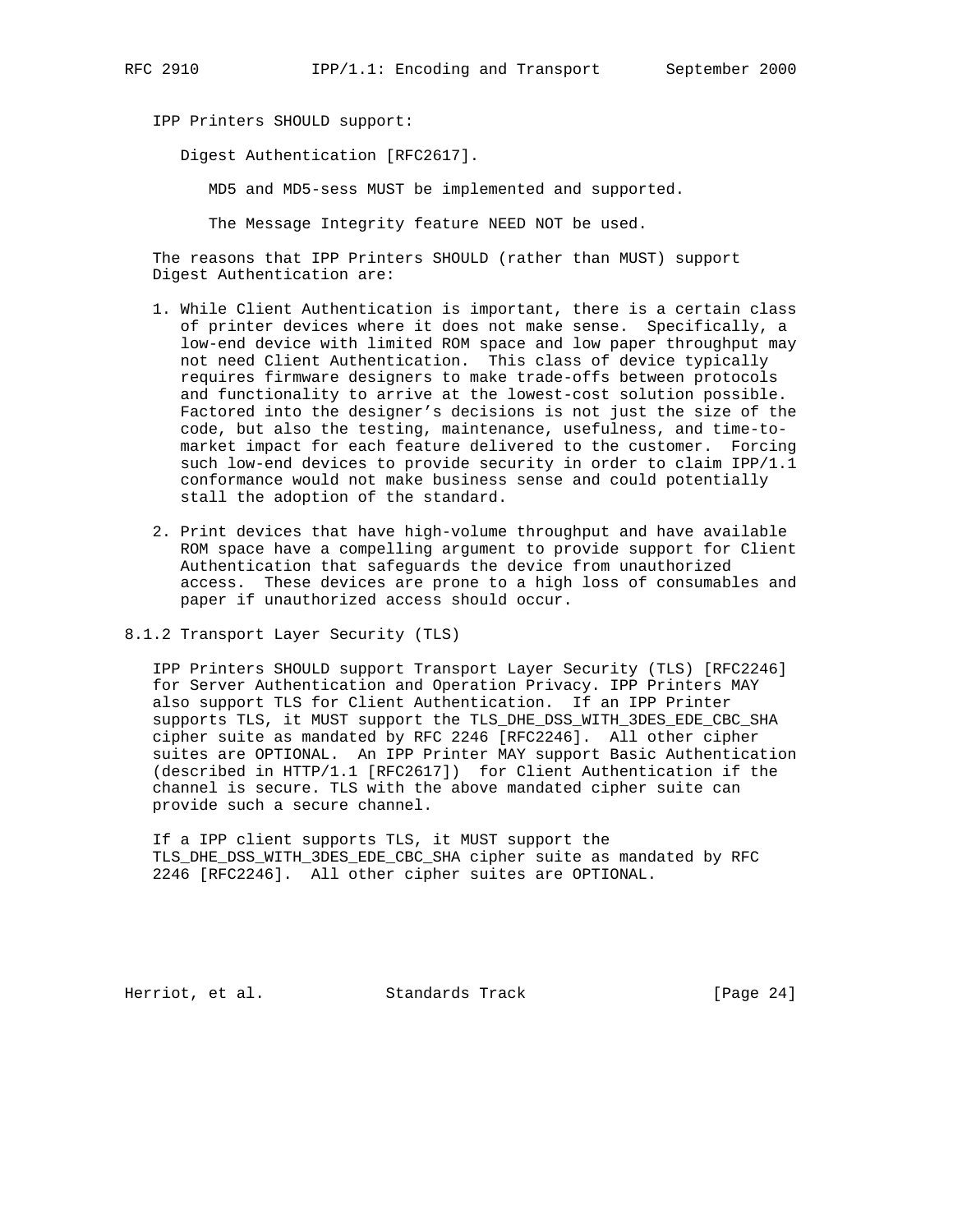The IPP Model and Semantics document defines two printer attributes ("uri-authentication-supported" and "uri-security-supported") that the client can use to discover the security policy of a printer. That document also outlines IPP-specific security considerations and should be the primary reference for security implications with regard to the IPP protocol itself. For backward compatibility with IPP version 1.0, IPP clients and printers may also support SSL3 [ssl]. This is in addition to the security required in this document.

8.2 Using IPP with TLS

 IPP/1.1 uses the "Upgrading to TLS Within HTTP/1.1" mechanism [RFC2817]. An initial IPP request never uses TLS. The client requests a secure TLS connection by using the HTTP "Upgrade" header, while the server agrees in the HTTP response. The switch to TLS occurs either because the server grants the client's request to upgrade to TLS, or a server asks to switch to TLS in its response. Secure communication begins with a server's response to switch to TLS.

9. Interoperability with IPP/1.0 Implementations

 It is beyond the scope of this specification to mandate conformance with previous versions. IPP/1.1 was deliberately designed, however, to make supporting previous versions easy. It is worth noting that, at the time of composing this specification (1999), we would expect IPP/1.1 Printer implementations to:

understand any valid request in the format of IPP/1.0, or 1.1;

 respond appropriately with a response containing the same "version-number" parameter value used by the client in the request.

And we would expect IPP/1.1 clients to:

understand any valid response in the format of IPP/1.0, or 1.1.

9.1 The "version-number" Parameter

 The following are rules regarding the "version-number" parameter (see section 3.3):

 1. Clients MUST send requests containing a "version-number" parameter with a '1.1' value and SHOULD try supplying alternate version numbers if they receive a 'server-error-version-not supported' error return in a response.

Herriot, et al. Standards Track [Page 25]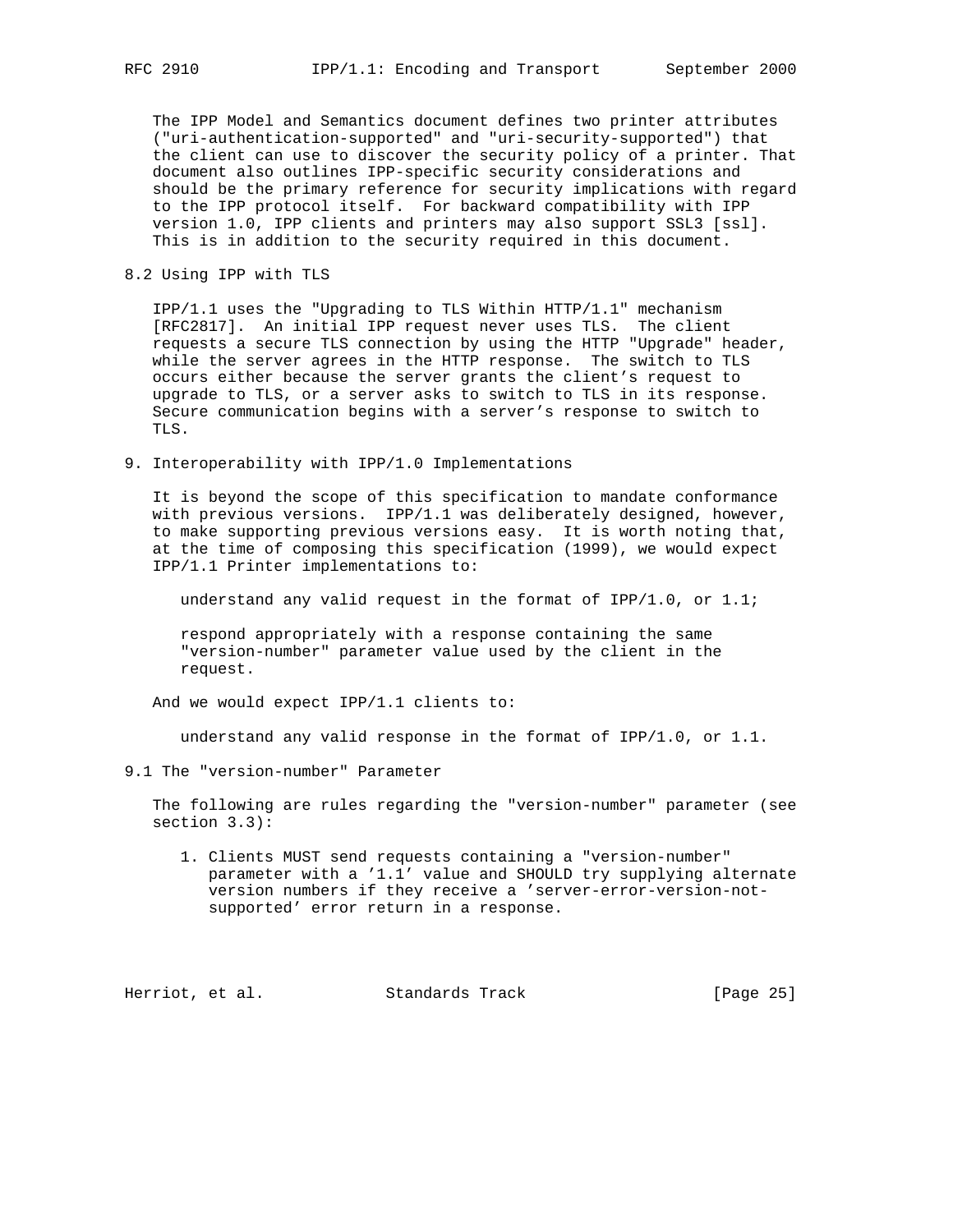- 2. IPP objects MUST accept requests containing a "version-number" parameter with a '1.1' value (or reject the request for reasons other than 'server-error-version-not-supported').
- 3. It is recommended that IPP objects accept any request with the major version '1' (or reject the request for reasons other than 'server-error-version-not-supported'). See [RFC2911] "versions" sub-section.
- 4. In any case, security MUST NOT be compromised when a client supplies a lower "version-number" parameter in a request. For example, if an IPP/1.1 conforming Printer object accepts version '1.0' requests and is configured to enforce Digest Authentication, it MUST do the same for a version '1.0' request.
- 9.2 Security and URL Schemes

 The following are rules regarding security, the "version-number" parameter, and the URL scheme supplied in target attributes and responses:

- 1. When a client supplies a request, the "printer-uri" or "job uri" target operation attribute MUST have the same scheme as that indicated in one of the values of the "printer-uri supported" Printer attribute.
- 2. When the server returns the "job-printer-uri" or "job-uri" Job Description attributes, it SHOULD return the same scheme ('ipp', 'https', 'http', etc.) that the client supplied in the "printer-uri" or "job-uri" target operation attributes in the Get-Job-Attributes or Get-Jobs request, rather than the scheme used when the job was created. However, when a client requests job attributes using the Get-Job-Attributes or Get-Jobs operations, the jobs and job attributes that the server returns depends on: (1) the security in effect when the job was created, (2) the security in effect in the query request, and (3) the security policy in force.
- 3. It is recommended that if a server registers a non-secure ipp- URL with a directory service (see [RFC2911] "Generic Directory Schema" Appendix), then it also register an http-URL for interoperability with IPP/1.0 clients (see section 9).
- 4. In any case, security MUST NOT be compromised when a client supplies an 'http' or other non-secure URL scheme in the target "printer-uri" and "job-uri" operation attributes in a request.

Herriot, et al. Standards Track [Page 26]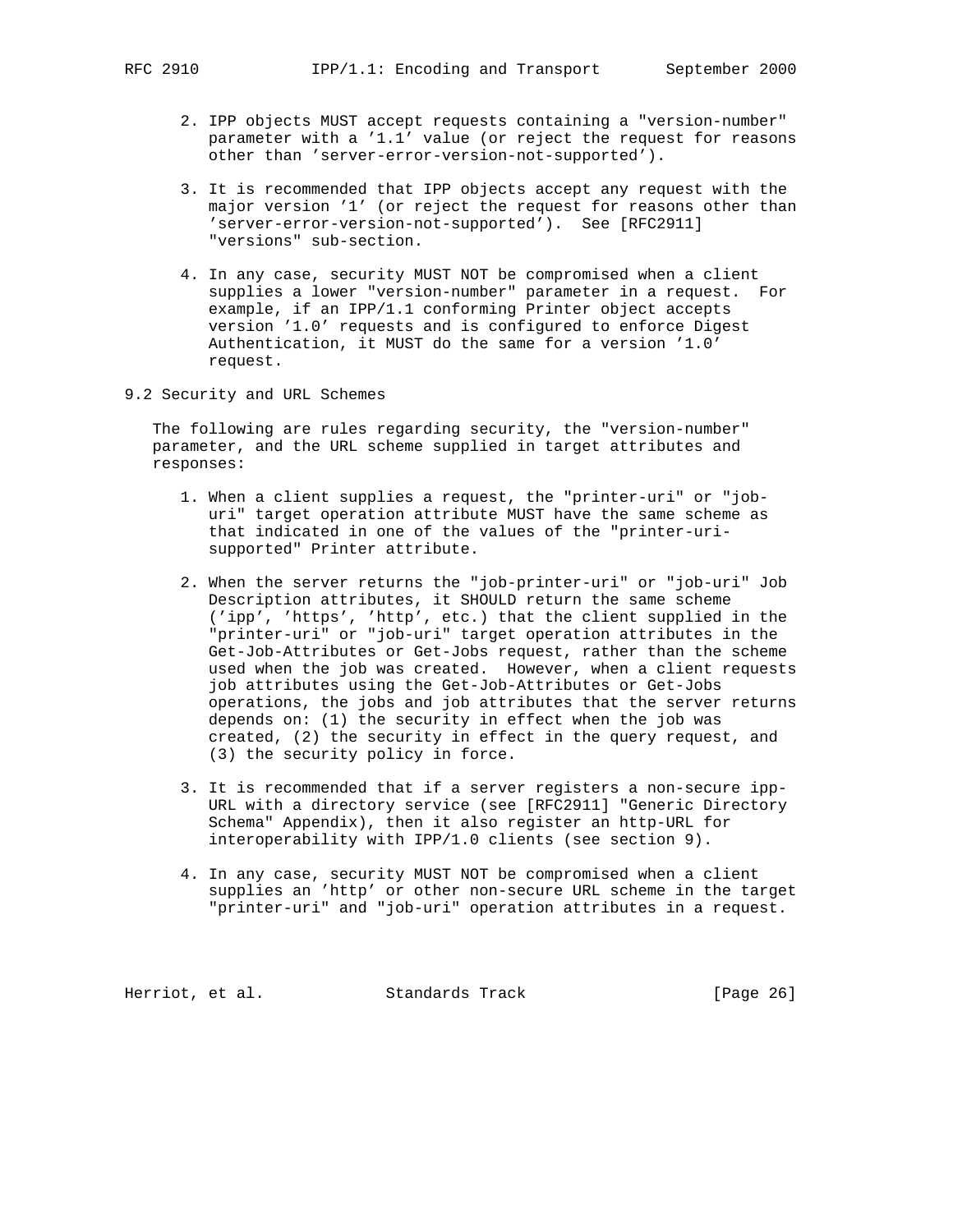10. References

- [dpa] ISO/IEC 10175 Document Printing Application (DPA), June 1996.
- [iana] IANA Registry of Coded Character Sets: ftp://ftp.isi.edu/in-notes/iana/assignments/character sets.
- [IANA-CON] Narten, T. and H. Alvestrand, "Guidelines for Writing an IANA Considerations Section in RFCs", BCP 26, RFC 2434, October 1998.
- [ipp-iig] Hastings, Tom, et al., "Internet Printing Protocol/1.1: Implementer's Guide", Work in Progress.
- [RFC822] Crocker, D., "Standard for the Format of ARPA Internet Text Messages", STD 11, RFC 822, August 1982.
- [RFC1123] Braden, S., "Requirements for Internet Hosts Application and Support", STD 3, RFC 1123, October, 1989.
- [RFC1179] McLaughlin, L. III, (editor), "Line Printer Daemon Protocol", RFC 1179, August 1990.
- [RFC2223] Postel, J. and J. Reynolds, "Instructions to RFC Authors", RFC 2223, October 1997.
- [RFC1738] Berners-Lee, T., Masinter, L. and M. McCahill, "Uniform Resource Locators (URL)", RFC 1738, December 1994.
- [RFC1759] Smith, R., Wright, F., Hastings, T., Zilles, S. and J. Gyllenskog, "Printer MIB", RFC 1759, March 1995.
- [RFC1766] Alvestrand, H., "Tags for the Identification of Languages", RFC 1766, March 1995.
- [RFC1808] Fielding, R., "Relative Uniform Resource Locators", RFC 1808, June 1995.
- [RFC1903] Case, J., McCloghrie, K., Rose, M. and S. Waldbusser, "Textual Conventions for Version 2 of the Simple Network Management Protocol (SNMPv2)", RFC 1903, January 1996.
- [RFC2046] Freed, N. and N. Borenstein, "Multipurpose Internet Mail Extensions (MIME) Part Two: Media Types", RFC 2046, November 1996.

Herriot, et al. Standards Track [Page 27]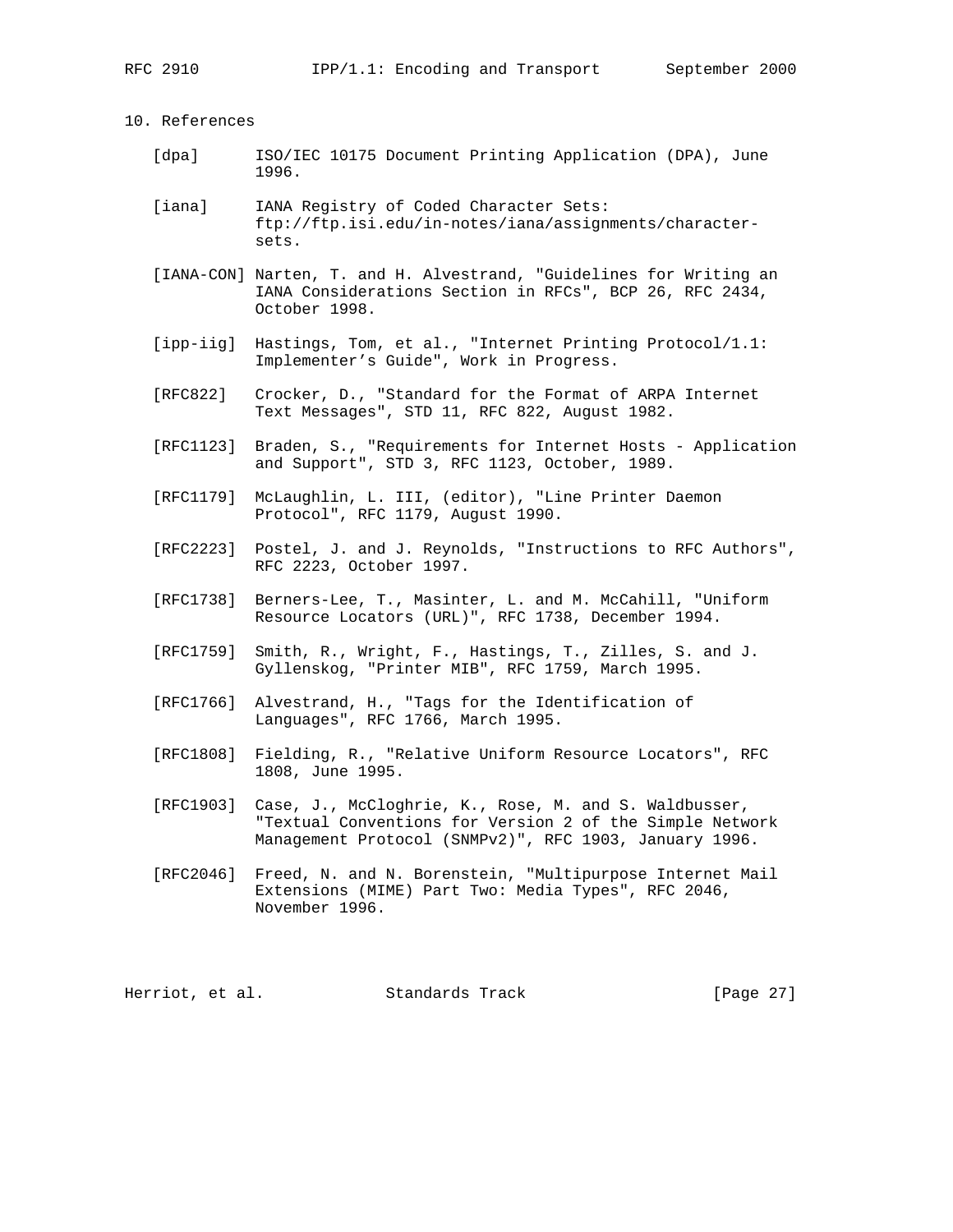- [RFC2048] Freed, N., Klensin, J. and J. Postel, "Multipurpose Internet Mail Extension (MIME) Part Four: Registration Procedures", BCP 13, RFC 2048, November 1996.
- [RFC2119] Bradner, S., "Key words for use in RFCs to Indicate Requirement Levels", BCP 14, RFC 2119, March 1997.
- [RFC2184] Freed, N. and K. Moore, "MIME Parameter Value and Encoded Word Extensions: Character Sets, Languages, and Continuations", RFC 2184, August 1997.
- [RFC2234] Crocker, D. and P. Overall, "Augmented BNF for Syntax Specifications: ABNF", RFC 2234, November 1997.
- [RFC2246] Dierks, T. and C. Allen, "The TLS Protocol", RFC 2246. January 1999.
- [RFC2396] Berners-Lee, T., Fielding, R. and L. Masinter, "Uniform Resource Identifiers (URI): Generic Syntax", RFC 2396, August 1998.
- [RFC2565] Herriot, R., Butler, S., Moore, P. and R. Turner, "Internet Printing Protocol/1.0: Encoding and Transport", RFC 2565, April 1999.
- [RFC2566] deBry, R., Hastings, T., Herriot, R., Isaacson, S. and P. Powell, "Internet Printing Protocol/1.0: Model and Semantics", RFC 2566, April 1999.
- [RFC2567] Wright, D., "Design Goals for an Internet Printing Protocol", RFC2567, April 1999.
- [RFC2568] Zilles, S., "Rationale for the Structure and Model and Protocol for the Internet Printing Protocol", RFC 2568, April 1999.
- [RFC2569] Herriot, R., Hastings, T., Jacobs, N. and J. Martin, "Mapping between LPD and IPP Protocols", RFC 2569, April 1999.
- [RFC2616] Fielding, R., Gettys, J., Mogul, J., Frystyk, H., Masinter, L., Leach, P. and T. Berners-Lee, "Hypertext Transfer Protocol - HTTP/1.1", RFC 2616, June 1999.
- [RFC2617] Franks, J., Hallam-Baker, P., Hostetler, J., Lawrence, S., Leach, P., Luotonen, A. and L. Stewart, "HTTP Authentication: Basic and Digest Access Authentication", RFC 2617, June 1999.

Herriot, et al. Standards Track [Page 28]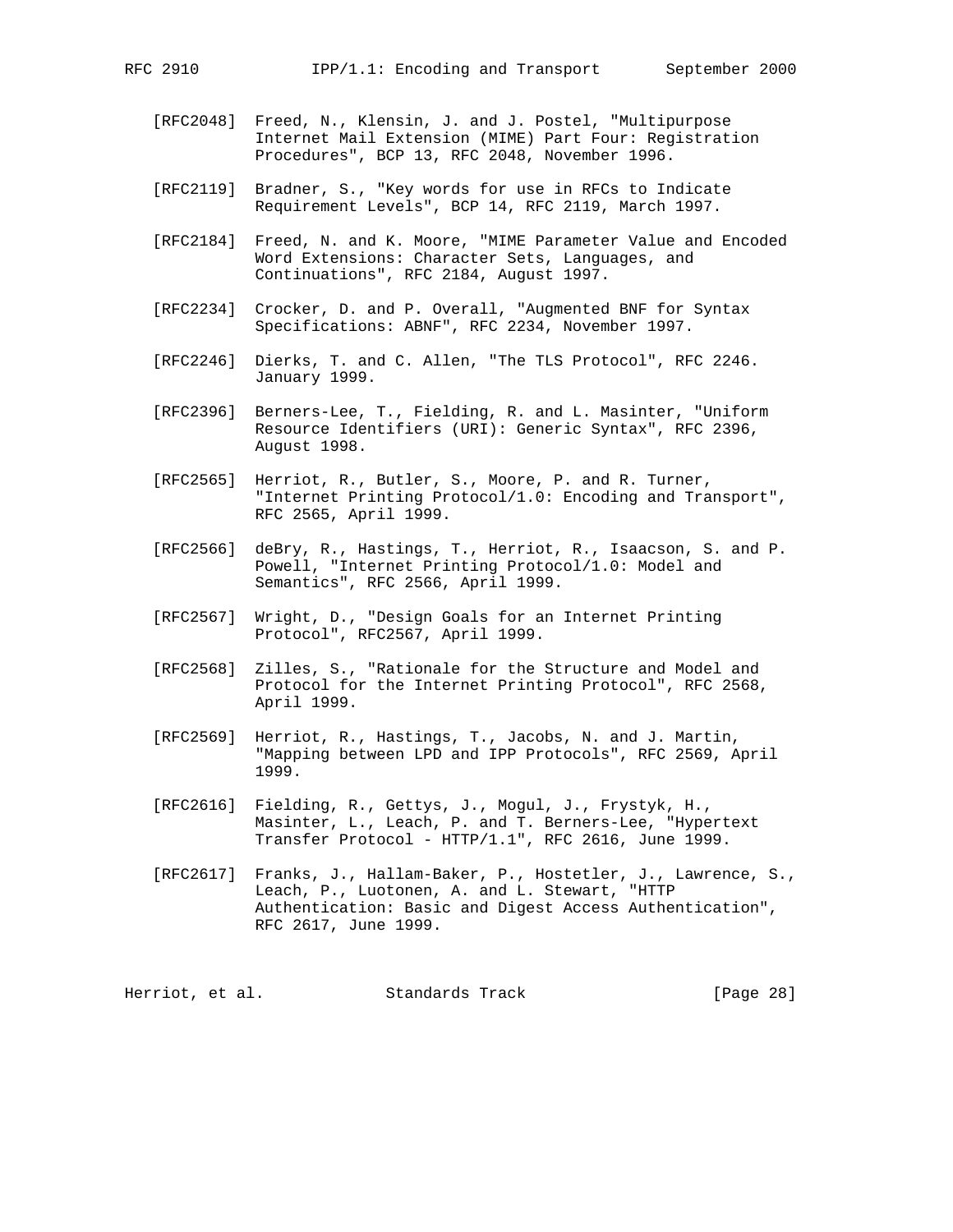- - [RFC2817] Khare, R. and S. Lawrence, "Upgrading to TLS Within HTTP/1.1", RFC 2817, May 2000.
	- [RFC2910] Herriot, R., Butler, S., Moore, P., Turner, R. and J. Wenn, "Internet Printing Protocol/1.1: Encoding and Transport", RFC 2910, September 2000.
	- [RFC2911] Hastings, T., Herriot, R., deBry, R., Isaacson, S. and P. Powell, "Internet Printing Protocol/1.1: Model and Semantics", RFC 2911, September 2000.
	- [SSL] Netscape, The SSL Protocol, Version 3, (Text version 3.02), November 1996.
- 11. Authors' Addresses

 Robert Herriot, Editor Xerox Corporation 3400 Hillview Ave., Bldg #1 Palo Alto, CA 94304

 Phone: 650-813-7696 Fax: 650-813-6860 EMail: robert.herriot@pahv.xerox.com

 Sylvan Butler Hewlett-Packard 11311 Chinden Blvd. Boise, ID 83714

 Phone: 208-396-6000 Fax: 208-396-3457 EMail: sbutler@boi.hp.com

 Paul Moore Peerless Systems Networking 10900 NE 8th St #900 Bellevue, WA 98004

 Phone: 425-462-5852 EMail: pmoore@peerless.com

Herriot, et al. Standards Track [Page 29]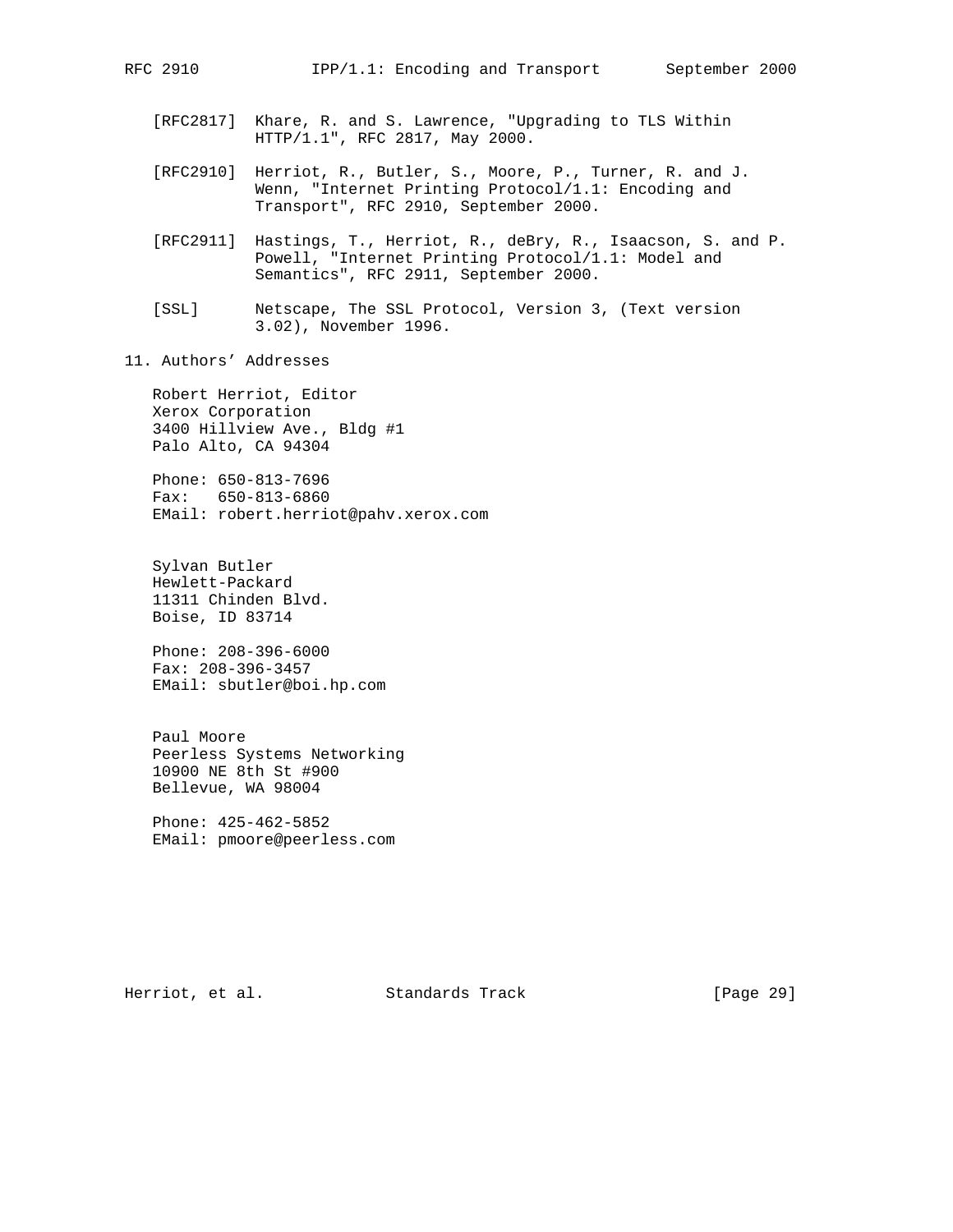Randy Turner 2Wire, Inc. 694 Tasman Dr. Milpitas, CA 95035

Phone: 408-546-1273

 John Wenn Xerox Corporation 737 Hawaii St El Segundo, CA 90245

 Phone: 310-333-5764 Fax: 310-333-5514 EMail: jwenn@cp10.es.xerox.com

 IPP Web Page: http://www.pwg.org/ipp/ IPP Mailing List: ipp@pwg.org

 To subscribe to the ipp mailing list, send the following email: 1) send it to majordomo@pwg.org 2) leave the subject line blank 3) put the following two lines in the message body: subscribe ipp end

Herriot, et al. Standards Track [Page 30]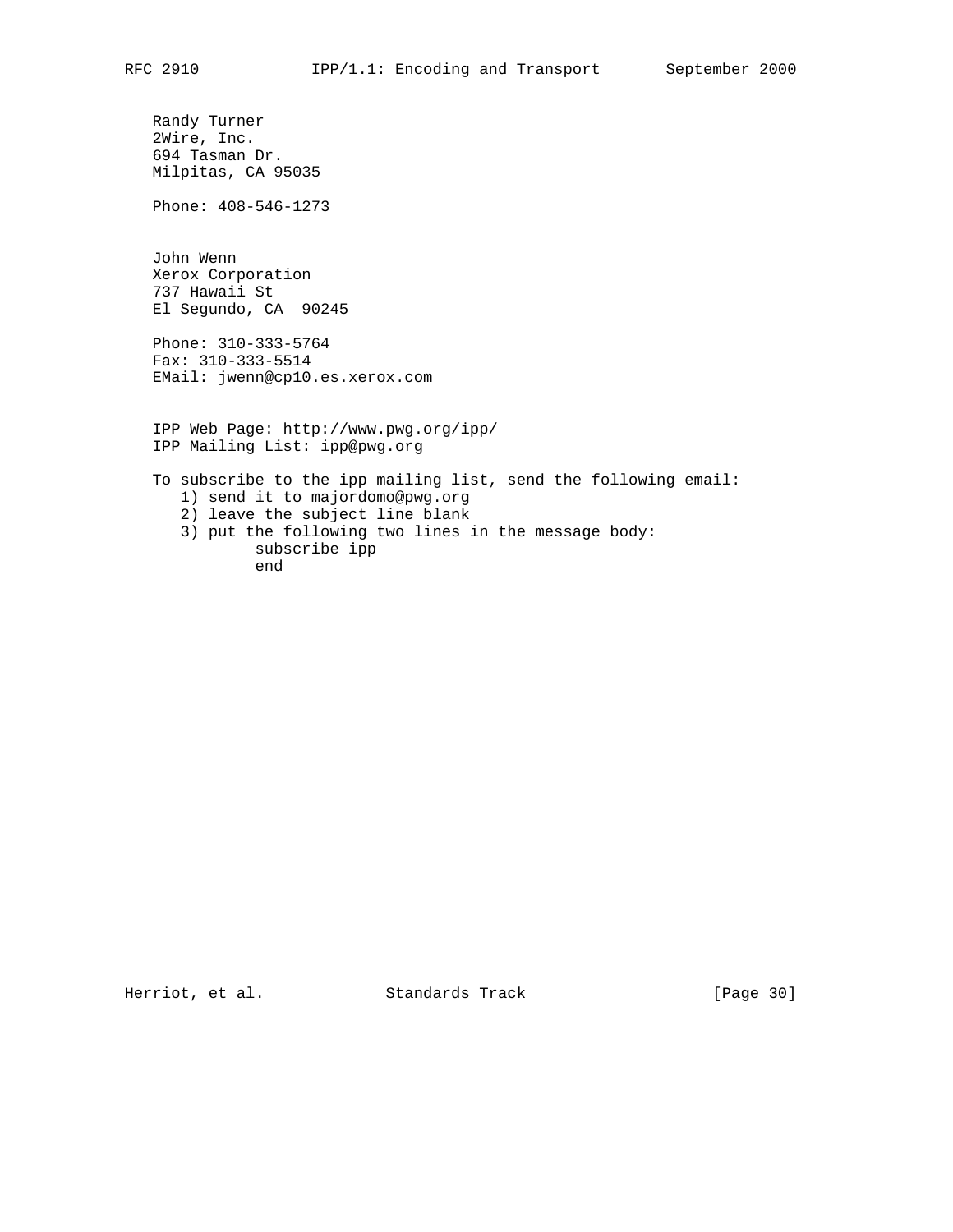#### 12. Other Participants:

 Chuck Adams - Tektronix Shivaun Albright - HP Stefan Andersson - Axis Jeff Barnett - IBM Ron Bergman - Hitachi Koki Imaging Dennis Carney - IBM Systems Keith Carter - IBM Angelo Caruso - Xerox Rajesh Chawla - TR Computing Nancy Chen - Okidata Solutions Josh Cohen - Microsoft Jeff Copeland - QMS Andy Davidson - Tektronix Moger deBry - IBM Maulik Desai - Auco Mabry Dozier - QMS Lee Farrell - Canon Information Satoshi Fujitami - Ricoh Systems Steve Gebert - IBM Sue Gleeson - Digital Charles Gordon - Osicom Brian Grimshaw - Apple Jerry Hadsell - IBM Richard Hart - Digital Tom Hastings - Xerox Menrik Holst - I-data Stephen Holmstead Zhi-Hong Huang - Zenographics Scott Isaacson - Novell Babek Jahromi - Microsoft Swen Johnson - Xerox David Kellerman - Northlake Software Software Robert Kline - TrueSpectra Charles Kong - Panasonic Carl Kugler - IBM Dave Kuntz - Hewlett-Packard Takami Kurono - Brother Rick Landau - Digital Scott Lawrence - Agranot Systems Greg LeClair - Epson Dwight Lewis - Lexmark Marry Lewis - IBM Tony Liao - Vivid Image Roy Lomicka - Digital Pete Loya - HP Ray Lutz - Cognisys Mike MacKay - Novell, Inc. David Manchala - Xerox Carl-Uno Manros - Xerox Jay Martin - Underscore Stan McConnell - Xerox Larry Masinter - Xerox Sandra Matts - Hewlett Packard Peter Michalek - Shinesoft Ira McDonald - High North Inc. Mike Moldovan - G3 Nova Tetsuya Morita - Ricoh Yuichi Niwa - Ricoh Pat Nogay - IBM Ron Norton - Printronics Hugo Parra, Novell Bob Pentecost - Hewlett-Packard Patrick Powell - Astart Jeff Rackowitz - Intermec Technologies Eric Random - Peerless Rob Rhoads - Intel Xavier Riley - Xerox Gary Roberts - Ricoh David Roach - Unisys Stuart Rowley - Kyocera Yuji Sasaki - Japan Computer Richard Schneider - Epson Industry Kris Schoff - HP Katsuaki Sekiguchi - Canon

Information Systems

Herriot, et al. Standards Track [Page 31]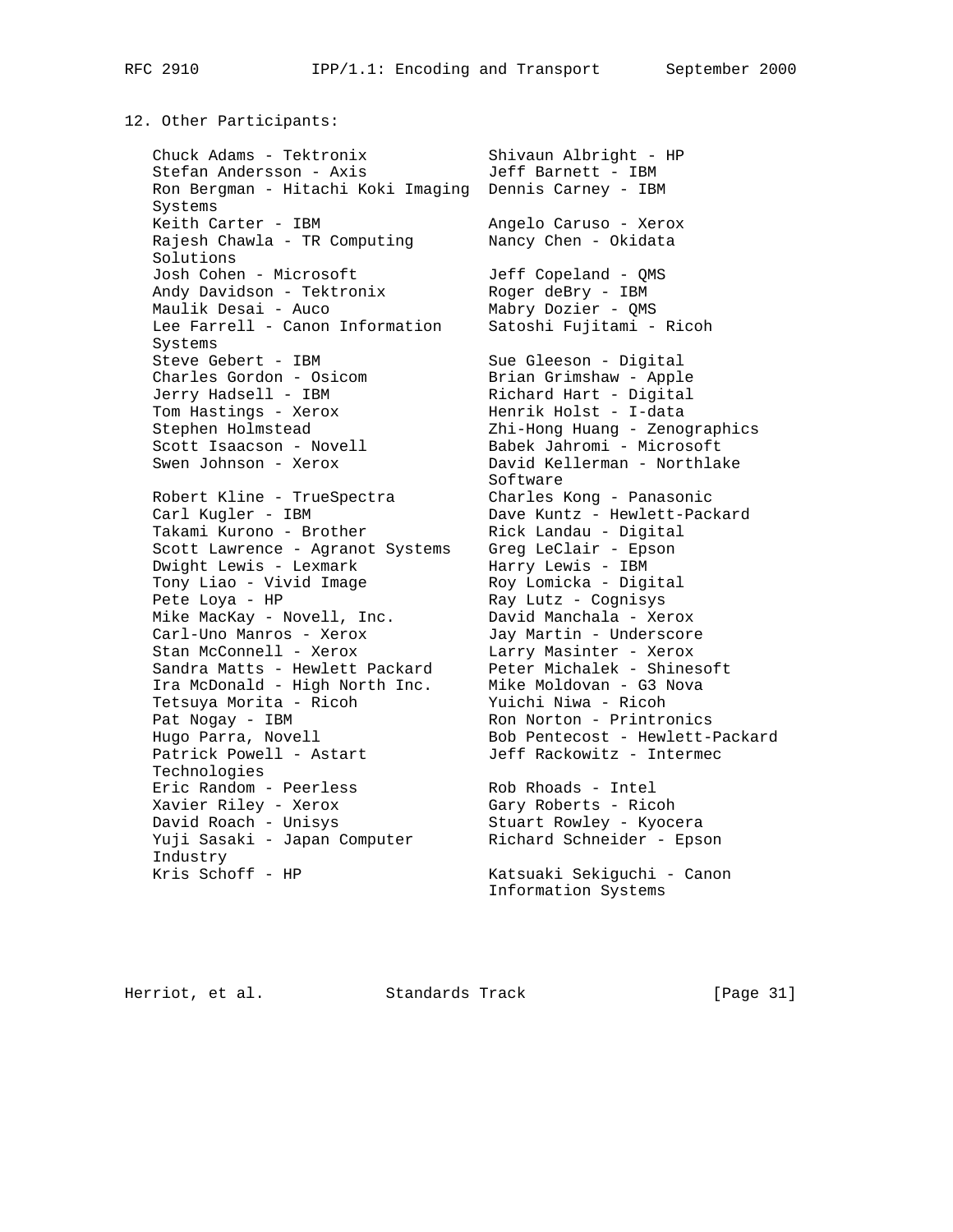Bob Setterbo - Adobe Gail Songer - Peerless Hideki Tanaka - Cannon Information Devon Taylor - Novell, Inc. Systems Mike Timperman - Lexmark Atsushi Uchino - Epson Shigeru Ueda - Canon Bob Von Andel - Allegro Software William Wagner - NetSilicon/DPI Jim Walker - DAZEL Chris Wellens - Interworking Labs Trevor Wells - Hewlett Packard Craig Whittle - Sharp Labs Rob Whittle - Novell, Inc. Jasper Wong - Xionics Don Wright - Lexmark Michael Wu - Heidelberg Digital Rick Yardumian - Xerox Michael Yeung - Canon Information Lloyd Young - Lexmark Systems Atsushi Yuki - Kyocera Peter Zehler - Xerox William Zhang - Canon Information Frank Zhao - Panasonic Systems Steve Zilles - Adobe Rob Zirnstein - Canon Information Systems

Herriot, et al. Standards Track [Page 32]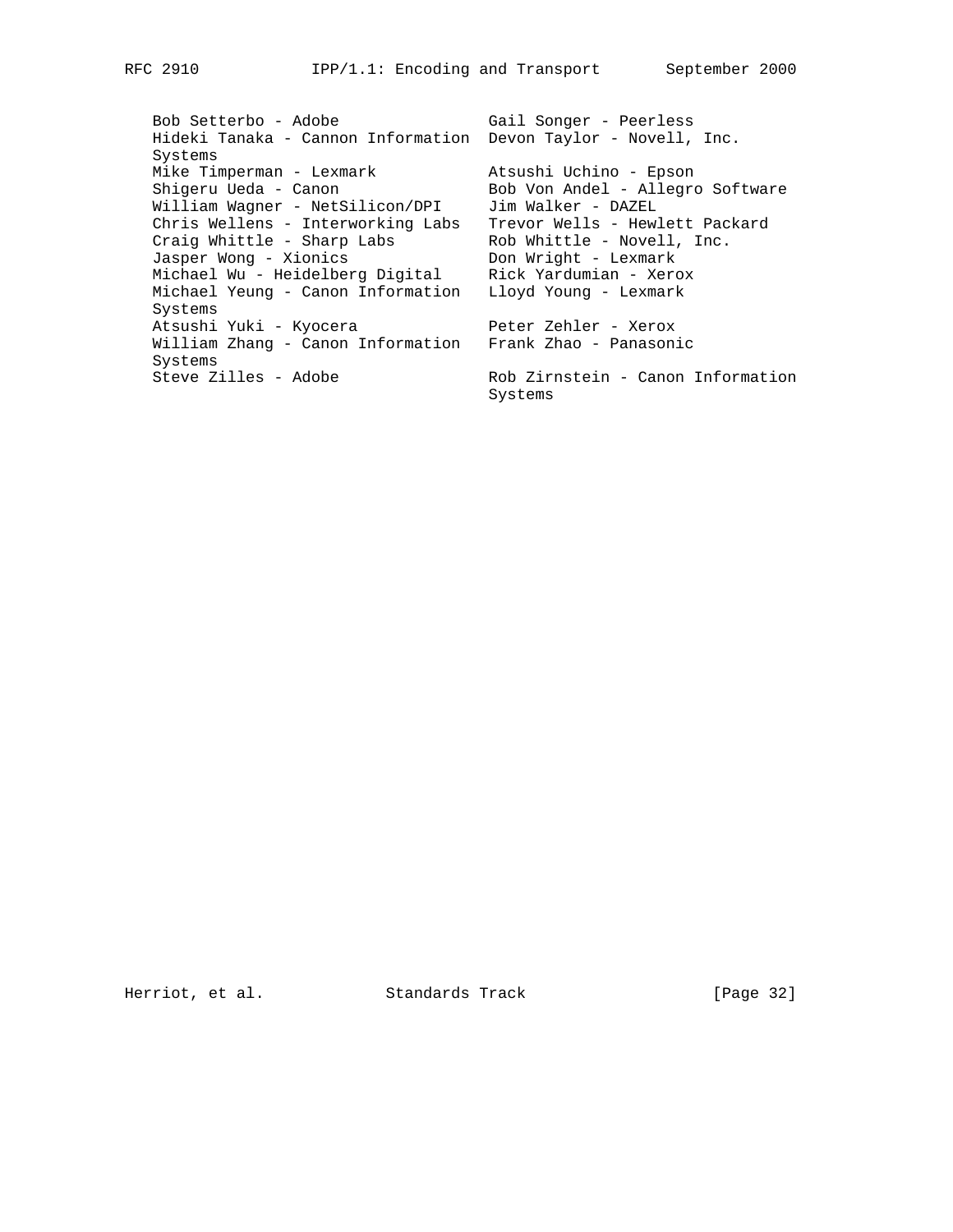# 13. Appendix A: Protocol Examples

#### 13.1 Print-Job Request

 The following is an example of a Print-Job request with job-name, copies, and sides specified. The "ipp-attribute-fidelity" attribute is set to 'true' so that the print request will fail if the "copies" or the "sides" attribute are not supported or their values are not supported.

| Octets                                                                           | Symbolic Value                                                                            | Protocol field                                                                                               |
|----------------------------------------------------------------------------------|-------------------------------------------------------------------------------------------|--------------------------------------------------------------------------------------------------------------|
| 0x0101<br>0x0002<br>0x00000001<br>0x01<br>$0 \times 47$<br>0x0012<br>attributes- | 1.1<br>Print-Job<br>1<br>start operation-attributes<br>charset type<br>attributes-charset | version-number<br>operation-id<br>request-id<br>operation-attributes-tag<br>value-tag<br>name-length<br>name |
| charset<br>0x0008<br>us-ascii<br>0x48<br>0x001B<br>attributes-                   | US-ASCII<br>natural-language type                                                         | value-length<br>value<br>value-tag<br>name-length<br>name                                                    |
| natural-<br>language                                                             | attributes-natural-language                                                               |                                                                                                              |
| 0x0005<br>en-us<br>0x45<br>0x000B                                                | en-US<br>uri type                                                                         | value-length<br>value<br>value-tag<br>name-length                                                            |
| printer-uri<br>0x0015                                                            | printer-uri                                                                               | name<br>value-length<br>value                                                                                |
| ipp://forest/<br>pinetree                                                        | printer pinetree                                                                          |                                                                                                              |
| 0x42<br>0x0008                                                                   | nameWithoutLanguage type                                                                  | value-tag<br>name-length                                                                                     |
| job-name<br>0x0006                                                               | job-name                                                                                  | name<br>value-length                                                                                         |
| foobar<br>0x22                                                                   | foobar<br>boolean type                                                                    | value<br>value-tag                                                                                           |
| 0x0016                                                                           |                                                                                           | name-length                                                                                                  |
| ipp-attribute-<br>fidelity<br>0x0001                                             | ipp-attribute-fidelity                                                                    | name                                                                                                         |
| 0x01                                                                             | true                                                                                      | value-length<br>value                                                                                        |

Herriot, et al. Standards Track [Page 33]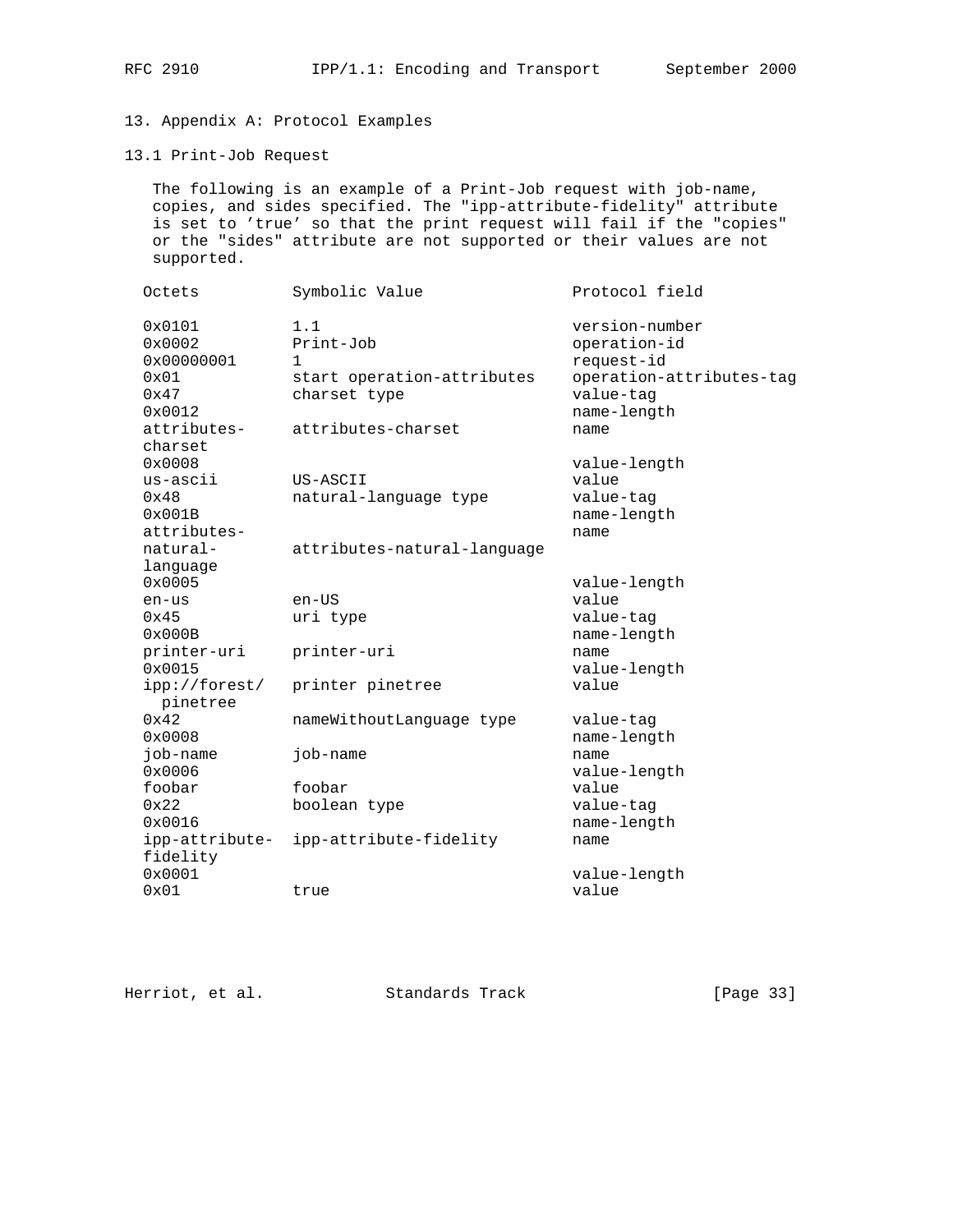| Octets                           | Symbolic Value                                 | Protocol field                |
|----------------------------------|------------------------------------------------|-------------------------------|
| $0 \times 02$                    | start job-attributes                           | job-attributes-tag            |
| 0x21<br>0x0006                   | integer type                                   | value-tag<br>name-length      |
| copies<br>$0 \times 0004$        | copies                                         | name<br>value-length          |
| 0x00000014                       | 20                                             | value                         |
| $0 \times 44$<br>$0 \times 0005$ | keyword type                                   | value-tag<br>name-length      |
| sides<br>$0 \times 0013$         | sides                                          | name<br>value-length          |
| two-sided-<br>long-edge          | two-sided-long-edge                            | value                         |
| 0x03<br>$\S$ !PS                 | end-of-attributes<br><postscript></postscript> | end-of-attributes-tag<br>data |
|                                  |                                                |                               |

13.2 Print-Job Response (successful)

 Here is an example of a successful Print-Job response to the previous Print-Job request. The printer supported the "copies" and "sides" attributes and their supplied values. The status code returned is 'successful-ok'.

| Octets           | Symbolic Value             | Protocol field           |
|------------------|----------------------------|--------------------------|
| 0x0101           | 1.1                        | version-number           |
| 0x0000           | successful-ok              | status-code              |
| 0x00000001       | $\mathbf{1}$               | request-id               |
| 0x01             | start operation-attributes | operation-attributes-tag |
| 0x47             | charset type               | value-tag                |
| 0x0012           |                            | name-length              |
| attributes-      | attributes-charset         | name                     |
| charset          |                            |                          |
| 0x0008           |                            | value-length             |
| $us - ascii$     | US-ASCII                   | value                    |
| $0 \times 48$    | natural-language type      | value-tag                |
| 0x001B           |                            | name-length              |
| attributes-      | attributes-natural-        | name                     |
| natural-language | language                   |                          |
| 0x0005           |                            | value-length             |
| en-us            | $en$ –US                   | value                    |
| $0 \times 41$    | textWithoutLanguage type   | value-tag                |
| 0x000E           |                            | name-length              |
| status-message   | status-message             | name                     |
| 0x000D           |                            | value-length             |

| Herriot, et al. | Standards Track | [Page $34$ ] |
|-----------------|-----------------|--------------|
|                 |                 |              |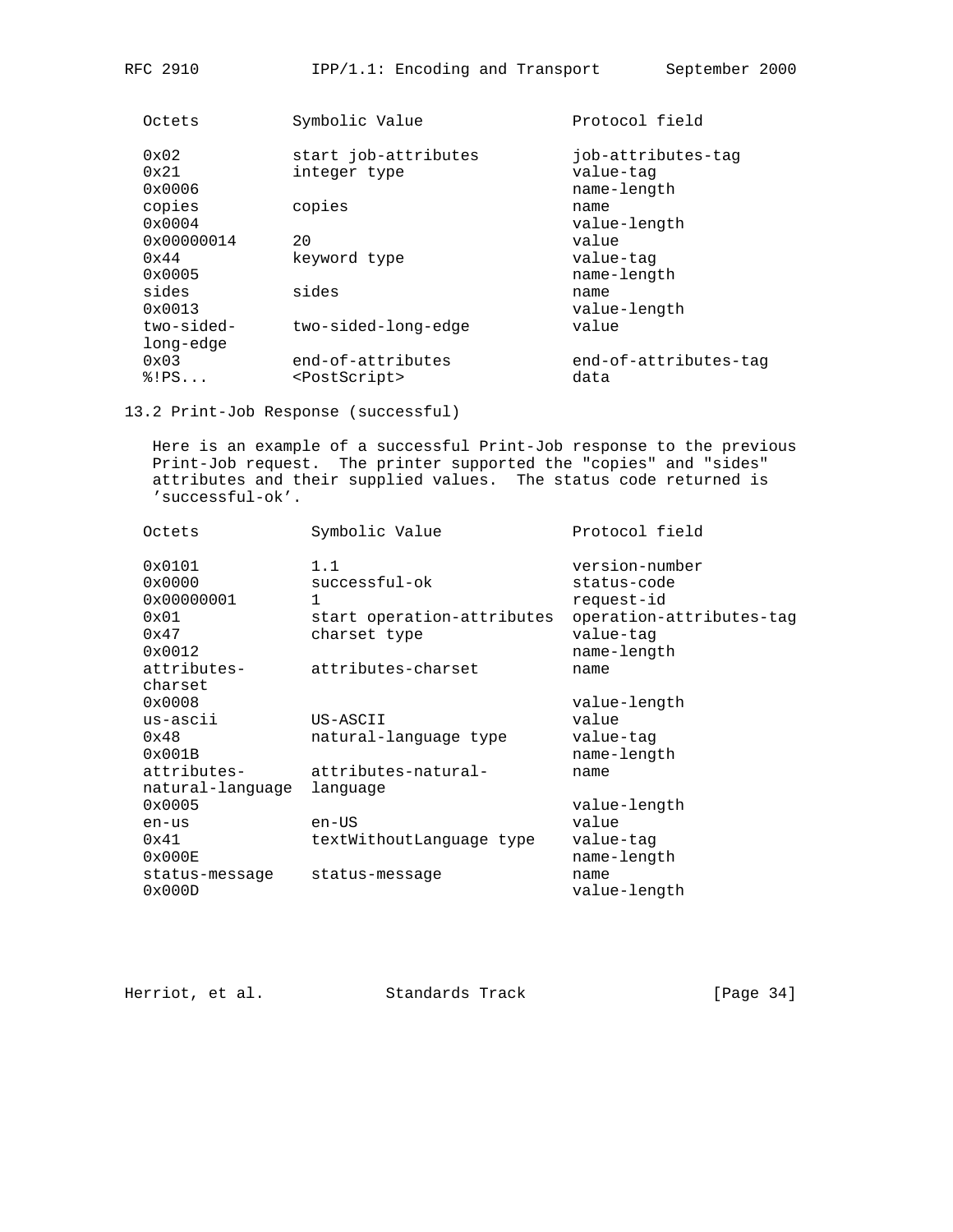| Octets                                 | Symbolic Value                                   | Protocol field                           |
|----------------------------------------|--------------------------------------------------|------------------------------------------|
| successful-ok<br>$0 \times 02$<br>0x21 | successful-ok<br>start job-attributes<br>integer | value<br>job-attributes-tag<br>value-tag |
| $0 \times 0006$                        |                                                  | name-length                              |
| job-id<br>$0 \times 0004$              | job-id                                           | name<br>value-length                     |
| 147                                    | 147                                              | value                                    |
| 0x45<br>0x0007                         | uri type                                         | value-tag<br>name-length                 |
| job-uri<br>$0 \times 0019$             | job-uri                                          | name<br>value-length                     |
| ipp://forest/<br>pinetree/123          | job 123 on pinetree                              | value                                    |
| 0x23<br>0x0009                         | enum type                                        | value-tag<br>name-length                 |
| job-state<br>$0 \times 0004$           | job-state                                        | name<br>value-length                     |
| 0x0003                                 | pending                                          | value                                    |
| 0x03                                   | end-of-attributes                                | end-of-attributes-tag                    |
|                                        |                                                  |                                          |

13.3 Print-Job Response (failure)

 Here is an example of an unsuccessful Print-Job response to the previous Print-Job request. It fails because, in this case, the printer does not support the "sides" attribute and because the value '20' for the "copies" attribute is not supported. Therefore, no job is created, and neither a "job-id" nor a "job-uri" operation attribute is returned. The error code returned is 'client-error attributes-or-values-not-supported' (0x040B).

| $0 \times 0101$        | 1.1                                                 | version-number           |
|------------------------|-----------------------------------------------------|--------------------------|
| 0x040B                 | client-error-attributes-or-<br>values-not-supported | status-code              |
| 0x00000001             |                                                     | request-id               |
| 0x01                   | start operation-attributes                          | operation-attributes tag |
| $0 \times 47$          | charset type                                        | value-tag                |
| 0x0012                 |                                                     | name-length              |
| attributes-<br>charset | attributes-charset                                  | name                     |
| 0x0008                 |                                                     | value-length             |
| us-ascii               | US-ASCII                                            | value                    |

Herriot, et al. Standards Track [Page 35]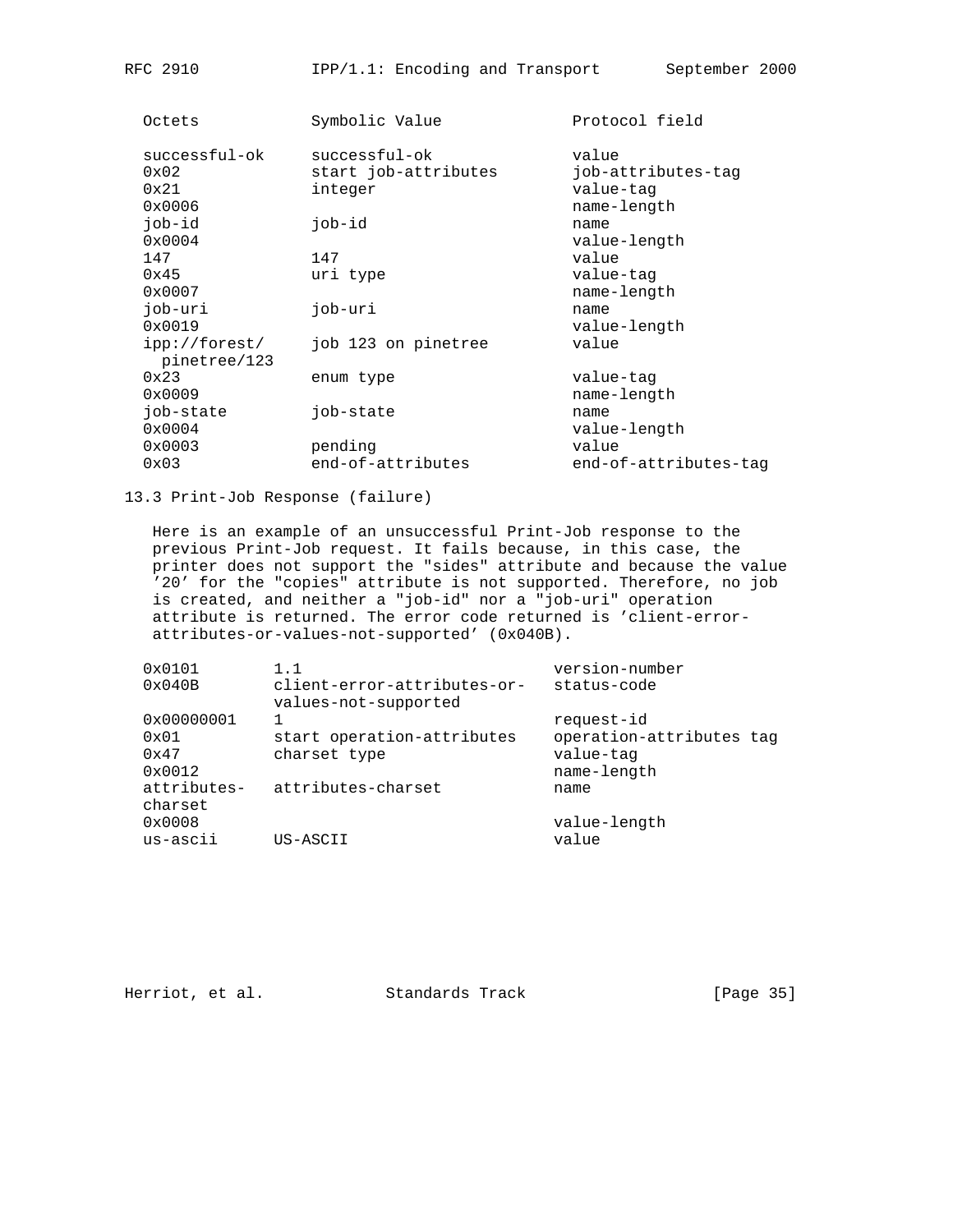| Octets                      | Symbolic Value               | Protocol field             |
|-----------------------------|------------------------------|----------------------------|
| 0x48<br>$0 \times 001B$     | natural-language type        | value-tag<br>name-length   |
| attributes-<br>natural-     | attributes-natural-language  | name                       |
| language<br>$0 \times 0005$ |                              | value-length               |
| en-us                       | $en$ -US                     | value                      |
| 0x41<br>$0 \times 000E$     | textWithoutLanguage type     | value-tag<br>name-length   |
| status-                     | status-message               | name                       |
| message                     |                              |                            |
| $0 \times 002F$             |                              | value-length               |
| client-error-               |                              | value                      |
| attributes-                 | values-not-supported         |                            |
| or-values-                  | client-error-attributes-or-  |                            |
| not-supported               |                              |                            |
| $0 \times 05$               | start unsupported-attributes | unsupported-attributes tag |
| 0x21                        | integer type                 | value-tag                  |
| 0x0006                      |                              | name-length                |
| copies                      | copies                       | name                       |
| $0 \times 0004$             | 2.0                          | value-length               |
| 0x00000014                  |                              | value                      |
| 0x10<br>0x0005              | unsupported<br>(type)        | value-tag<br>name-length   |
| sides                       | sides                        |                            |
| 0x0000                      |                              | name<br>value-length       |
| 0x03                        | end-of-attributes            | end-of-attributes-tag      |
|                             |                              |                            |

13.4 Print-Job Response (success with attributes ignored)

 Here is an example of a successful Print-Job response to a Print-Job request like the previous Print-Job request, except that the value of 'ipp-attribute-fidelity' is false. The print request succeeds, even though, in this case, the printer supports neither the "sides" attribute nor the value '20' for the "copies" attribute. Therefore, a job is created, and both a "job-id" and a "job-uri" operation attribute are returned. The unsupported attributes are also returned in an Unsupported Attributes Group. The error code returned is 'successful-ok-ignored-or-substituted-attributes' (0x0001).

| Octets          | Symbolic Value            | Protocol field |
|-----------------|---------------------------|----------------|
| $0 \times 0101$ | 1.1                       | version-number |
| $0 \times 0001$ | successful-ok-ignored-or- | status-code    |

| [Page 36]<br>Herriot, et al.<br>Standards Track |
|-------------------------------------------------|
|-------------------------------------------------|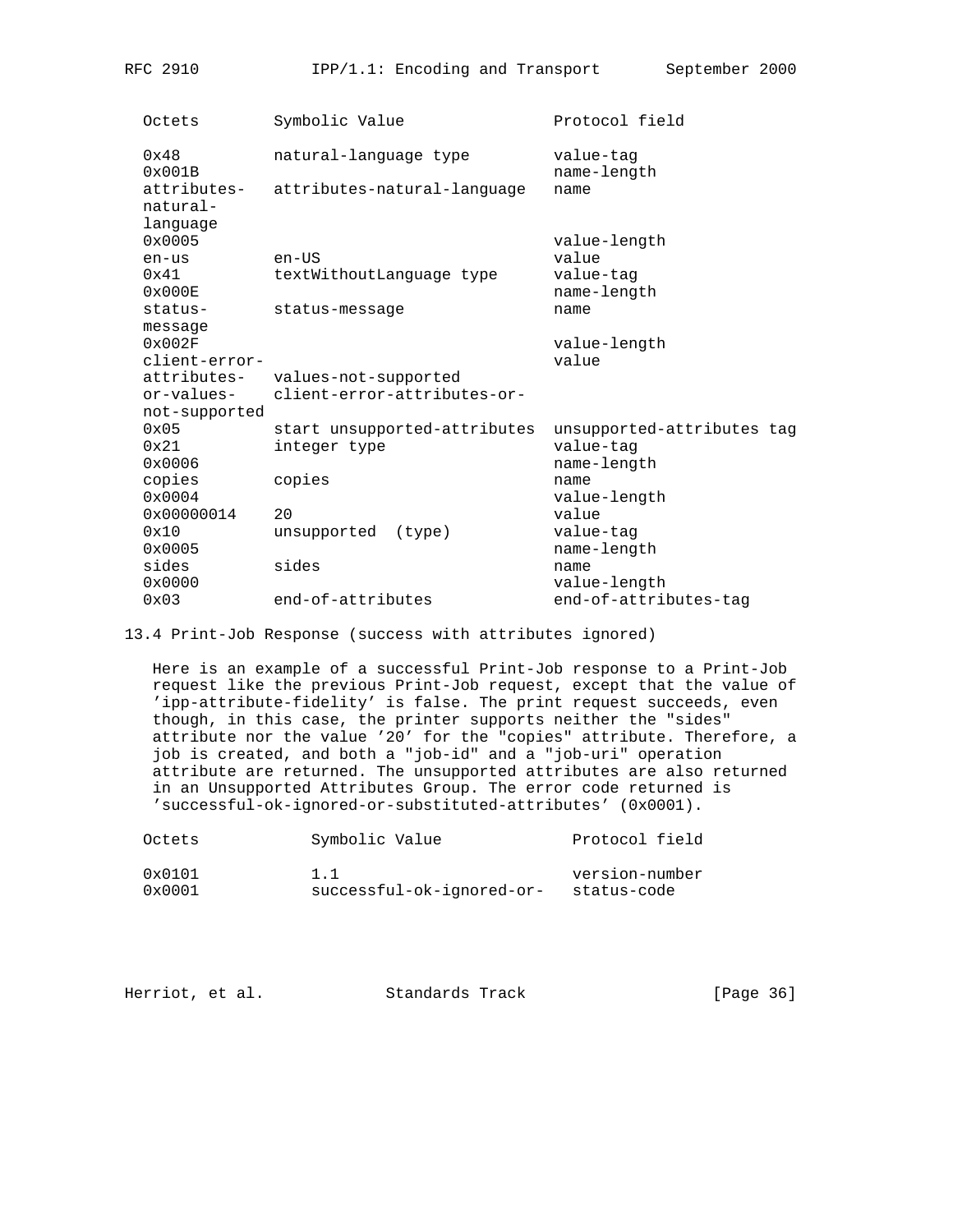Octets Symbolic Value Protocol field substituted-attributes 0x00000001 1 1 request-id 0x01 start operation-attributes operation-attributes-tag 0x47 charset type value-tag value-tag value-tag value-tag value-tag value-tag value-tag value-tag value-tag value-tag value-tag value-tag value-tag value-tag value-tag value-tag value-tag value-tag value-tag value-tag valu name-length attributes- attributes-charset name charset 0x0008 value-length<br>us-ascii US-ASCII value-length us-ascii<br>Ox48 natural-language type value-tag 0x001B name-length attributes- attributes-natural- name natural-language language 0x0005 value-length en-us en-US 0x41 textWithoutLanguage type value-tag<br>0x000E name-leng name-length status-message status-message name 0x002F value-length successful-ok- successful-ok-ignored-or- value ignored-or- substituted-attributes substituted attributes 0x05 start unsupported- unsupported-attributes attributes tag 0x21 integer type value-tag 0x0006 10x0006 name-length<br>copies copies copies 2008 name  $\frac{\text{copies}}{\text{0x0004}}$  copies value-length 0x00000014 20 value 0x10 unsupported (type) value-tag 0x0005 name-length sides sides name 0x0000 value-length 0x02 start job-attributes job-attributes-tag 0x21 integer value-tag<br>0x0006 10x0006 10x0006 10x0006 10x0006 10x0006 10x0006 10x0006 10x0006 10x0006 10x0006 10x0006 10x0006 10x00 name-length job-id job-id name value-length 147 147 value 0x45 value-tag uri type value-tag 0x0007 name-length job-uri job-uri name 0x0019 value-length ipp://forest/ job 123 on pinetree value pinetree/123

RFC 2910 **IPP/1.1:** Encoding and Transport September 2000

Herriot, et al. Standards Track [Page 37]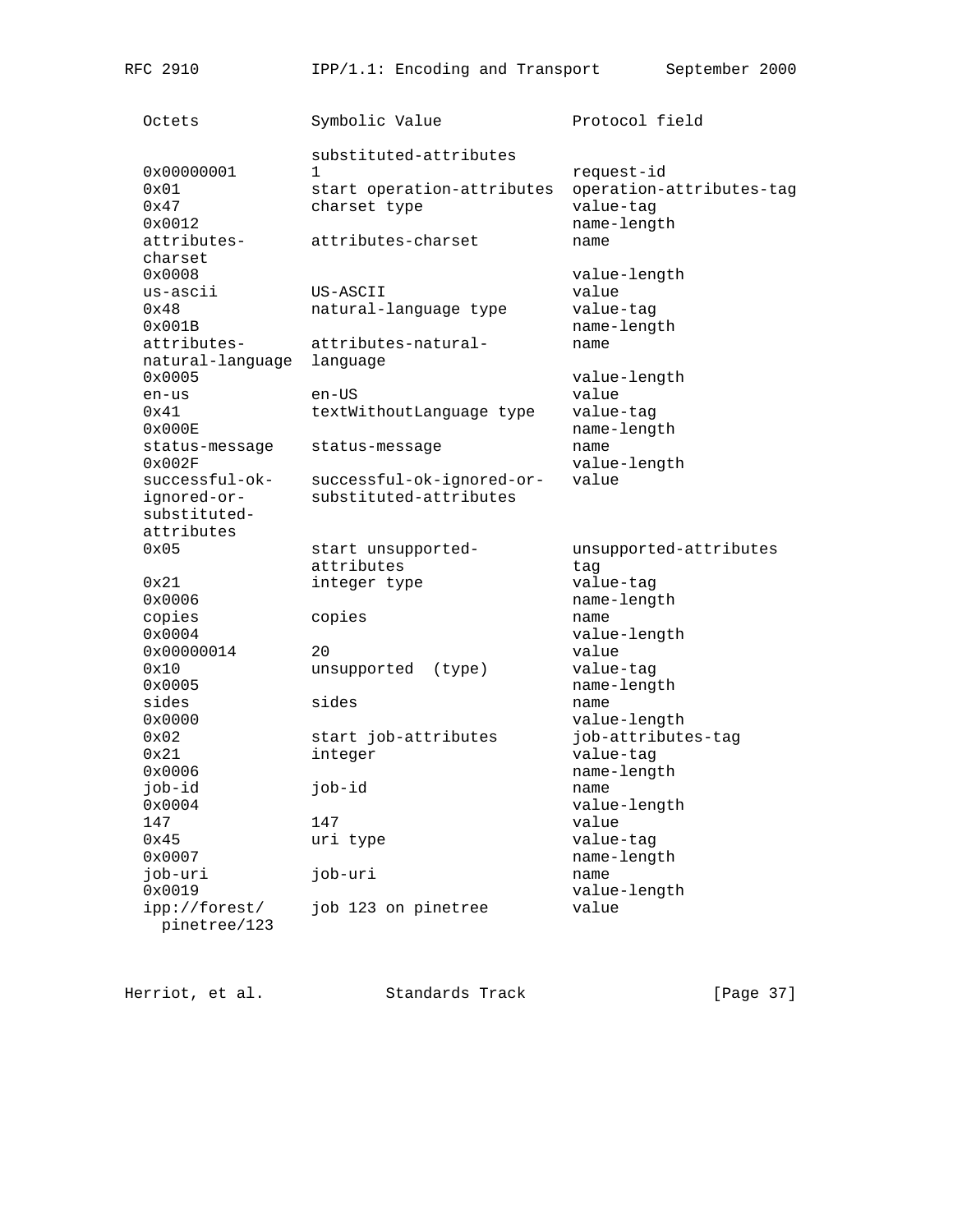| Octets    | Symbolic Value    | Protocol field        |
|-----------|-------------------|-----------------------|
| 0x23      | type<br>enum      | value-tag             |
| 0x0009    |                   | name-length           |
| job-state | job-state         | name                  |
| 0x0004    |                   | value-length          |
| 0x0003    | pending           | value                 |
| 0x03      | end-of-attributes | end-of-attributes-tag |
|           |                   |                       |

# 13.5 Print-URI Request

 The following is an example of Print-URI request with copies and job-name parameters:

| Octets                                                                  | Symbolic Value                                                                                       | Protocol field                                                                                       |
|-------------------------------------------------------------------------|------------------------------------------------------------------------------------------------------|------------------------------------------------------------------------------------------------------|
| 0x0101<br>0x0003<br>0x00000001<br>0x01<br>0x47<br>0x0012<br>attributes- | 1.1<br>Print-URI<br>$\mathbf{1}$<br>start operation-attributes<br>charset type<br>attributes-charset | version-number<br>operation-id<br>request-id<br>operation-attributes-tag<br>value-tag<br>name-length |
| charset                                                                 |                                                                                                      | name                                                                                                 |
| 0x0008<br>us-ascii<br>$0 \times 48$<br>0x001B                           | US-ASCII<br>natural-language type                                                                    | value-length<br>value<br>value-tag<br>name-length                                                    |
| attributes-<br>natural-<br>language                                     | attributes-natural-language                                                                          | name                                                                                                 |
| 0x0005                                                                  |                                                                                                      | value-length                                                                                         |
| en-us                                                                   | $en$ –US                                                                                             | value                                                                                                |
| $0 \times 45$<br>0x000B                                                 | uri type                                                                                             | value-tag<br>name-length                                                                             |
| printer-uri<br>0x0015                                                   | printer-uri                                                                                          | name<br>value-length                                                                                 |
| ipp://forest/<br>pinetree                                               | printer pinetree                                                                                     | value                                                                                                |
| 0x45<br>0x000C                                                          | uri type                                                                                             | value-tag<br>name-length                                                                             |
| document-uri<br>$0 \times 0011$                                         | document-uri                                                                                         | name<br>value-length                                                                                 |
| ftp://foo.com                                                           | ftp://foo.com/foo                                                                                    | value                                                                                                |

Herriot, et al. Standards Track [Page 38]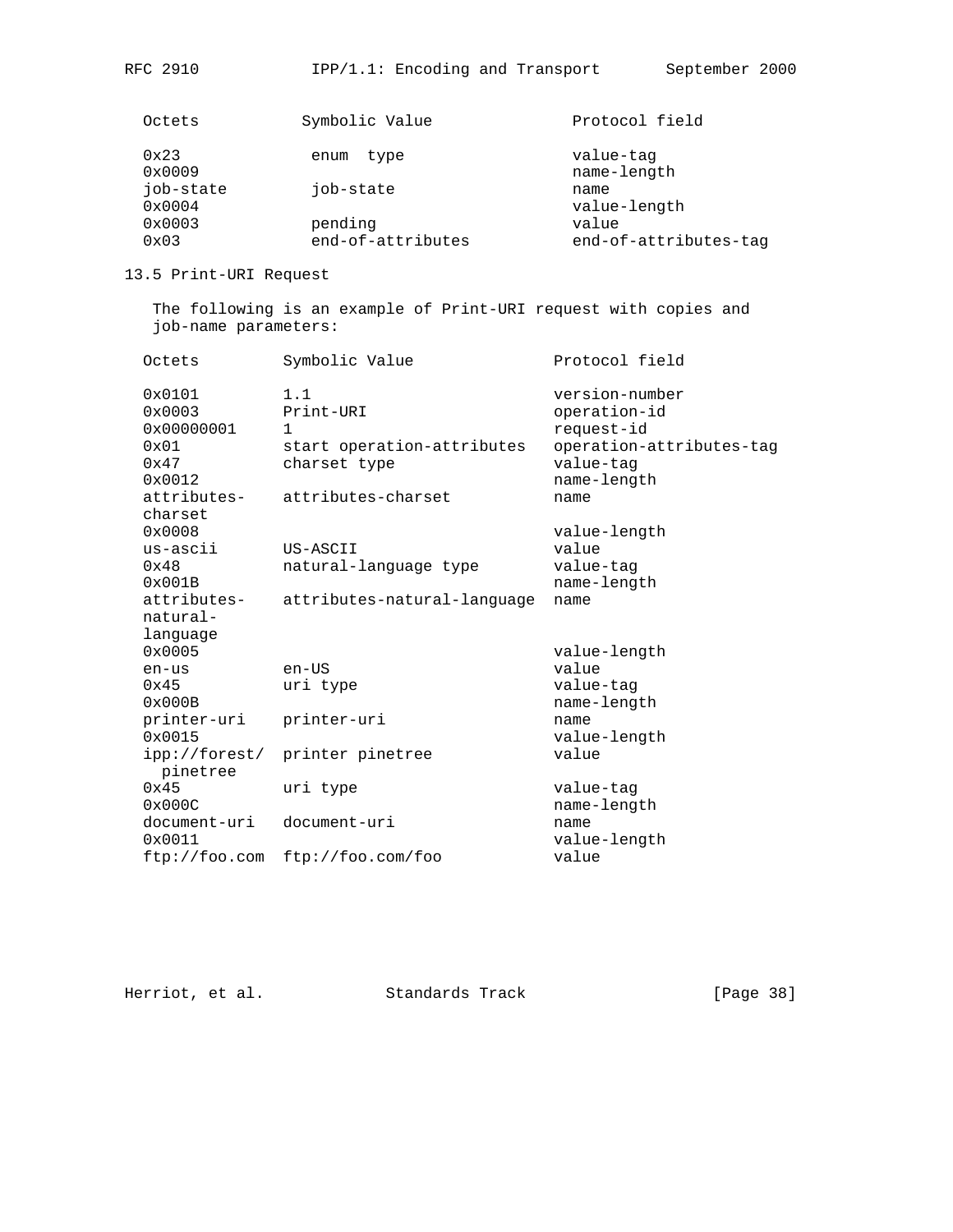| Symbolic Value<br>Octets                                             | Protocol field           |
|----------------------------------------------------------------------|--------------------------|
| /foo<br>$0 \times 42$<br>nameWithoutLanguage type<br>$0 \times 0008$ | value-tag<br>name-length |
| job-name<br>job-name<br>name<br>$0 \times 0006$                      | value-length             |
| foobar<br>foobar                                                     | value                    |
| start job-attributes<br>$0 \times 02$                                | job-attributes-tag       |
| $0 \times 21$<br>integer type<br>$0 \times 0006$                     | value-tag<br>name-length |
| copies<br>copies<br>name<br>$0 \times 0004$                          | value-length             |
| 1<br>$0 \times 00000001$                                             | value                    |
| end-of-attributes<br>$0 \times 03$                                   | end-of-attributes-tag    |

# 13.6 Create-Job Request

 The following is an example of Create-Job request with no parameters and no attributes:

| Octets                                                                                       | Symbolic Value                                                                  | Protocol field                                                                                       |
|----------------------------------------------------------------------------------------------|---------------------------------------------------------------------------------|------------------------------------------------------------------------------------------------------|
| $0 \times 0101$<br>$0 \times 0005$<br>0x00000001<br>$0 \times 01$<br>$0 \times 47$<br>0x0012 | 1.1<br>Create-Job<br>$\mathbf{1}$<br>start operation-attributes<br>charset type | version-number<br>operation-id<br>request-id<br>operation-attributes-tag<br>value-tag<br>name-length |
| charset<br>$0 \times 0008$<br>$us - ascii$                                                   | attributes- attributes-charset<br>US-ASCII                                      | name<br>value-length<br>value                                                                        |
| $0 \times 48$<br>$0 \times 001B$                                                             | natural-language type                                                           | value-tag<br>name-length                                                                             |
| natural-<br>language                                                                         | attributes- attributes-natural-language                                         | name                                                                                                 |
| $0 \times 0005$                                                                              |                                                                                 | value-length                                                                                         |
| en-us<br>$0 \times 45$                                                                       | $en$ -US<br>uri type                                                            | value<br>value-tag                                                                                   |
| $0 \times 000B$                                                                              |                                                                                 | name-length                                                                                          |
| printer-uri<br>0x0015                                                                        | printer-uri                                                                     | name<br>value-length                                                                                 |
| pinetree                                                                                     | ipp://forest/ printer pinetree                                                  | value                                                                                                |

Herriot, et al. Standards Track [Page 39]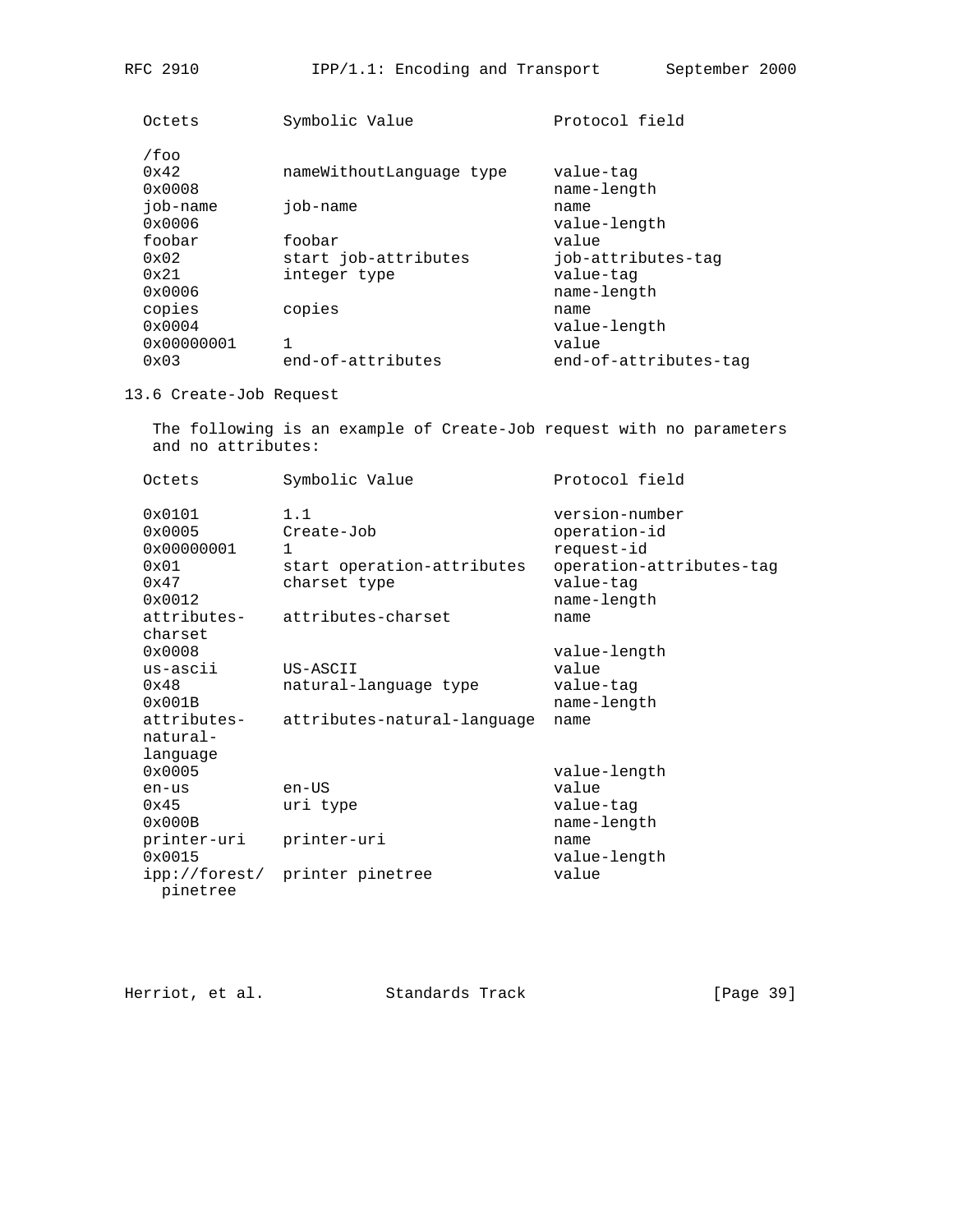| いいし ムノエリ |  |
|----------|--|
|          |  |
|          |  |

| inetree                             | Octets | Symbolic Value | Protocol field        |
|-------------------------------------|--------|----------------|-----------------------|
| end-of-attributes<br>$0 \times 0.3$ |        |                | end-of-attributes-tag |

13.7 Get-Jobs Request

 The following is an example of Get-Jobs request with parameters but no attributes:

| Octets                                                   | Symbolic Value                                                         | Protocol field                                                                                       |
|----------------------------------------------------------|------------------------------------------------------------------------|------------------------------------------------------------------------------------------------------|
| 0x0101<br>0x000A<br>0x00000123<br>0x01<br>0x47<br>0x0012 | 1.1<br>Get-Jobs<br>0x123<br>start operation-attributes<br>charset type | version-number<br>operation-id<br>request-id<br>operation-attributes-tag<br>value-tag<br>name-length |
| attributes-<br>charset                                   | attributes-charset                                                     | name                                                                                                 |
| $0 \times 0008$                                          |                                                                        | value-length                                                                                         |
| us-ascii                                                 | US-ASCII                                                               | value                                                                                                |
| 0x48<br>0x001B                                           | natural-language type                                                  | value-tag                                                                                            |
| attributes-                                              | attributes-natural-language                                            | name-length<br>name                                                                                  |
| natural-                                                 |                                                                        |                                                                                                      |
| language                                                 |                                                                        |                                                                                                      |
| 0x0005                                                   |                                                                        | value-length                                                                                         |
| en-us                                                    | $en$ -US                                                               | value                                                                                                |
| 0x45                                                     | uri type                                                               | value-tag                                                                                            |
| 0x000B                                                   |                                                                        | name-length                                                                                          |
| printer-uri                                              | printer-uri                                                            | name                                                                                                 |
| $0 \times 0015$                                          |                                                                        | value-length                                                                                         |
| ipp://forest/<br>pinetree                                | printer pinetree                                                       | value                                                                                                |
| 0x21                                                     | integer type                                                           | value-tag                                                                                            |
| 0x0005                                                   |                                                                        | name-length                                                                                          |
| limit                                                    | limit                                                                  | name                                                                                                 |
| 0x0004                                                   |                                                                        | value-length                                                                                         |
| 0x00000032                                               | 50                                                                     | value                                                                                                |
| 0x44                                                     | keyword type                                                           | value-tag                                                                                            |
| $0 \times 0014$                                          |                                                                        | name-length                                                                                          |
| requested-                                               | requested-attributes                                                   | name                                                                                                 |
| attributes<br>0x0006                                     |                                                                        | value-length                                                                                         |

Herriot, et al. Standards Track [Page 40]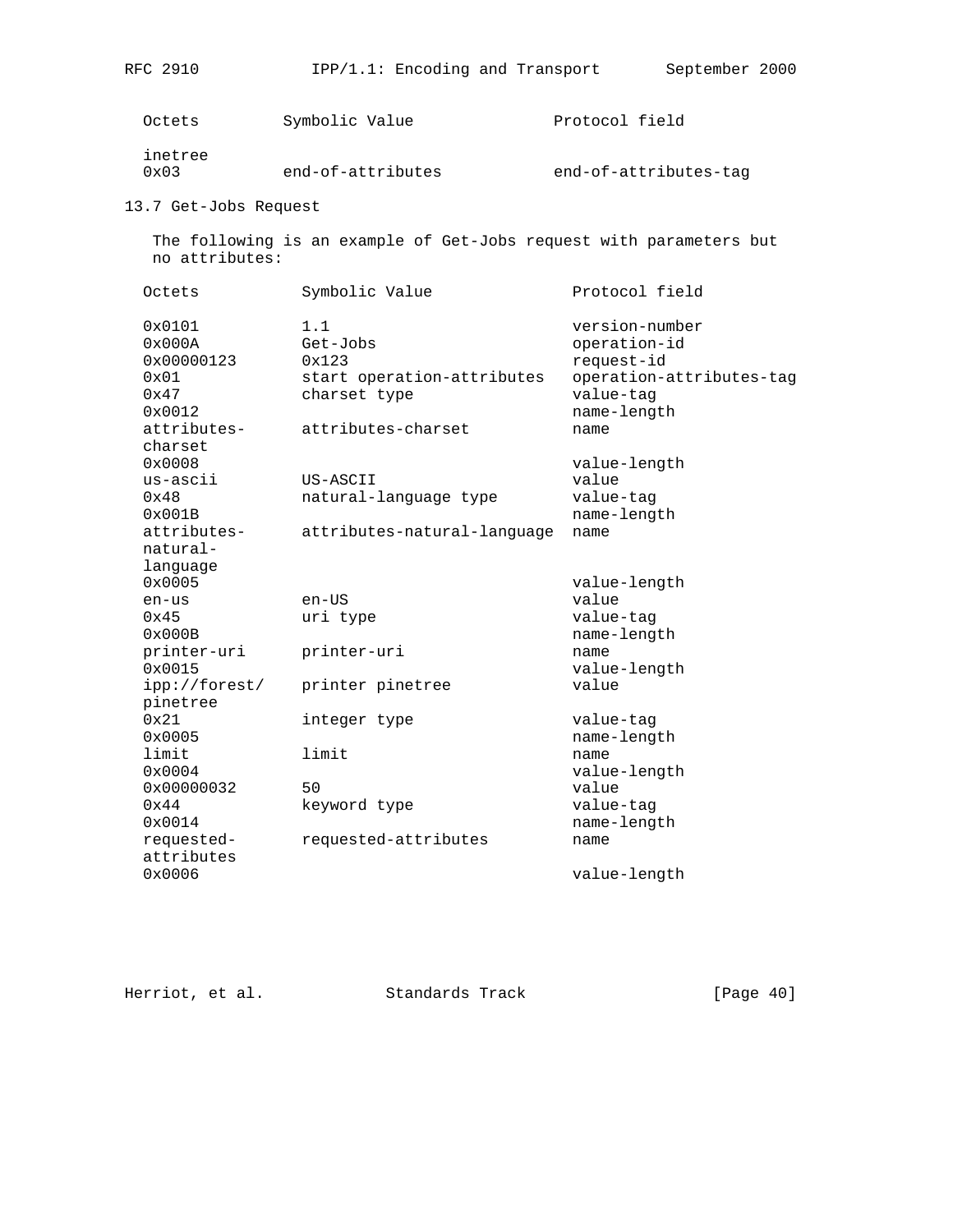| Octets        | Symbolic Value                  | Protocol field        |
|---------------|---------------------------------|-----------------------|
| job-id        | job-id                          | value                 |
| $0 \times 44$ | keyword type                    | value-tag             |
| 0x0000        | additional value                | name-length           |
| 0x0008        |                                 | value-length          |
| job-name      | job-name                        | value                 |
| 0x44          | keyword type                    | value-tag             |
| 0x0000        | additional value                | name-length           |
| 0x000F        |                                 | value-length          |
|               | document-format document-format | value                 |
| 0x03          | end-of-attributes               | end-of-attributes-tag |

## 13.8 Get-Jobs Response

 The following is an of Get-Jobs response from previous request with 3 jobs. The Printer returns no information about the second job (because of security reasons):

| Octets                                  | Symbolic Value                             | Protocol field                                               |
|-----------------------------------------|--------------------------------------------|--------------------------------------------------------------|
| $0 \times 0101$<br>0x0000<br>0x00000123 | 1.1<br>successful-ok<br>0x123              | version-number<br>status-code<br>request-id (echoed<br>back) |
| 0x01<br>0x47<br>$0 \times 0012$         | start operation-attributes<br>charset type | operation-attributes-tag<br>value-tag<br>name-length         |
| attributes-                             | attributes-charset                         | name                                                         |
| charset<br>$0 \times 000$ A             |                                            | value-length                                                 |
| ISO-8859-1                              | ISO-8859-1                                 | value                                                        |
| 0x48<br>0x001B                          | natural-language type                      | value-tag<br>name-length                                     |
| attributes-<br>natural-<br>language     | attributes-natural-language                | name                                                         |
| $0 \times 0005$                         |                                            | value-length                                                 |
| en-us                                   | $en$ –US                                   | value                                                        |
| 0x41<br>0x000E                          | textWithoutLanguage type                   | value-tag<br>name-length                                     |
| status-message<br>0x000D                | status-message                             | name<br>value-length                                         |
| successful-ok                           | $successful-ok$                            | value                                                        |
| 0x02                                    | start job-attributes (1st                  | job-attributes-tag                                           |

Herriot, et al. Standards Track [Page 41]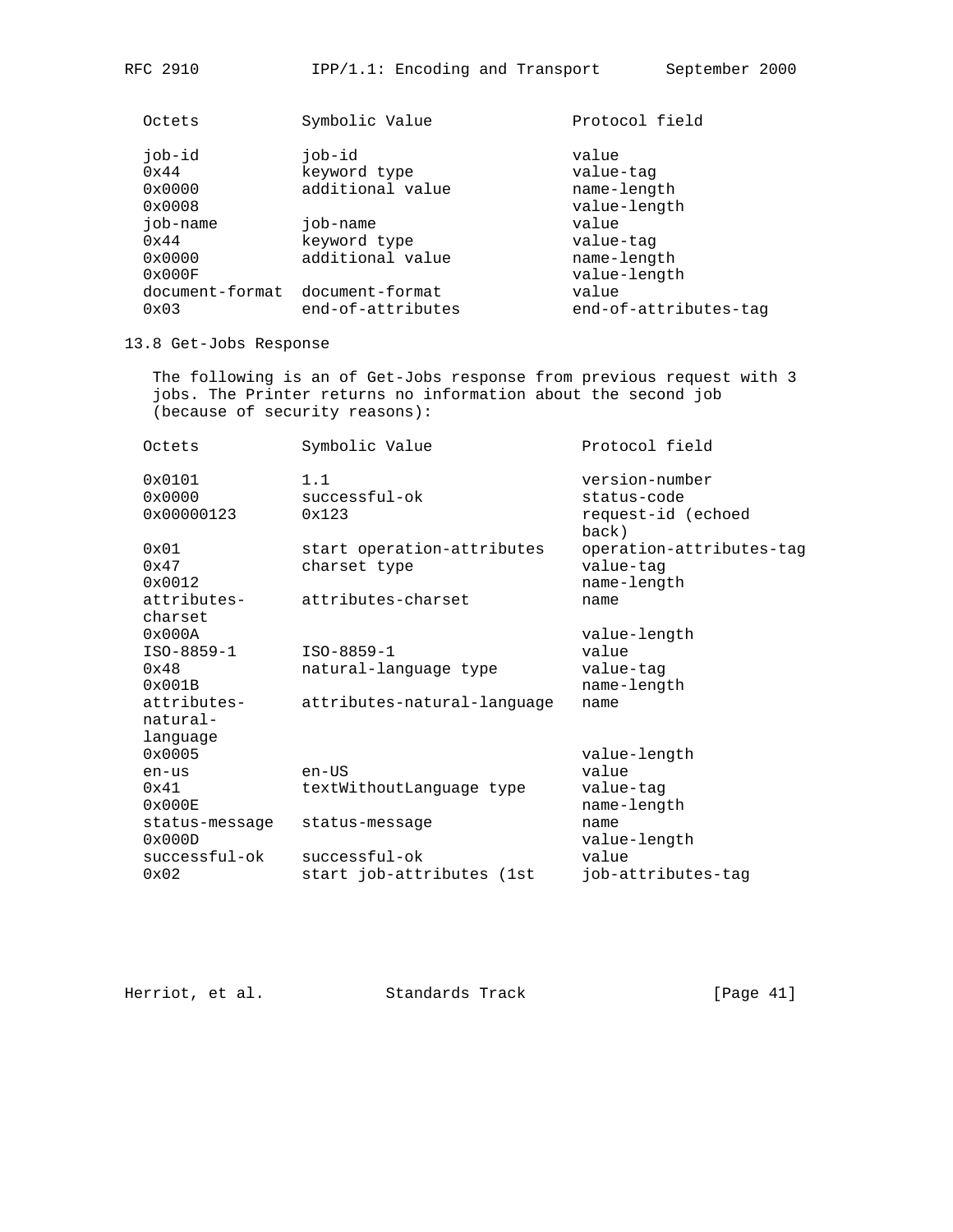| Octets                       | Symbolic Value                       | Protocol field                           |
|------------------------------|--------------------------------------|------------------------------------------|
|                              | object)                              |                                          |
| 0x21<br>0x0006               | integer type                         | value-tag<br>name-length                 |
| job-id<br>0x0004             | job-id                               | name<br>value-length                     |
| 147                          | 147                                  | value                                    |
| 0x36<br>0x0008               | nameWithLanguage                     | value-tag<br>name-length                 |
| job-name<br>0x000C           | job-name                             | name<br>value-length                     |
| 0x0005<br>$fr-ca$            | $fr-CA$                              | sub-value-length<br>value                |
| 0x0003                       |                                      |                                          |
| fou                          | fou                                  | sub-value-length<br>name                 |
| 0x02                         | start job-attributes (2nd<br>object) | job-attributes-tag                       |
| 0x02                         | start job-attributes (3rd<br>object) | job-attributes-tag                       |
| 0x21<br>0x0006               | integer type                         | value-tag<br>name-length                 |
| job-id<br>0x0004             | job-id                               | name<br>value-length                     |
| 148                          | 149                                  | value                                    |
| 0x36<br>0x0008               | nameWithLanguage                     | value-tag<br>name-length                 |
| job-name<br>0x0012<br>0x0005 | job-name                             | name<br>value-length<br>sub-value-length |
| $de-CH$<br>0x0009            | $de-CH$                              | value<br>sub-value-length                |
| isch guet                    | isch quet                            | name                                     |
| 0x03                         | end-of-attributes                    | end-of-attributes-tag                    |

14. Appendix B: Registration of MIME Media Type Information for "application/ipp"

 This appendix contains the information that IANA requires for registering a MIME media type. The information following this paragraph will be forwarded to IANA to register application/ipp whose contents are defined in Section 3 "Encoding of the Operation Layer" in this document:

MIME type name: application

MIME subtype name: ipp

Herriot, et al. Standards Track [Page 42]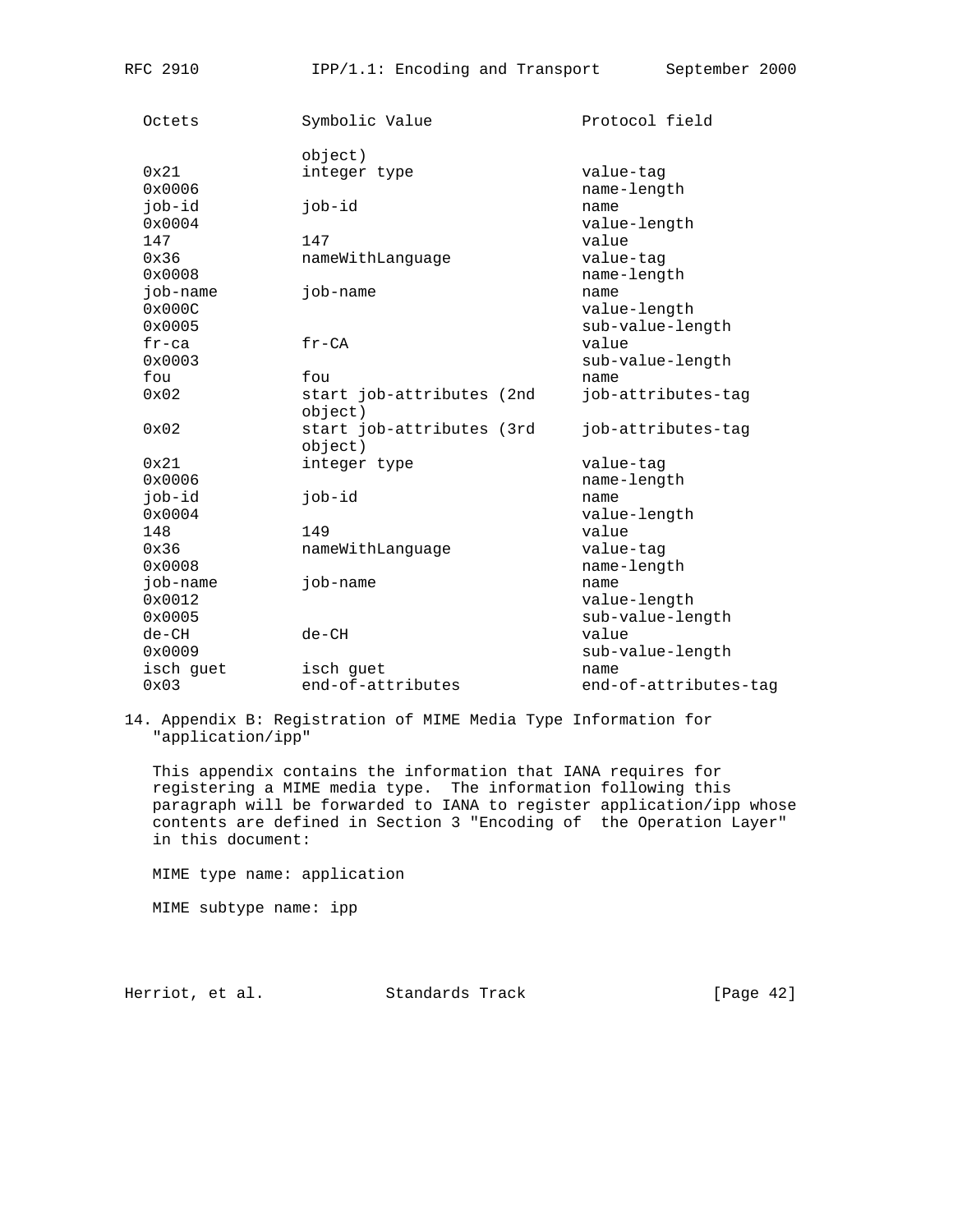A Content-Type of "application/ipp" indicates an Internet Printing Protocol message body (request or response). Currently there is one version: IPP/1.1, whose syntax is described in Section 3 "Encoding of the Operation Layer" of [RFC2910], and whose semantics are described in [RFC2911].

Required parameters: none

Optional parameters: none

Encoding considerations:

 IPP/1.1 protocol requests/responses MAY contain long lines and ALWAYS contain binary data (for example attribute value lengths).

Security considerations:

 IPP/1.1 protocol requests/responses do not introduce any security risks not already inherent in the underlying transport protocols. Protocol mixed-version interworking rules in [RFC2911] as well as protocol encoding rules in [RFC2910] are complete and unambiguous.

Interoperability considerations:

 IPP/1.1 requests (generated by clients) and responses (generated by servers) MUST comply with all conformance requirements imposed by the normative specifications [RFC2911] and [RFC2910]. Protocol encoding rules specified in [RFC2910] are comprehensive, so that interoperability between conforming implementations is guaranteed (although support for specific optional features is not ensured). Both the "charset" and "natural-language" of all IPP/1.1 attribute values which are a LOCALIZED-STRING are explicit within IPP protocol requests/responses (without recourse to any external information in HTTP, SMTP, or other message transport headers).

Published specifications:

- [RFC2911] Hastings, T., Herriot, R., deBry, R., Isaacson, S. and P. Powell, "Internet Printing Protocol/1.1: Model and Semantics", RFC 2911, September 2000.
- [RFC2910] Herriot, R., Butler, S., Moore, P., Turner, R. and J. Wenn, "Internet Printing Protocol/1.1: Encoding and Transport", RFC 2910, September 2000.

Herriot, et al. Standards Track [Page 43]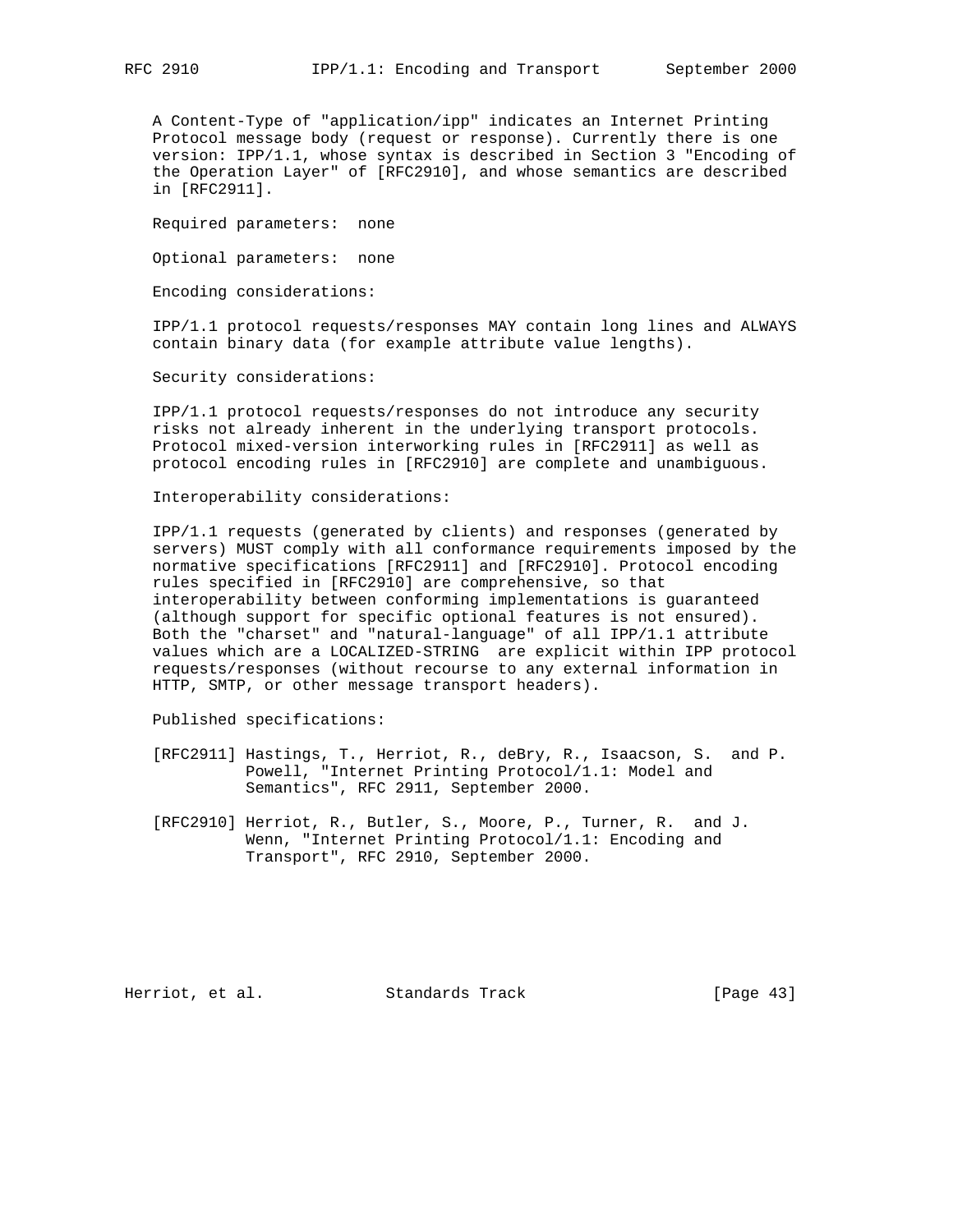Applications which use this media type:

 Internet Printing Protocol (IPP) print clients and print servers, communicating using HTTP/1.1 (see [RFC2910]), SMTP/ESMTP, FTP, or other transport protocol. Messages of type "application/ipp" are self-contained and transport-independent, including "charset" and "natural-language" context for any LOCALIZED-STRING value.

Person & email address to contact for further information:

 Tom Hastings Xerox Corporation 737 Hawaii St. ESAE-231 El Segundo, CA

 Phone: 310-333-6413 Fax: 310-333-5514 EMail: hastings@cp10.es.xerox.com

or

 Robert Herriot Xerox Corporation 3400 Hillview Ave., Bldg #1 Palo Alto, CA 94304

 Phone: 650-813-7696 Fax: 650-813-6860 EMail: robert.herriot@pahv.xerox.com

Intended usage:

COMMON

15. Appendix C: Changes from IPP/1.0

IPP/1.1 is identical to IPP/1.0 [RFC2565] with the follow changes:

- 1. Attributes values that identify a printer or job object use a new 'ipp' scheme. The 'http' and 'https' schemes are supported only for backward compatibility. See section 5.
- 2. Clients MUST support of Digest Authentication, IPP Printers SHOULD support Digest Authentication. See Section 8.1.1
- 3. TLS is recommended for channel security. In addition, SSL3 may be supported for backward compatibility. See Section 8.1.2

Herriot, et al. Standards Track [Page 44]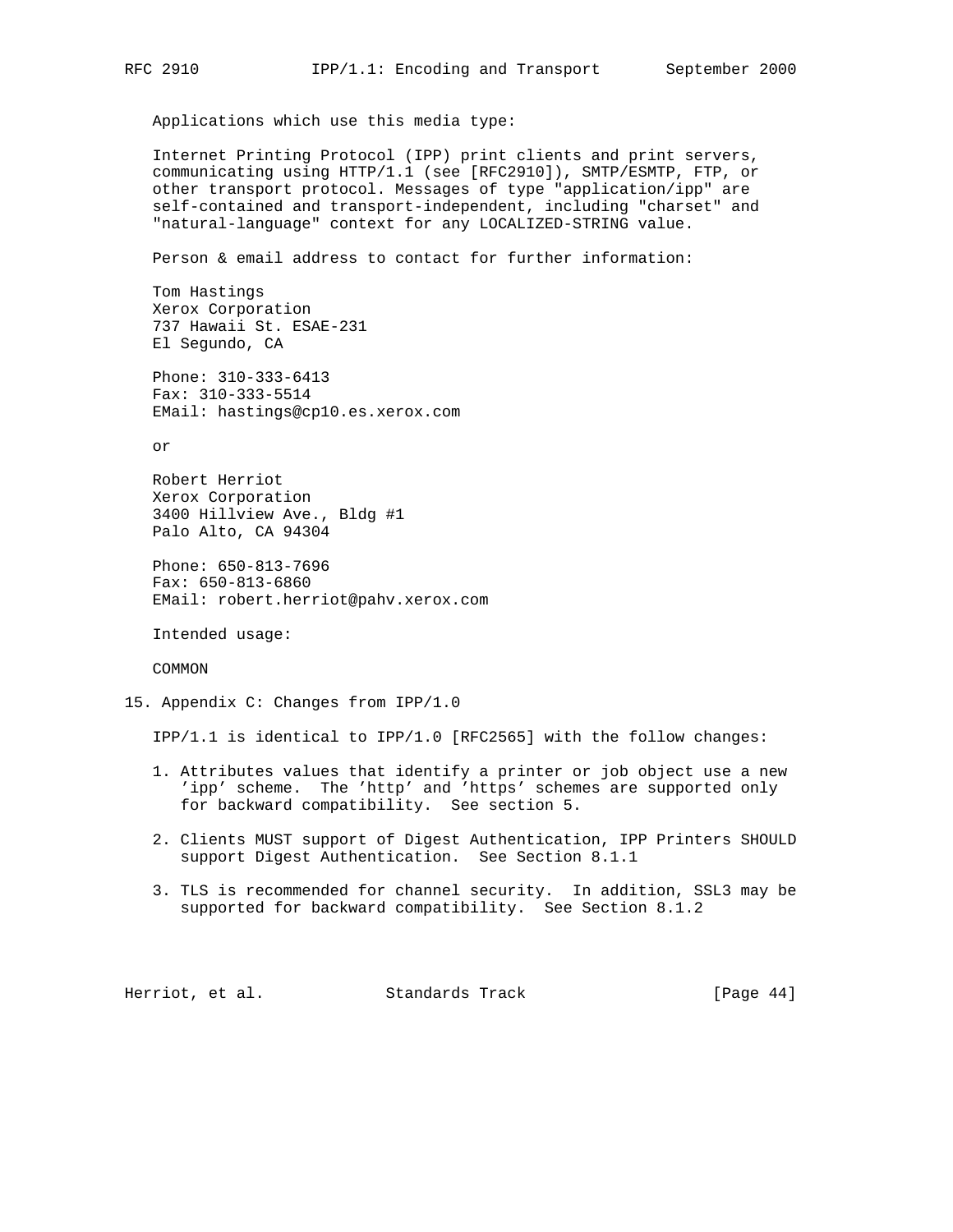- 4. It is recommended that IPP/1.1 objects accept any request with major version number '1'. See section 9.1.
- 5. IPP objects SHOULD return the URL scheme requested for "job printer-uri" and "job-uri" Job Attributes, rather than the URL scheme used to create the job. See section 9.2.
- 6. The IANA and Internationalization sections have been added. The terms "private use" and "experimental" have been changed to "vendor extension". The reserved allocations for attribute group tags, attribute syntax tags, and out-of-band attribute values have been clarified as to which are reserved to future IETF standards track documents and which are reserved to vendor extension. Both kinds of extensions use the type2 registration procedures as defined in [RFC2911].
- 7. Clarified that future "out-of-band" value definitions may use the value field if additional information is needed.